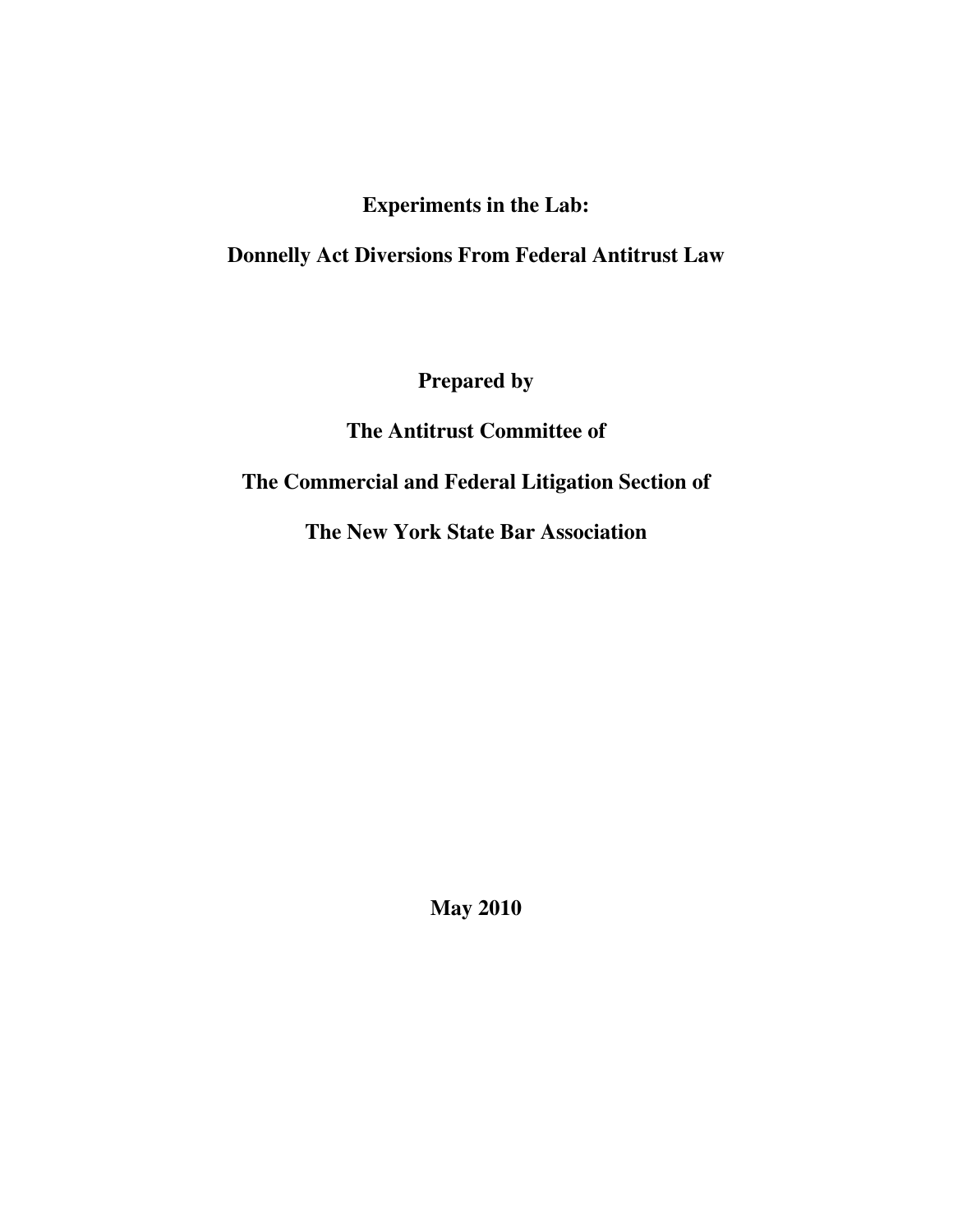# **Table of Contents**

j

----

-------

| I.    |           |    |                                                                |    |
|-------|-----------|----|----------------------------------------------------------------|----|
| II.   |           |    |                                                                |    |
| Ш.    |           |    |                                                                | 12 |
| IV.   |           |    |                                                                | 18 |
|       | A.        |    |                                                                |    |
|       | <b>B.</b> |    |                                                                | 27 |
|       | C.        |    |                                                                | 29 |
| V.    |           |    |                                                                | 30 |
|       | A.        |    |                                                                | 31 |
|       | <b>B.</b> |    |                                                                | 38 |
| VI.   |           |    |                                                                |    |
| VII.  |           |    |                                                                |    |
|       | A.        |    |                                                                |    |
|       |           | 1. |                                                                |    |
|       |           | 2. |                                                                |    |
|       |           |    |                                                                | 59 |
|       |           |    |                                                                |    |
|       |           |    |                                                                |    |
|       |           |    |                                                                | 64 |
|       | <b>B.</b> |    |                                                                |    |
|       |           | 1. | Penalty Waivers Under the Donnelly Act and Other Statutes      | 66 |
|       |           | 2. | Adequacy of a Class Representative Willing to Forego Penalties | 69 |
| VIII. |           |    |                                                                | 71 |

**CONSTRUCT**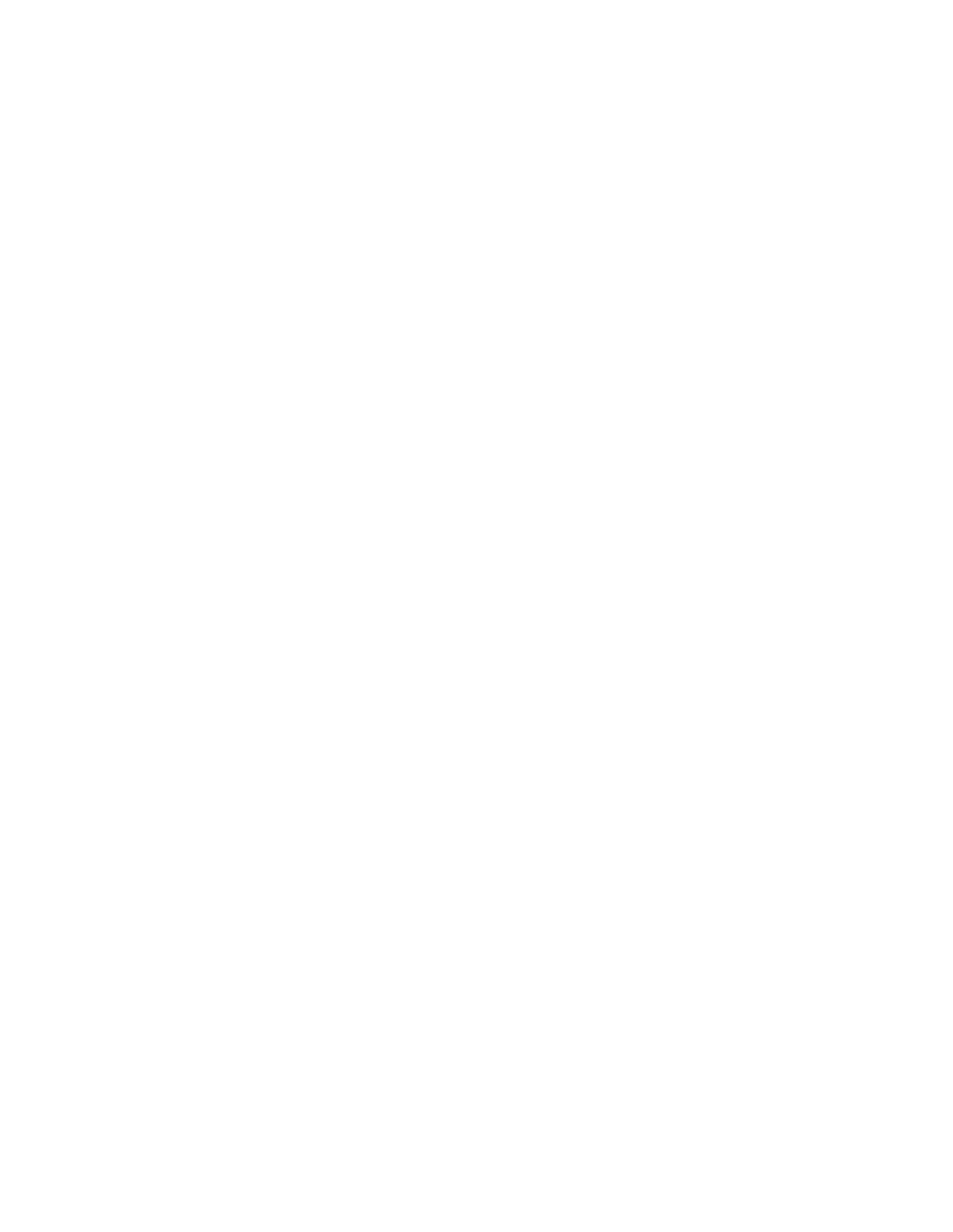## **Section Report Experiments in the Lab: Donnelly Act Diversions From Federal Antitrust Law**

## **Prepared by The Antitrust Committee**

## **I. Introduction**

 $\overline{a}$ 

Antitrust began in the States. In New York itself, protecting the competitive process, under the common law and through statutes, goes back at least two hundred years.<sup>1</sup> Bid-rigging was held to be "against public policy" as early as  $1810<sup>2</sup>$  In  $1828$  – more than 60 years before the Sherman Act – the New York legislature made conspiracy "to commit any act injurious to . . . trade or commerce" a misdemeanor.<sup>3</sup> A few years later, conspiracy to restrain trade in salt was also made criminal by statute.<sup>4</sup> During this same time period, at common law, price-fixing agreements by shippers on upstate canals were held to be void,<sup>5</sup> and thereafter restrictions on steamboat competition were invalidated.<sup>6</sup>

<sup>1</sup> *See generally* Jack Greenberg, *New York Antitrust Law and Its Role in the Federal System* ia, 1a – 5a, *reprinted in* Robert L. Hubbard & Pamela Jones Harbour, *Antitrust Law in New York State* 77 (2d ed. 2002) ("Greenberg, *New York Antitrust*," with book page in brackets).

<sup>2</sup> *Doolin v. Ward*, 6 Johns. 194, 195 (Sup. Ct. N.Y. County 1810); *See also Wilbur v. How*, 8 Johns. 444 (Sup. Ct. N.Y. County 1811); *Atcheson v. Mallon*, 43 N.Y. 147 (1870).

<sup>3</sup> 2 R.S. 691, § 8(6) (enacted Dec. 10, 1828).

<sup>4</sup> L. 1841, ch. 183, § 16; *See also Clancey v. Onondaga Fine Salt Mfg. Co*., 62 Barb. 395, 1862 WL 4637 (Sup. Ct. N.Y. County 1862) (agreement to increase the price of salt was illegal).

<sup>5</sup> *Stanton v. Allen*, 5 Denio 434, 1848 WL 4511 (Sup. Ct. N.Y. County 1848). *See also Hooker & Woodward v. Vandewater*, 4 Denio 349, 1847 WL 4279 (Sup. Ct. N.Y. County 1847) (holding the price-fixing agreement illegal by statute).

<sup>6</sup> *Watson v. Harlem & N.Y. Navigation Co*., 52 How. Prac. 348 (Sup. Ct. N.Y. County 1877).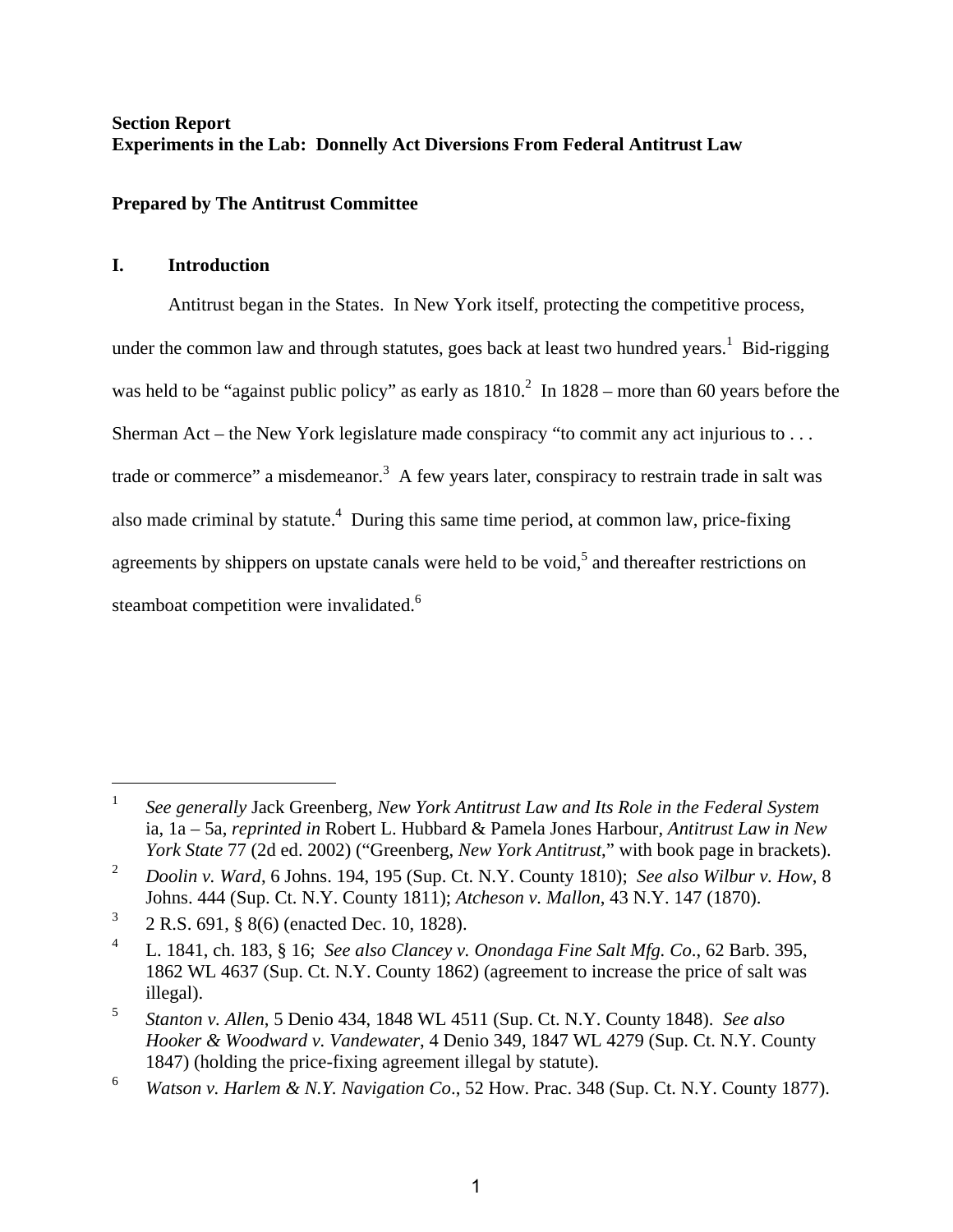Nationally, the first general purpose antitrust law was passed in Kansas in 1889, before the Sherman Act.<sup>7</sup> National legislation directed to preserving the competitive process was the by-product of agitation at the state level, where western and southern states took the lead.<sup>8</sup> By the time Congress passed the Sherman Act, some 20 states had antitrust statutes or constitutional provisions prohibiting or invalidating restraints of trade.<sup>9</sup> As Professor Hovenkamp has written, "the legislative history of the Sherman Act is replete with statements that the Act was designated to supplement rather than to abrogate existing state antitrust enforcement...."<sup>10</sup>

Flash forward 100-plus years. Today, federal antitrust law is regularly held out, either by virtue of statute or judicial decision, as the competition standard that state antitrust law should emulate. So, for example, in neighboring Connecticut, we find a statute directing that, "in construing" the state's antitrust provisions, "the courts of this state shall be guided by interpretations given by the federal courts to federal antitrust statutes."<sup>11</sup> In New York, the approach is a bit different, as the Court of Appeals has instructed that the state's antitrust statute, the Donnelly Act,<sup>12</sup> "should generally be construed in light of federal precedent and given a

<sup>7</sup> *See generally* Testimony of Lloyd C. Constantine before the Antitrust Modernization Commission at 2 (Washington, D.C. July 28, 2005), at http://govinfo.library.unt.edu/amc/ commission\_hearings/pdf/Constantine.pdf; Richard Franklin Bensel, *The Political Economy of American Industrialization* 1877-1900, at 338-39 (2000).

<sup>8</sup> Hans B. Thorelli, *The Federal Antitrust Policy: Origination Of An American Tradition* 155 (1955) ("*Federal Antitrust Policy*"); Greenberg, *New York Antitrust* at 6a, n.42 [85].

<sup>9</sup> Thorelli, *Federal Antitrust Policy* at 155; Greenberg, *New York Antitrust* at 6a; American Bar Association, Section of Antitrust Law, *Antitrust Federalism: The Role of State Law* 2-3 (1988).

<sup>10</sup> Herbert Hovenkamp, *State Antitrust in the Federal Scheme*, 58 Ind. L.J. 375, 378 (1983). *See generally id.* at 379-84. *See also* 21 Cong. Rec. 2457 (1890) (remarks of Sen. Sherman: the proposed legislation was intended to "supplement the enforcement of the established rules of the common law and statute law by the court of the several States").

 $11$  Conn. Gen. Stat. § 35-44b.

<sup>12</sup> N.Y. Gen. Bus. Law §§ 340 *et seq.*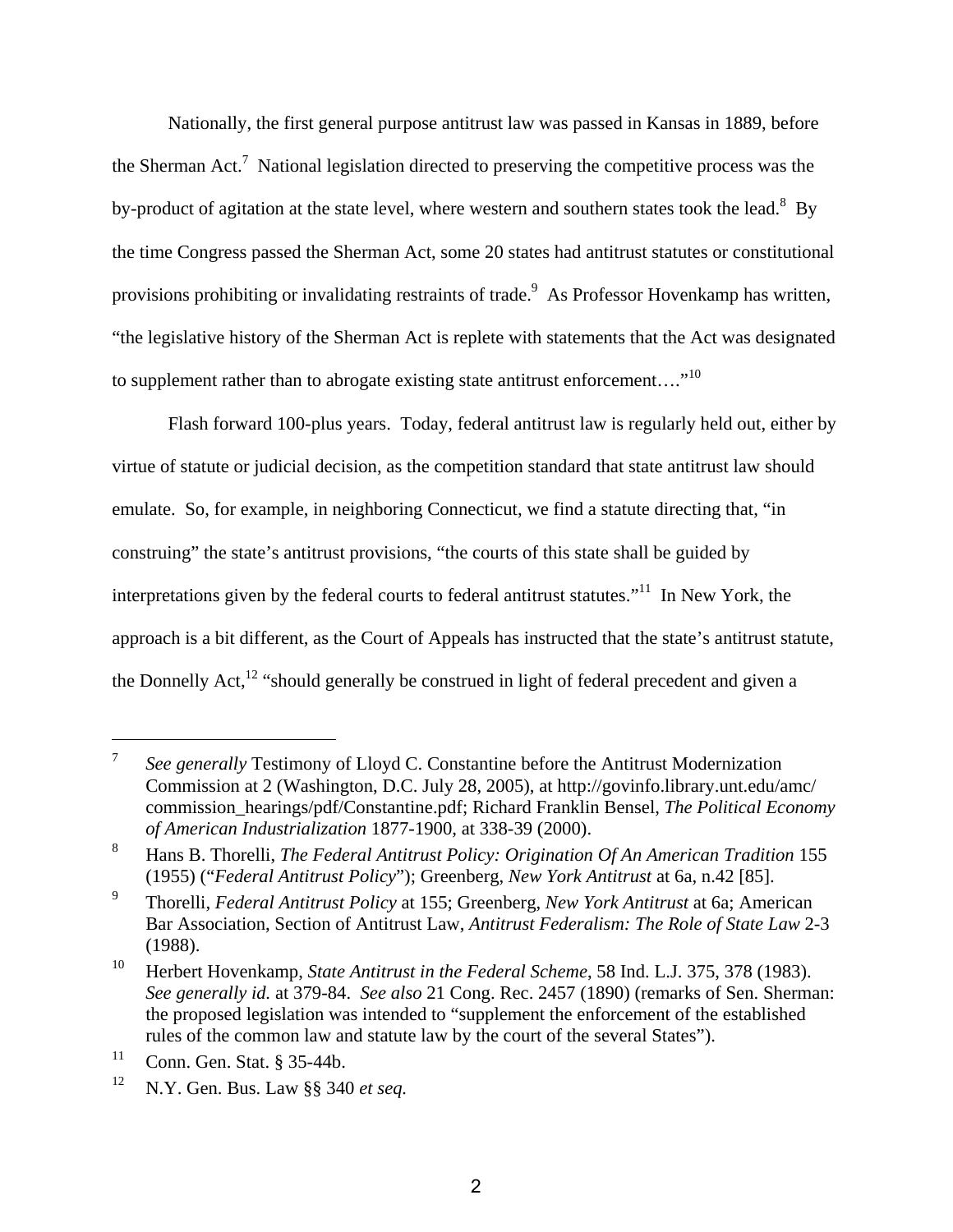different interpretation only where State policy, differences in the statutory language or the legislative history justify such a result."<sup>13</sup>

In this paper, we examine several of these differences between New York state and federal antitrust law. Specifically, we discuss the following subjects, comparing treatment under New York's Donnelly Act to that under the federal Sherman or Clayton Acts: (1) the requirement of "concerted" action as an element of a restraint on trade violation; (2) treatment of group boycotts as an obstacle to free and open competition; (3) restraints by professionals and non-profit entities; (4) restraints arising from action by the State itself; (5) restrictions on mergers and acquisitions; and (6) the availability of class actions as a means to pursue antitrust claims.

We do not attempt here to detail every difference between state and federal antitrust law. For example, another significant difference concerns "vertical" price-fixing between a supplier and its customers, often referred to as retail price maintenance, or "RPM." The Supreme Court's 2007 decision in *Leegin Creative Leather Products, Inc. v. PSKS, Inc.*<sup>14</sup> holds that RPM is subject to a rule of reason, rather than a *per se*, analysis.15 *Leegin* reversed nearly 100 years of federal *per se* treatment,<sup>16</sup> and pre-*Leegin* Donnelly Act rulings in recent years have likewise applied the *per se* rule*.* 17 New York State's treatment of RPM in view of *Leegin* is the subject of a recent article, thus obviating a need to revisit the subject here.<sup>18</sup>

<sup>13</sup> *People v. Rattenni*, 81 N.Y.2d 166, 171 (1993) (quoting *Anheuser-Busch, Inc. v. Abrams*, 71 N.Y.2d 327, 335 (1988)).

<sup>&</sup>lt;sup>14</sup> 551 U.S. 877 (2007).

<sup>15</sup> *Id.* at 878.

<sup>16</sup> *See Dr. Miles Med. Co. v. John D. Park & Sons Co*., 220 U.S. 373 (1911).

<sup>17</sup> *See, e.g., George C. Miller Brick Co. v. Stark Ceramics, Inc.,* 2 A.D.3d 1341, 1343 (4th Dep't 2003), *on remand*, 9 Misc. 3d at 155, 167-70 (declining to apply the rule of reason); *Worldhomecenter.com, Inc. v. L.D. Kichler Co.*, No. 05-cv-3297, 2007 WL 963206, at \*4 (E.D.N.Y. Mar. 28, 2007); *Carl Wagner & Sons v. Appendagez, Inc.*, 485 F. Supp. 762 *(continued . . . )*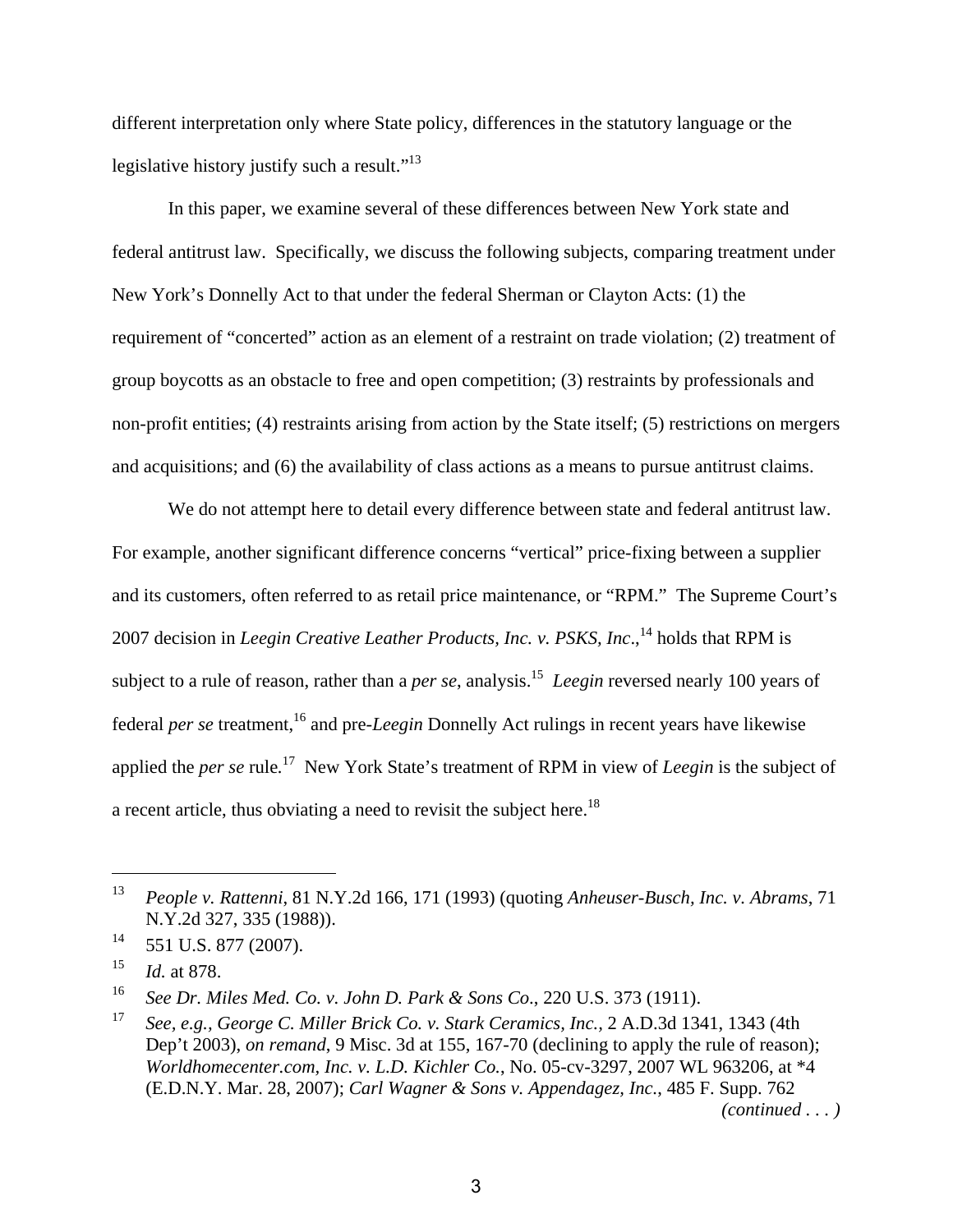Similarly, like many other states, New York has rejected the Supreme Court's *Illinois Brick*<sup>19</sup> "direct purchaser" rule, which holds that as a matter of federal law, only those who buy directly from (or sell directly to) an antitrust violator are entitled to sue for treble damages.<sup>20</sup> Countless papers have discussed this fundamental policy dispute during the 30 plus years since the Supreme Court's ruling.<sup>21</sup> Any contribution that we could make would be, at most, marginal. We explore, instead, differences less notorious, which may well go unappreciated.

#### **II. Concerted Action**

Section 1 of the Sherman Act states that "[e]very contract, combination . . . or conspiracy,

in restraint of trade or commerce . . . is declared to be illegal."<sup>22</sup> This language requires

(1) concerted actions, not unilateral activity – that is conduct in which two or more economically

distinct persons participate, which (2) produce an *unreasonable* restraint on trade.<sup>23</sup> For a *single* 

firm to violate the Sherman Act, it must engage in acts that constitute or threaten

*<sup>( . . .</sup> continued)* 

<sup>(</sup>S.D.N.Y. 1980); *Uniroyal, Inc. v. Jetco Auto Serv., Inc.,* 461 F. Supp. 350, 357 & n.7 (S.D.N.Y. 1978).

<sup>18</sup> *See* Jay L. Himes, *New York's Prohibition of Vertical Price-Fixing*, N.Y.L.J., Jan. 29, 2008, at 4.

<sup>19</sup> *Illinois Brick Co. v. Illinois*, 431 U.S. 720 (1977).

<sup>&</sup>lt;sup>20</sup> *See* N.Y. Gen. Bus. Law § 340(6) (providing, in pertinent part, that in any Donnelly Act treble damages action, the fact that the plaintiff "has not dealt directly with the defendant shall not bar or otherwise limit recovery").

<sup>21</sup> *See generally* ANTITRUST MODERNIZATION COMMISSION, *REPORT AND RECOMMENDATIONS* 265 (Apr. 2, 2007*)* (Chapter III.B – Indirect Purchaser Litigation); *See also* Kevin J. O'Connor, *Is the Illinois Brick Wall Crumbling?*, 15 Antitrust 34 (Summer 2001).

 $22 \quad 15 \text{ U.S.C. }$  § 1.

<sup>23</sup> *See*, *e.g.*, *Monsanto Co. v. Spray-Rite Serv. Corp.*, 465 U.S. 752, 761 (1984); *Copperweld Corp. v. Indep. Tube Corp.*, 467 U.S. 752, 766- 767 (1984); *Board of Trade of Chicago v. United States*, 246 U.S. 231, 237-38 (1918); *Standard Oil of New Jersey v. United States*, 221 U.S. 1, 59-62 (1911).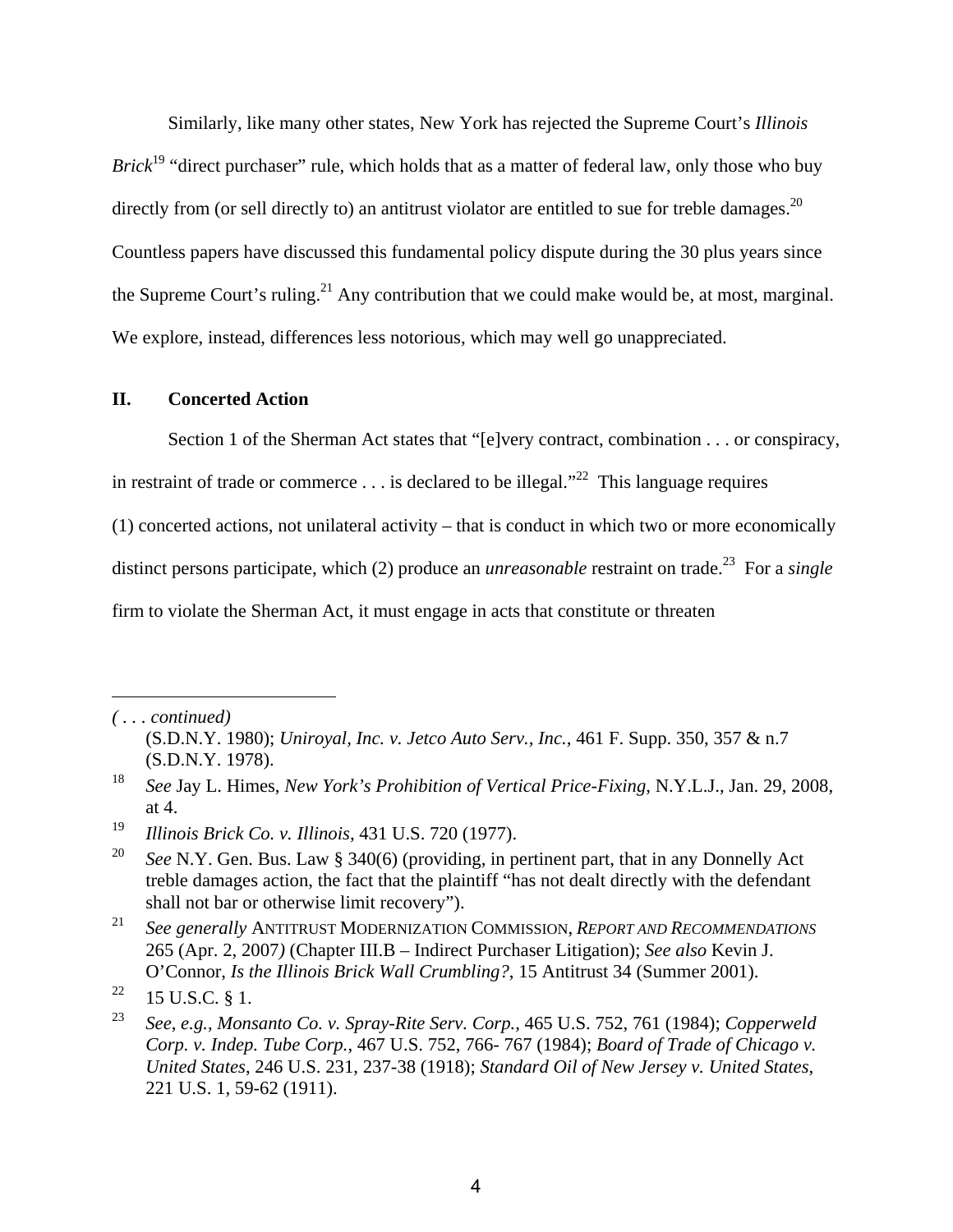monopolization, thus giving rise to a violation of Section  $2.^{24}$  Absent monopolization or

attempted monopolization, single firm conduct is unobjectionable, regardless of the restraint that results.25

The Donnelly Act was patterned after Section 1 of the Sherman Act and likewise reaches only unreasonable restraints on trade.<sup>26</sup> However, the Donnelly Act contains different concerted action language. Specifically, the Act describes as "illegal":

[e]very contract, agreement, *arrangement* or combination whereby a monopoly in the conduct of any business . . . may be established or maintained, or whereby competition or the free exercise of any activity in the conduct of any business . . . may be restrained or whereby for the purpose of establishing or maintaining any such monopoly . . . trade or commerce . . . may be restrained.<sup>27</sup>

There apparently is no relevant legislative history explaining inclusion of the term

"arrangement," as part of the Sherman Act.<sup>28</sup> New York courts generally agree that the term

 $\overline{a}$ 

 The new statute did not merely condemn 'conspiracies' (under which contracts, agreements and combinations probably could be subsumed) as did 2 R.S. § 691, but also proscribed 'arrangements.' It also forbade . . . attempts to restrain trade; this, too, the conspiracy statute might not be able to reach. Substantive changes were, therefore, not very material.

*(continued . . . )* 

<sup>&</sup>lt;sup>24</sup> 15 U.S.C. § 2 ("Every person who shall monopolize or attempt to monopolize . . . any part of the trade or commerce among the several States, or with foreign nations, shall be deemed guilty of a felony").

<sup>25</sup> *See*, *e.g.*, *United States v. Colgate & Co.*, 250 U.S. 300, 307 (1919) ("In the absence of any purpose to create or maintain a monopoly, the act does not restrict the long recognized right of trader or manufacturer engaged in an entirely private business, freely to exercise his own independent discretion as to parties with whom he will deal; and, of course, he may announce in advance the circumstances under which he will refuse to sell").

<sup>26</sup> *See*, *e.g.*, *Anheuser-Busch, Inc. v. Abrams*, 71 N.Y.2d 327, 333 (1988) ("as construed by State and Federal courts, the antitrust laws prohibit only 'unreasonable' restraints on trade") (authorities omitted).

<sup>&</sup>lt;sup>27</sup> N.Y. Gen. Bus. Law § 340(1) (emphasis added).

<sup>&</sup>lt;sup>28</sup> In the leading historical study, Jack Greenberg wrote regarding the Donnelly Act's predecessor-statute, from which the Act's substantive provision was taken, that: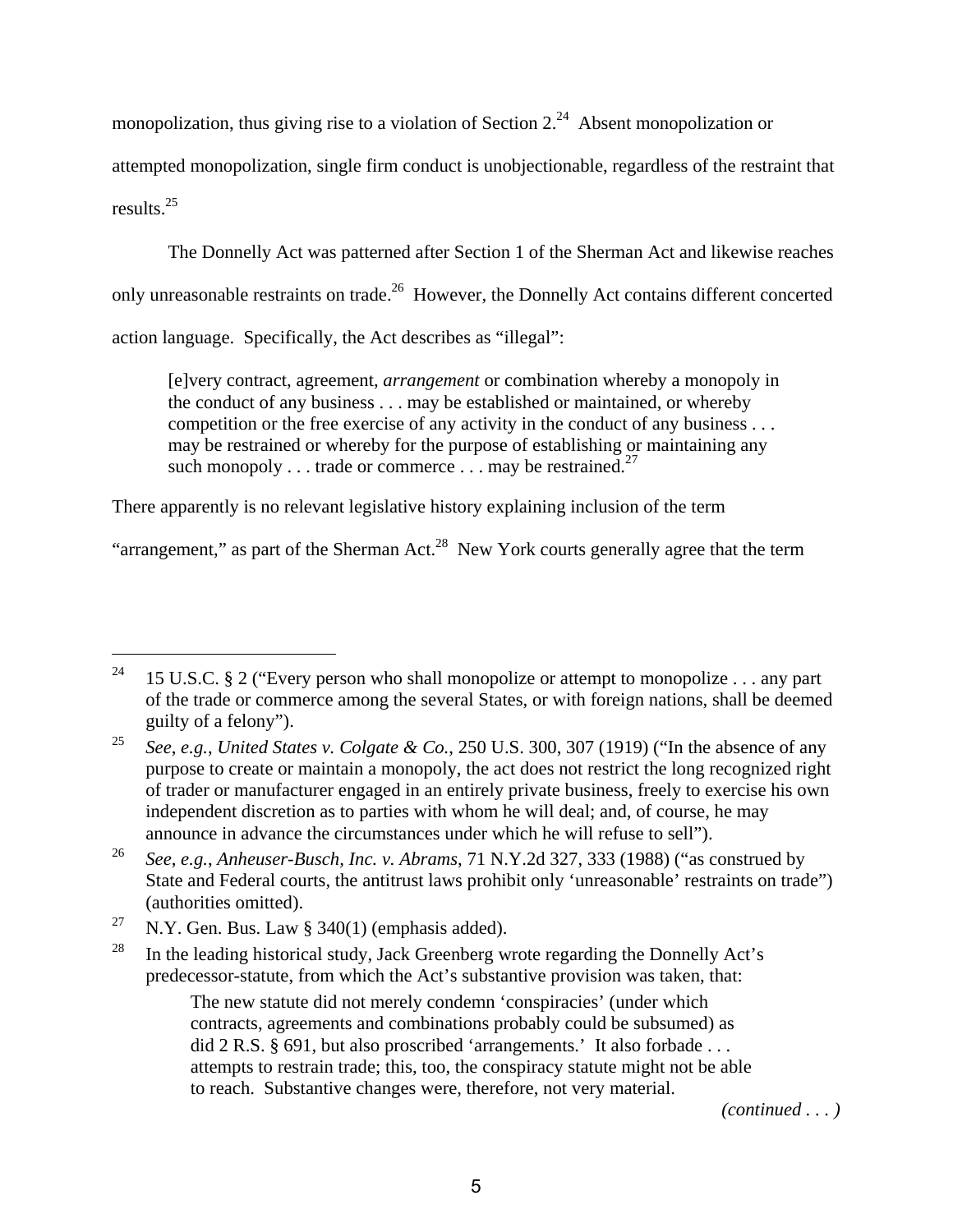renders the Donnelly Act broader in scope than its federal counterpart. Yet, it is unclear what conduct amounts to an "arrangement" that the Donnelly Act declares illegal, but that the Sherman Act does not reach.

The first decision to wrestle with the term "arrangement" was *People v. American Ice Co.*, 29 decided shortly after the Donnelly Act's enactment in 1899. There, the defendant was criminally charged with attempting to monopolize the ice industry by acquiring ice producers and distributors and obtaining non-compete agreements from them.<sup>30</sup> Explaining the term "arrangement" in a jury charge, the trial court wrote:

In our judgment it has a broader meaning than either the word "contract," "agreement," or "combination." It may include each and all of these things, and more. . . . It is []defined as: "The disposition of measures for the accomplishment of a purpose; preparation for successful performance." [or] "A structure or combination of things in a particular way for any purpose." I think these definitions of the word "arrangement" are sufficient to convey to your minds what was meant and intended by the Legislature when it passed this act.

It is the theory of the people in this case (and the indictment is drawn accordingly) that all the various contracts, agreements, acquisition of property and rights, by purchase or merger of other corporations, and the various acts set forth in the indictment and proven on this trial, constituted an "arrangement" within the meaning of the statute whereby a monopoly was created, or attempted, and competition restrained or attempted to be restrained.<sup>31</sup>

Similarly, in *Eagle Spring Water Co. v. Webb & Knapp, Inc.*,<sup>32</sup> the trial court granted an

injunction against the defendant landlord, who sought to exclude the plaintiff's water delivery

and installation personnel from entering its buildings because the landlord had an exclusive

*<sup>( . . .</sup> continued)* 

*New York Antitrust* at 12a [91]. No specific legislative history is cited, however. The "conspiracy statute" referred to, 2 R.S. § 691, prohibited conspiracies "injurious to . . . trade or commerce . . . ." n. 3. *See id.* at 2a [81]; text at n.3, above.

<sup>&</sup>lt;sup>29</sup> 120 N.Y.S. 443, 450 (Sup. Ct. N.Y. County 1909).

<sup>30</sup> *See id.* at 447, 451.

<sup>31</sup> *Id.* at 449.

<sup>32 236</sup> N.Y.S.2d 266 (Sup. Ct. N.Y. County 1962).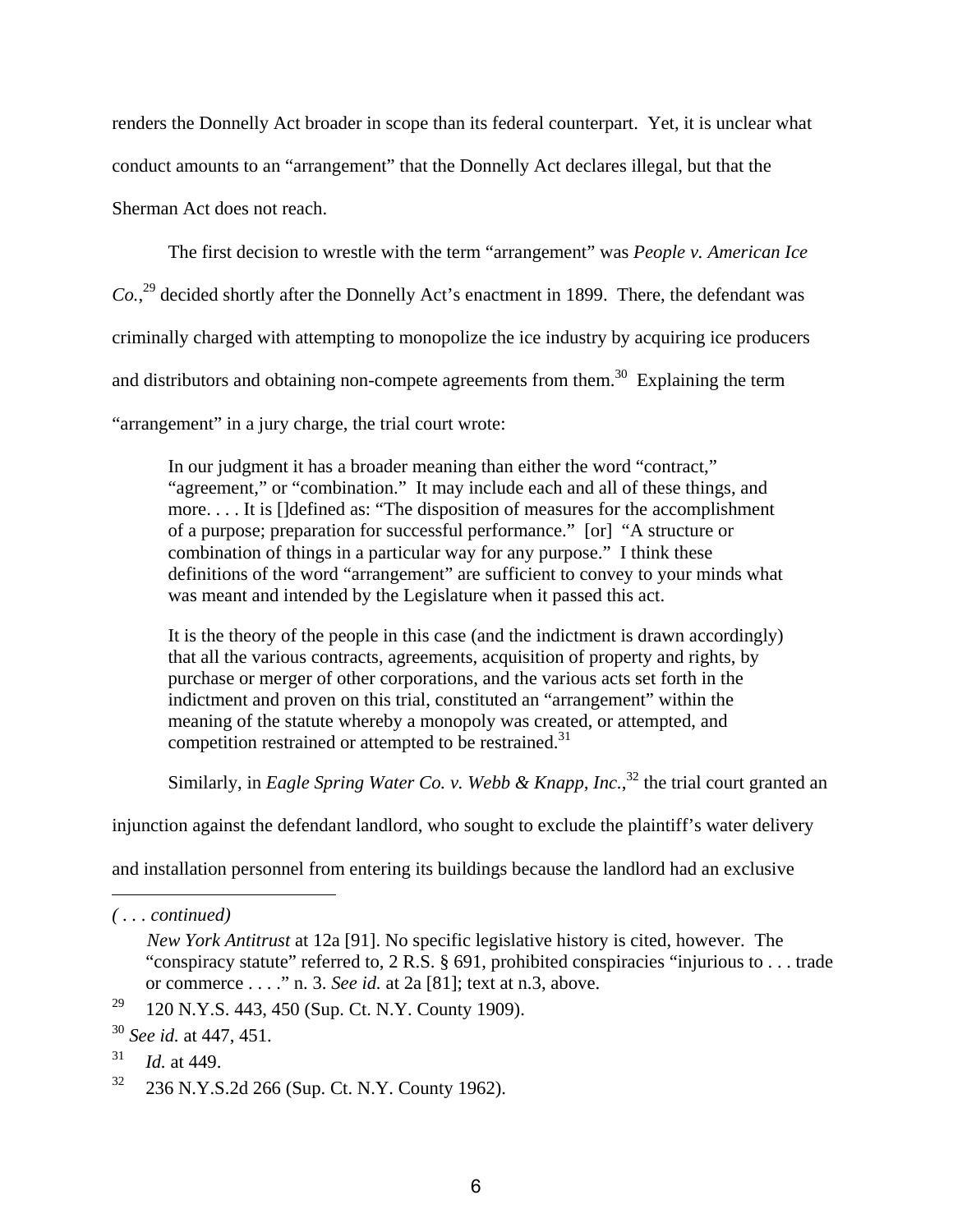agreement with a rival water provider. The court said that "arrangement" "has a broader meaning than the words 'contract,' 'agreement' or 'combination,' and it may include each and all of these things and more – that is, all of the various acts, devices and agreements under which the participants are operating for the accomplishment of their purpose."33

Notably, in both *American Ice* and *Eagle Spring Water*, the defendant seemingly had actually made one or more agreements, which likely could have satisfied the Donnelly Act's "concert of action" element. Nevertheless, each court invoked the term "arrangement" to reach the restraint, and explicitly construed that term to cover conduct beyond "agreement."<sup>34</sup> In Alexander's Department Stores v. Ohrbachs, Inc.,<sup>35</sup> the court similarly concluded that "[a]n arrangement condemned by these statutes is unlawful even if it does not rise to the dignity of a contractual obligation." In short, the term expresses "extreme broadness of content."36

<sup>33</sup> *Id.* at 275. *See also People v. Schwartz*, No. 1557/86, 1986 WL 55321, at \*2 (Sup. Ct. Queens County Oct. 17, 1986) (citing *State v. Mobil Oil Corp.* 38 NY2D 460, 464 (N.Y. 1976) ("the sweep of the Donnelly Act is broader than the Sherman Act"); *H.L. Hayden Co. of NY, Inc. v. Siemens Medical Sys. Inc.*, 672 F. Supp. 724, 745 n.28 (S.D.N.Y. 1987), *aff'd*, 879 F.2d 1005 (2d Cir. 1989) ("the word "arrangement" in section 340 may include relationships beyond the "contract[s], combination[s], or conspirac[ies]" proscribed by section 1 of the Sherman Act, and, to that extent, the Donnelly Act may be slightly broader in scope."); *Harlem River Consumers Co-op., Inc. v. Associated Grocers of Harlem, Inc.*, 408 F. Supp. 1251, 1283 (S.D.N.Y. 1976) ("The term 'arrangement' has been interpreted in a way which gives the Donnelly Act a scope somewhat broader than that of § 1 of the Sherman Act.") (citing *American Ice*, 120 N.Y.S. 443); *But see Nichols v. Mahoney*, 608 F. Supp. 2d 526, 545 (S.D.N.Y. 2009) (the Donnelly Act's use of the term "arrangement" does not broaden standing to sue beyond that recognized under federal law).

<sup>34</sup> *See People v. American Ice Co.,* 120 N.Y.S. 443, 449 (Sup. Ct. N.Y. County 1909); *See also Eagle Spring Water Co. v. Webb & Knapp, Inc.,* 236 N.Y.S.2d 266, 275 (Sup. Ct. N.Y. County 1962).

<sup>35 180</sup> Misc. 18, 26 (Sup. Ct. N.Y. County 1943), *rev'd on other grounds*, 266 A.D. 535 (1st Dep't 1943), *appeal dismissed*, 291 N.Y. 707 (1943).

<sup>36</sup> Greenberg, *New York Antitrust* at 21a [100] (footnote omitted).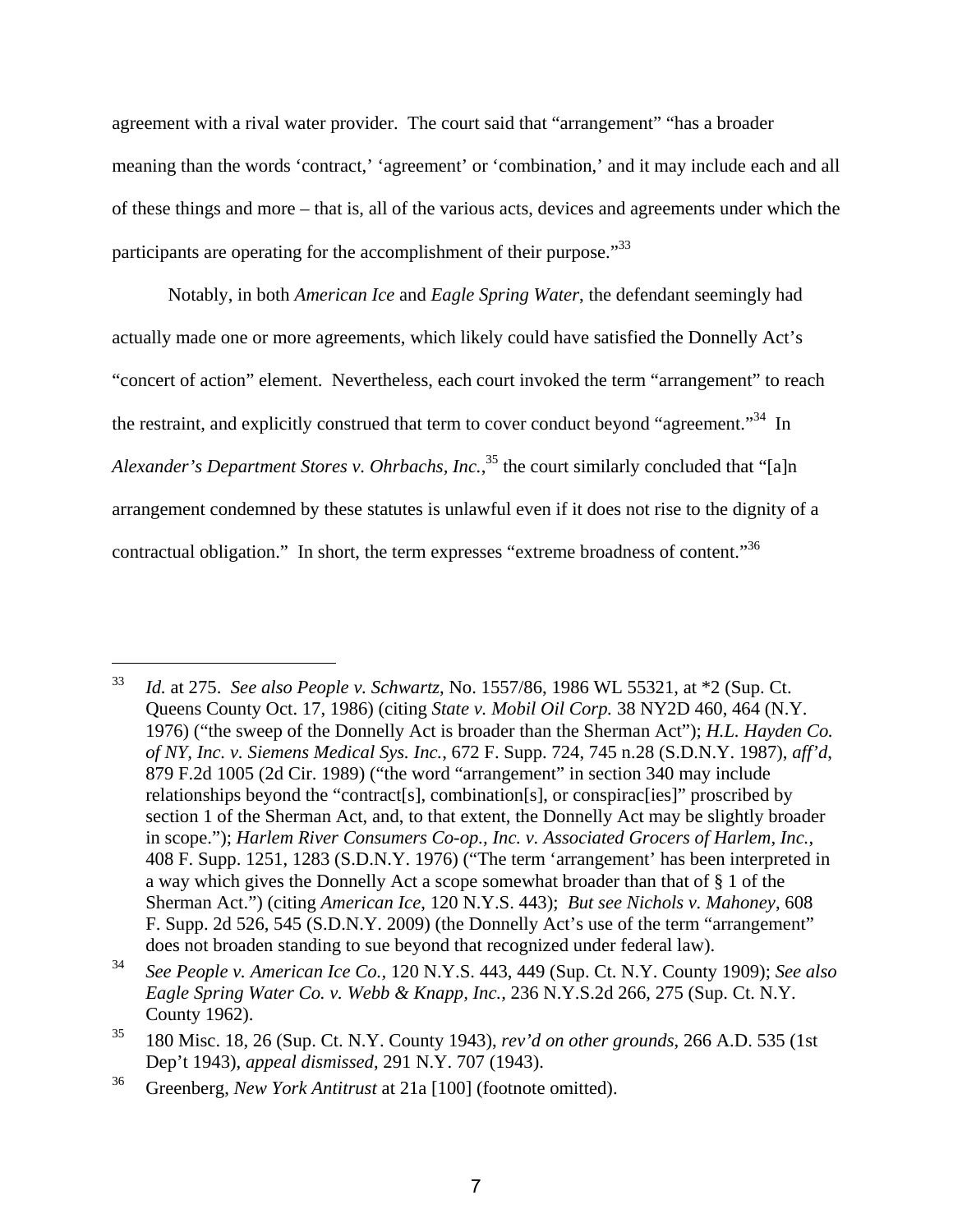The New York Court of Appeals itself has addressed this aspect of the Donnelly Act only once. In *State v. Mobil Oil Corp.*, 37 the Court stated that:

Although undoubtedly the sweep of Donnelly may be broader than that of Sherman, we conclude that under the familiar canon of statutory construction, *noscitur a sociis*, the term, 'arrangement', takes on a connotation similar to that of the other terms with which it is found in company, and thus must be interpreted as contemplating a *reciprocal relationship of commitment between two or more legal or economic entities* similar to but not embraced within the more exacting terms, "contract", "combination" or "conspiracy".<sup>38</sup>

By comparison, under federal antitrust law, the *Monsanto* standard for concerted action, at least where supplier-customer restraints are involved, requires "a conscious commitment to a common scheme designed to achieve an unlawful objective."<sup>39</sup>

While the Donnelly Act seems to be broader than Section 1 of the Sherman Act, applying the difference in specific cases is challenging. For example, in *U.S. Information Systems, Inc. v. International Brotherhood of Electrical Workers Local Union No. 3, AFL-CIO*, 40 the plaintiff contractors accused the defendants of excluding them from the low-voltage telecommunications and data wiring market. The Southern District of New York dismissed the Section 1 claim with prejudice on summary judgment because plaintiffs failed to meet the Supreme Court's "heightened standard" for proving a conspiracy under *Matsushita*. 41 There, the Supreme Court ruled that the plaintiff must present evidence that "tends to exclude the possibility that the

 $37$  38 N.Y.2d 460 (1976).

<sup>38</sup> *Id.* at 464 (emphasis added); *See also Harlem River Consumers Co-op*, 408 F. Supp. at 1283 ("[S]ome showing of concerted action is still an essential element of proof under this section."); *Otis Elevator Co. v. John J. Reynolds, Inc.*, 81 Misc. 2d 314, 315 (Sup. Ct. N.Y. County 1975) (because the Donnelly Act "prohibits only bilateral activity in restraint of trade," a "threat" by a supplier to cut-off a customer from supplies was not actionable).

<sup>39</sup> *Monsanto*, 465 U.S. at 764 (derived from *Edward J. Sweeney & Sons, Inc. v. Texaco, Inc.*, 637 F.2d 105, 111 (CA3 1980), *cert. denied*, 451 U.S. 911 (1981)).

<sup>40</sup> No. 00-civ-4763, 2007 WL 2219513 (S.D.N.Y. Aug. 3, 2007).

<sup>41</sup> *Id.* at \*15; *See Matsushita Elec. Indus. Co. v. Zenith Radio Corp.*, 475 U.S. 574 (1986).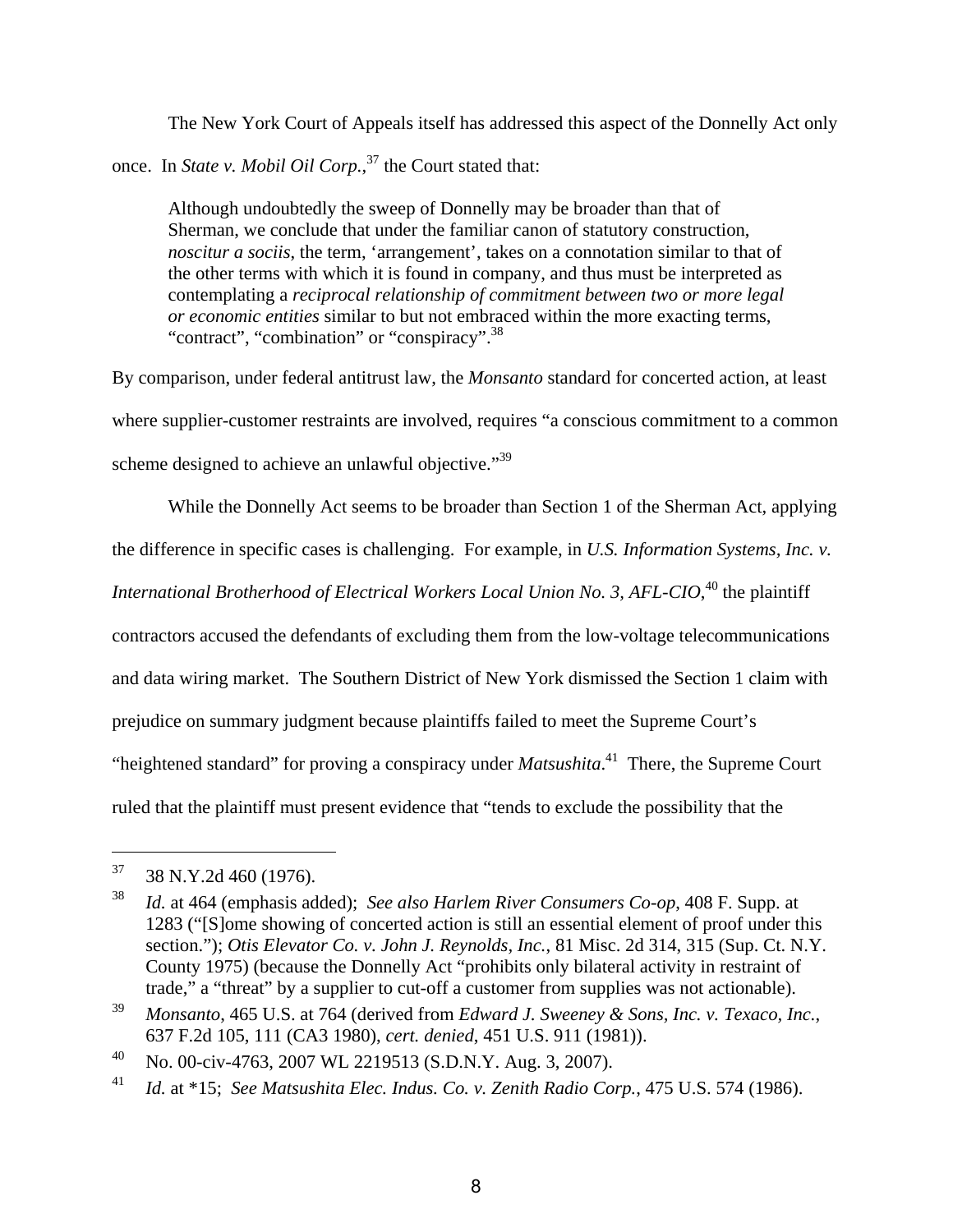alleged conspirators acted independently."<sup>42</sup> The Southern District then considered whether to dismiss the Donnelly Act claim as well:

[I]t is not clear that the heightened standard for demonstrating an antitrust conspiracy that governs claims under § 1 of the Sherman Act also applies to the Donnelly Act. The parties have not identified a case from the New York state courts that establishes such a principle, and I have found none. It is therefore prudent to dismiss the Donnelly claims without prejudice.<sup>43</sup>

Thus, although the Sherman Act dismissal was with prejudice, the Donnelly Act dismissal was not – an implicit recognition that the State's antitrust law may impose liability where federal law does not.

One area in which the Donnelly Act may be more encompassing than the Sherman Act concerns dealings of affiliated business entities – typically between parent and subsidiary corporations, or between other entities under common ownership. The Supreme Court's *Copperweld*<sup>44</sup> decision held that a parent and its wholly-owned subsidiaries constitute a single economic entity, and, while separate legal "persons," nevertheless are incapable of satisfying the concerted action element of Section 1 of the Sherman Act. The courts apply this same principle under the Donnelly Act.<sup>45</sup> Where the ownership level is less than  $100\%$ , however, the concurrence of federal and state law is less pronounced.46

<sup>42</sup> *Matsushita,* 475 U.S. at 588.

<sup>43</sup> *U.S. Info. Sys., Inc.*, 2007 WL 2219513, at \*15.

<sup>44</sup> *Copperweld Corp. v. Independence Tube Corp.*, 467 U.S. 762 (1984).

<sup>45</sup> *See*, *e.g.*, *N. Atl. Utils., Inc. v. Keyspan Corp.*, 307 A.D.2d 342 (2d Dep't 2003) (conspiracy may not be established between a parent and its wholly-owned subsidiaries), *leave to appeal denied*, 1 N.Y.3d 503, 775 N.Y.S.2d 780 (2003); *Barnem Circular Distribs., Inc. v. Distribution Sys. of Am., Inc.*, 281 A.D.2d 576, 577 (2d Dep't 2001) ("[a] parent corporation and its wholly-owned subsidiary are incapable of conspiring with each other").

<sup>46</sup> *See Copperweld Corp.*, 467 U.S. 762, 765 (1984).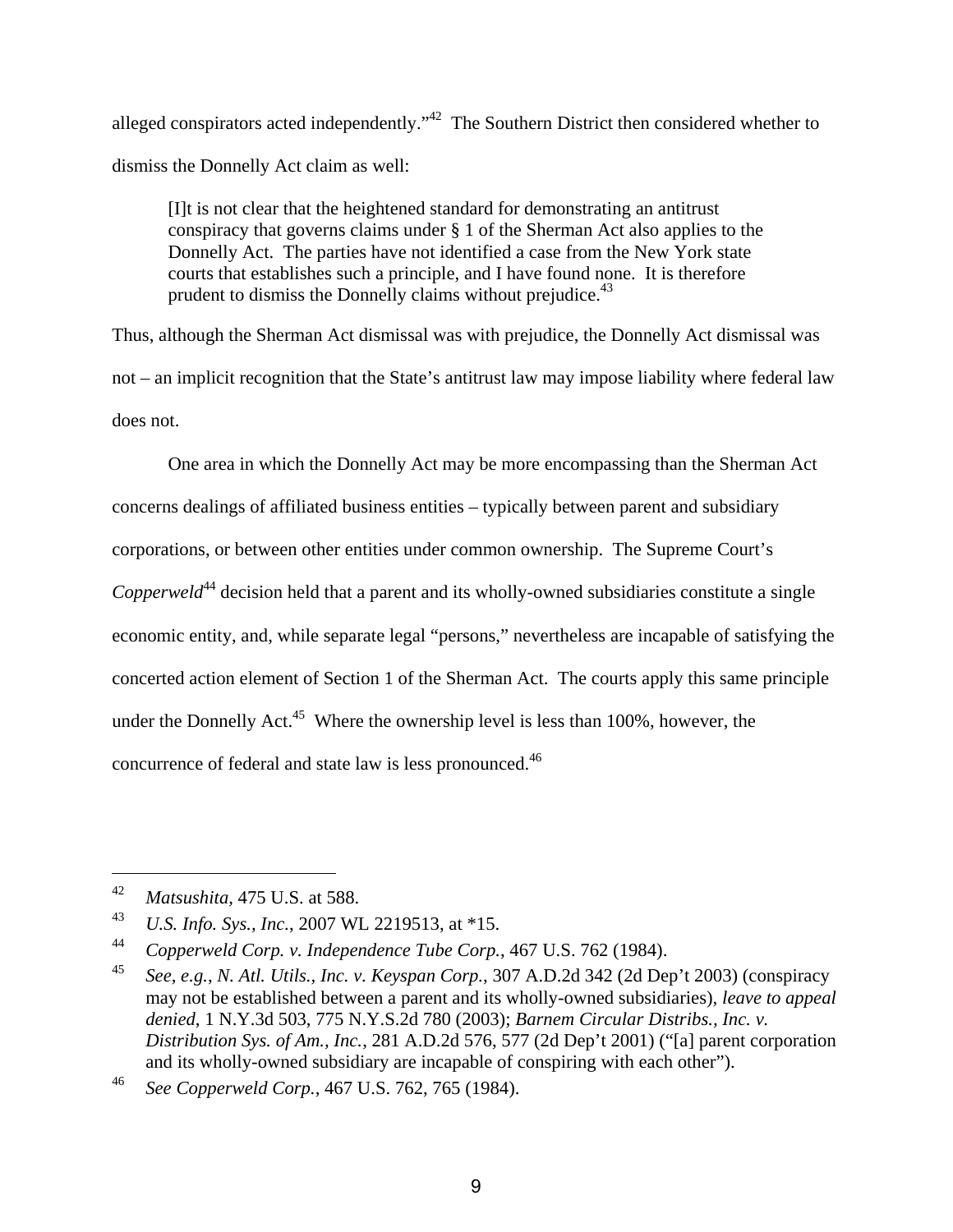In *People v. Schwartz*,<sup>47</sup> the individual defendant, Schwartz, and three corporations of which he owned up to 75%, were charged under the Donnelly Act with conspiring to submit collusive bids to nursing homes, thereby subverting competitive bidding requirements. The trial court upheld the indictment despite a *Copperweld* argument. The court relied on the *Mobil Oil* court's discussion of "arrangement," quoted above, in holding that "even if corporations are wholly-owned, they will still fall under the Donnelly Act as individual economic entities."<sup>48</sup> As an alternative holding, however, the court noted that the indictment alleged a conspiracy involving a "second person" who had "no relationship with the defendant or his corporation. Such person is a legal entity independent of the defendants and this fact removes the case from the parent-subsidiary theory since there is no unity of purpose."49

Affirming the defendants' conviction, the Appellate Division wrote that Schwartz and his companies "entered into an arrangement with the administrator of the nursing home . . . whereby the bids of independent competitors were summarily rejected by the administrator in favor of the defendants' bids."50 By this "arrangement with the administrator," the defendants "committed per se anticompetitive acts of bid rigging."51 While the Donnelly Act's "arrangement" language appears to have formed a basis for the Appellate Division's ruling, the court seemingly could just as easily have described the relationship with the nursing home administrator as one of "agreement." This individual, a co-conspirator who testified under immunity, undoubtedly received money for participating in the scheme.

<sup>47 1986</sup> WL 55321, at \*3, *conviction upheld*, 160 A.D. 2d 964 (2d Dep't 1990).

<sup>48</sup> *Id.* at \*3.

<sup>49</sup> *Id.*

 $50 \quad 160 \text{ A.D.}$ 2d at 965.

<sup>&</sup>lt;sup>51</sup> *Id.* (authorities omitted).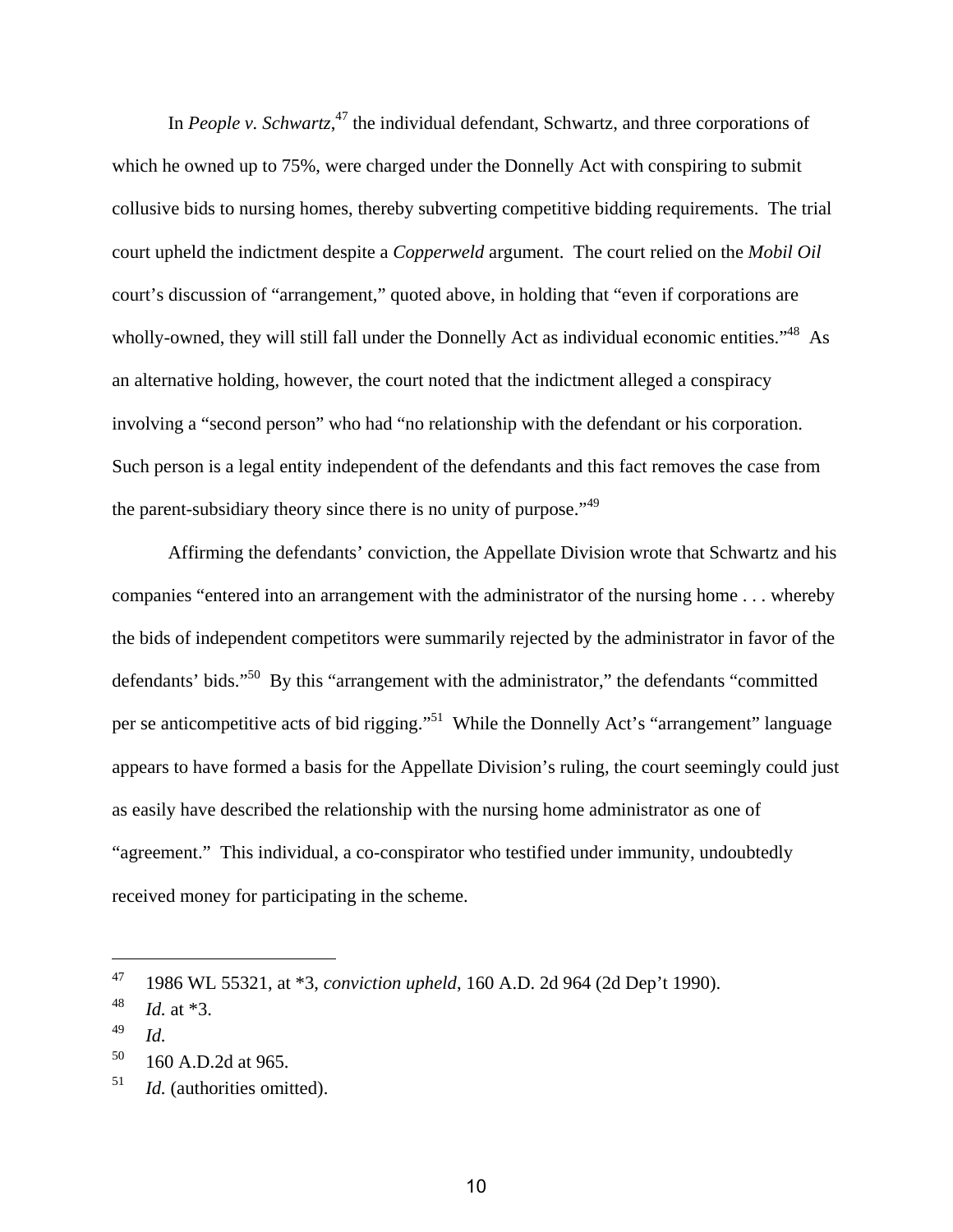*Bevilacque v. Ford Motor Co.*52 is another decision rejecting *Copperweld* where the subsidiary was less than wholly-owned, but nonetheless parent-controlled. Ford, the 78% owner, allegedly conspired with the subsidiary to prevent the minority owner from selling his interest, and then terminated him. By contrast, federal courts have applied *Copperweld's* "single entity" exclusion despite significantly lower ownership levels.<sup>53</sup> However, the federal cases clearly are not uniform on this point.<sup>54</sup>

One can debate the point at which less-than-100% ownership sufficiently dilutes both control-in-fact and economic unity-of-interest so as to make applying antitrust principles appropriate. The Donnelly Act's term "arrangement" could, arguably, provide a basis for choosing a higher, rather than lower, demarcation level. However, as one court has noted, "the *Copperweld* inquiry is more substantively about determining whether there existed control and a so-called 'unity of purpose' rather than the establishment of any magic number percentage of

<sup>52 125</sup> A.D.2d 516, 518-519 (2d Dep't 1986).

<sup>53</sup> *See*, *e.g.*, *Direct Media Corp. v. Camden Tel. & Tel*. *Co.*, 989 F. Supp. 1211, 1217 (S.D. Ga. 1997) (parent and its 51% owned subsidiary were incapable of conspiring); *Gucci v. Gucci Shops, Inc*., 651 F. Supp. 194 (S.D.N.Y. 1986) (where all the shareholders in one corporation were beneficial owners of the other, and a 50% owner of both corporations effectively controlled the business of both corporations, the entities were incapable of conspiring with each other; employees of the corporations were also incapable of conspiring with each other); *Novatel Commc'ns v. Cellular Tel. Supply*, No. Civ.A.C85-2674A, 1986 WL 798475, at  $*9$  (N.D. Ga. Dec. 23, 1986) (a parent and its 51% owned subsidiary were legally incapable of conspiring; the subsidiary also was incapable of conspiring with a wholly-owned subsidiary of the same parent). *See also Leaco Enter., Inc. v. Gen. Elec. Co.*, 737 F. Supp. 605, 608-09 (D.Or. 1990) (*Copperweld* applies so long as the parent could effect the subsidiary's merger under applicable corporate law).

<sup>54</sup> *See*, *e.g.*, *Rosen v. Hyundai Group (Korea)*, 829 F. Supp. 41, 45 n.6 (E.D.N.Y. 1993) (*Copperweld* did not apply where the parent owned 80% of subsidiary, and one of the parent's managing directors owned the remaining 20%); *Am. Vision Ctrs, Inc. v. Cohen*, 711 F. Supp. 721 (E.D.N.Y. 1989) (*Copperweld* did not apply where the defendants, who owned 54% of one publicly-traded company and 100% of another, allegedly prohibited the first company from competing with the second).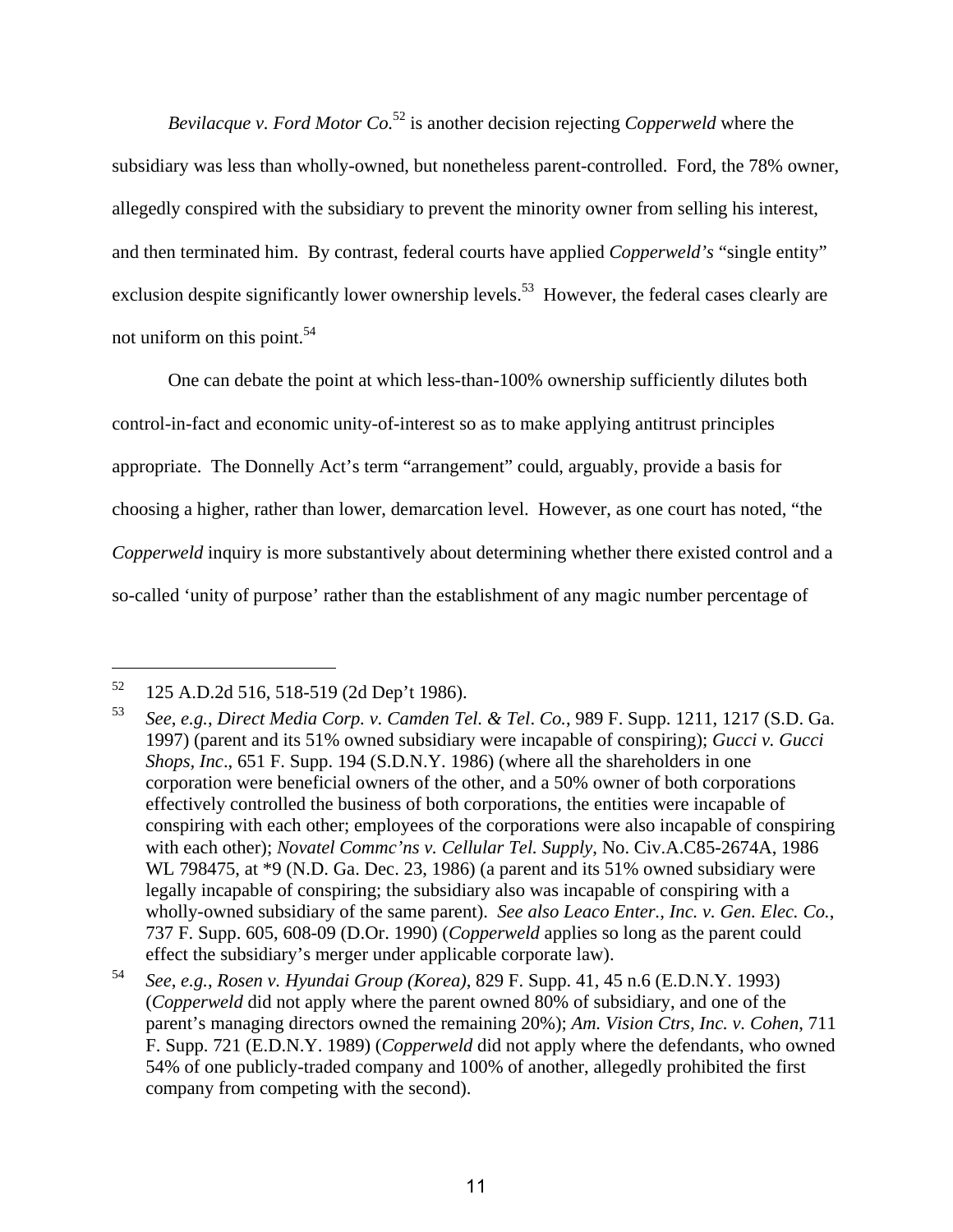ownership."<sup>55</sup> By emphasizing a fact inquiry, such an approach suggests a reduced likelihood of dismissal at the motion to dismiss, rather than summary judgment stage. Moreover, were this analysis to take hold, it is not self-evident that the Donnelly Act's "arrangement" could identify those fact settings in which *Copperweld* does not apply better than the Sherman Act's "contract" or "combination" language. *Schwartz* aside, the case law to date does not generally invoke the Donnelly Act's unique terminology as the basis for whether to apply *Copperweld*.

Thus, while the Donnelly Act's concerted action element is broader than Section 1 of the Sherman Act, the circumstances in which a legally sufficient state antitrust claim can be proven, while a federal claim cannot, are elusive. This difference between state and federal antitrust law, although recognized, remains to be developed.

#### **III. Group Boycotts**

 $\overline{a}$ 

New York law differs from federal antitrust law in the standard applied to group boycotts, or concerted refusals to deal. New York law has consistently applied the rule of reason to group boycotts. Federal law, however, has evolved from the *per se* rule to an analysis of each alleged boycott on a case-by-case basis to determine whether *per se* or rule of reason treatment is warranted.

Under federal law, the United States Supreme Court held group boycotts illegal in such early cases as *Eastern States Retail Lumber Dealers' Ass'n v. United States*, 56 and *Fashion*

<sup>55</sup> *Yankees Entm't and Sports Network, LLC v. Cablevision Sys. Corp.*, 224 F. Supp. 2d 657, 678 (S.D.N.Y. 2002).

<sup>&</sup>lt;sup>56</sup> 234 U.S., 611-12 (1914) (holding an agreement or combination by retailers to refuse to buy from boycott wholesalers who sell directly to consumers interferes with the free and normal flow of trade and therefore violates the Anti-trust Act).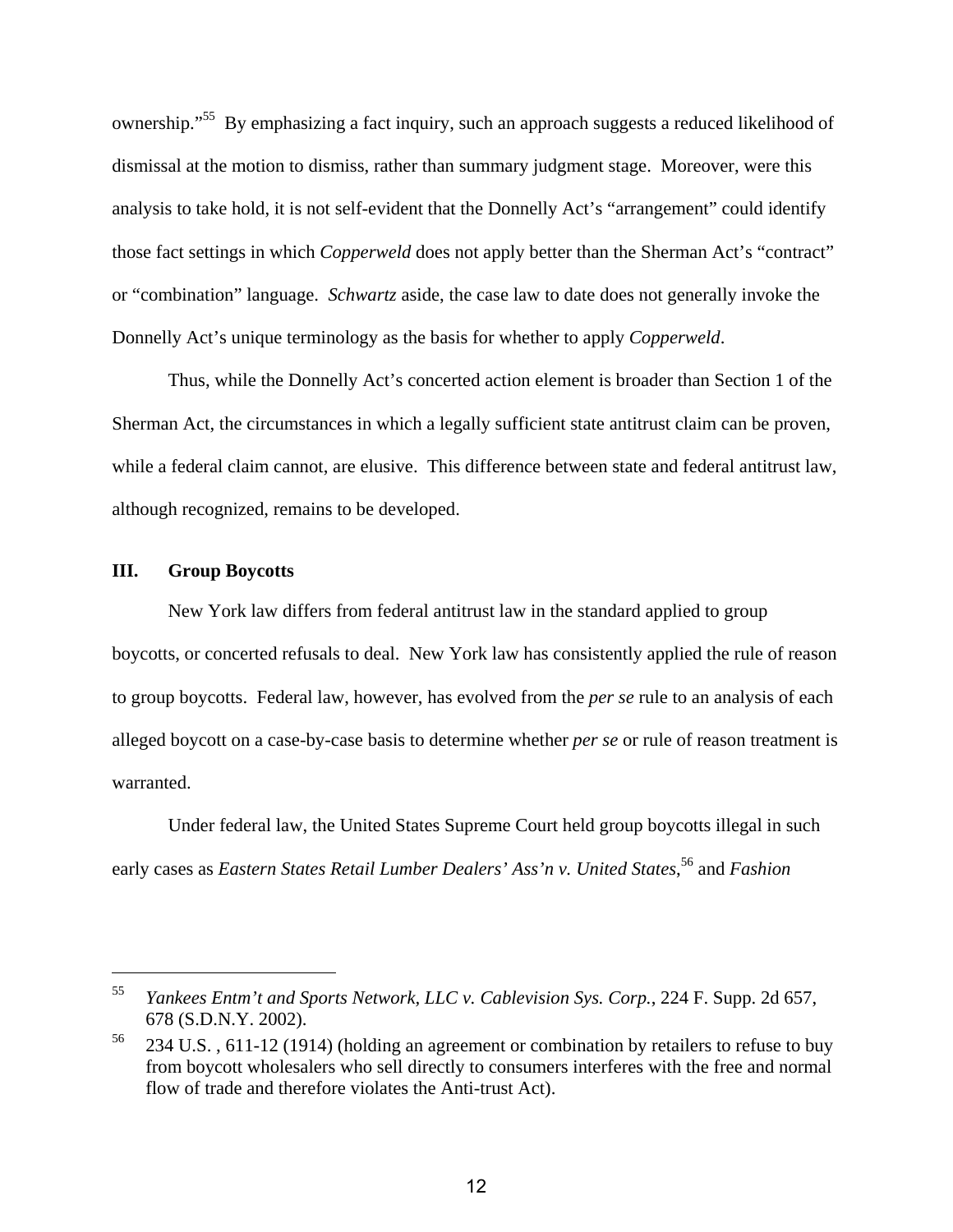*Originators' Guild of Am. Inc. v. Federal Trade Commission*. 57 These rulings set the stage for the Court's *per se* condemnation of group boycotts in *Klor's Inc. v. Broadway-Hale Stores, Inc*. 58

*Klor's* arose after a group of suppliers to a leading San Francisco department store refused to sell to the department store's competitor. Applying the *per se* rule, the Court noted:

Group boycotts, or concerted refusals by traders to deal with other traders, have long been held to be in the forbidden category. They have not been saved by allegations that they were reasonable in specific circumstances, nor by a failure to show that they "fixed or regulated prices, parceled out or limited production, or brought about a deterioration in quality."<sup>59</sup>

These kinds of justifications – unavailing under federal law – are ones that the New York courts

have expressed a willingness to consider in applying a rule of reason.

Early New York state decisions analyzing group boycotts tended to assess the

reasonableness of the defendant's motives. For example, in *Heim v. The New York Stock* 

*Exchange*,<sup>60</sup> the court summarized the existing precedents:

[I]f the combination not to do business with the plaintiff is for the purpose of injuring and destroying him, it is illegal; but, if injury to him follows as an incident from action sought to protect, increase and strengthen the business of the associates, then it is as legitimate as other forms of competition which the law leaves parties and combinations free to indulge in.<sup>61</sup>

Applying this distinction, the court held that the refusal of all members of the New York Stock

Exchange to trade bonds with any active member of the rival Consolidated Exchange was not

illegal.<sup>62</sup> The court reasoned that the concerted refusal to deal was not guided by "any bad

<sup>57 312</sup> U.S. 668 (1941).

<sup>58 359</sup> U.S. 207 (1959).

<sup>59</sup> *Id.* at 212 (quoting *Fashion Originators' Guild*; citations omitted).

<sup>60 64</sup> Misc. 529 (Sup. Ct. N.Y. County 1909).

<sup>61</sup> *Id.* at 531-32.

<sup>62</sup> *Id.* at 532.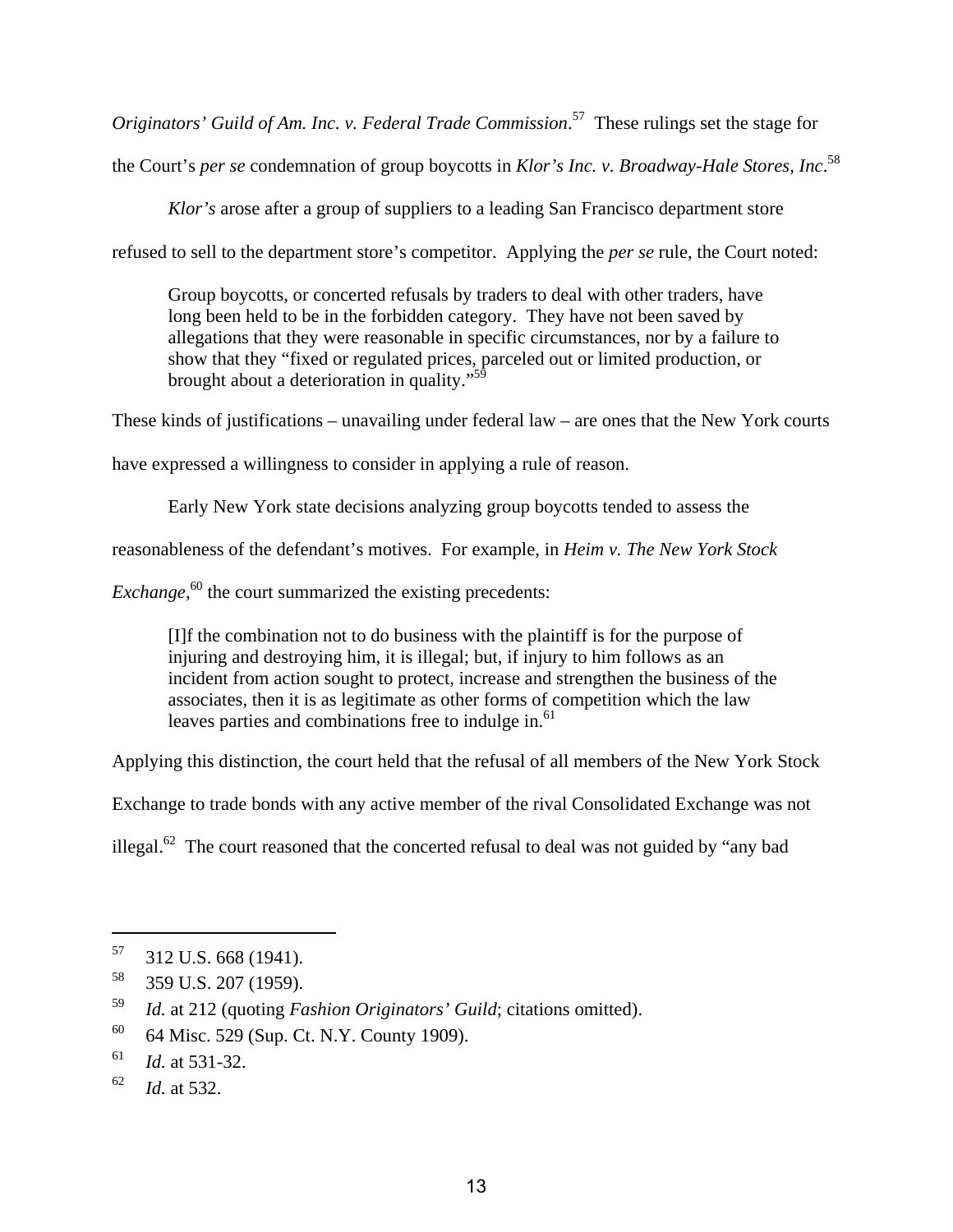motives or for the purpose of injuring the plaintiff," but rather arose because "the plaintiff belongs to and is actually engaged in building up and strengthening a rival to their detriment."<sup>63</sup>

Similarly, in *Wolfenstein v. Fashion Originators Guild of America, Inc.*,<sup>64</sup> the court upheld a group boycott as a reasonable restraint intended to protect industry participants. Plaintiff was a member of an association of retailers of women's dresses. The association expelled plaintiff for selling dresses from her apartment instead of at a retail outlet, a violation of the association's rules. For the same conduct, the Fashion Originators Guild, an association of dress manufacturers, also refused to allow its members to sell their dresses to the plaintiff.<sup>65</sup> Rejecting the plaintiff's Donnelly Act group boycott claim, the court noted that there was "no intent or power to regulate prices nor even to control production."66 Rather, the two organizations had merely "united in denouncing as inimical to the trade," the practice of selling garments out of one's apartment.<sup>67</sup> "In this," the court concluded, "we perceive nothing arbitrary, unreasonable or unduly in restraint of trade."68

By contrast, where the defendants' motives were to drive competitors out of business, rather than to protect the business of a trade association's membership, early New York State decisions condemned group boycotts as unlawful. For instance, in *Peekskill Theatre, Inc. v. Advance Theatrical Co. of New York*, 69 the court granted an injunction against Loew's movie theaters prohibiting the company from inducing film producers not to supply their films to the

1

68 *Id.*

<sup>63</sup> *Id.* at 531, 532.

 $64$  244 A.D. 656 (1st Dep't 1935).

<sup>65</sup> *Id.* at 658.

<sup>66</sup> *Id.* at 659.

<sup>67</sup> *Id.*

 $69$  206 A.D. 138 (1st Dep't 1923).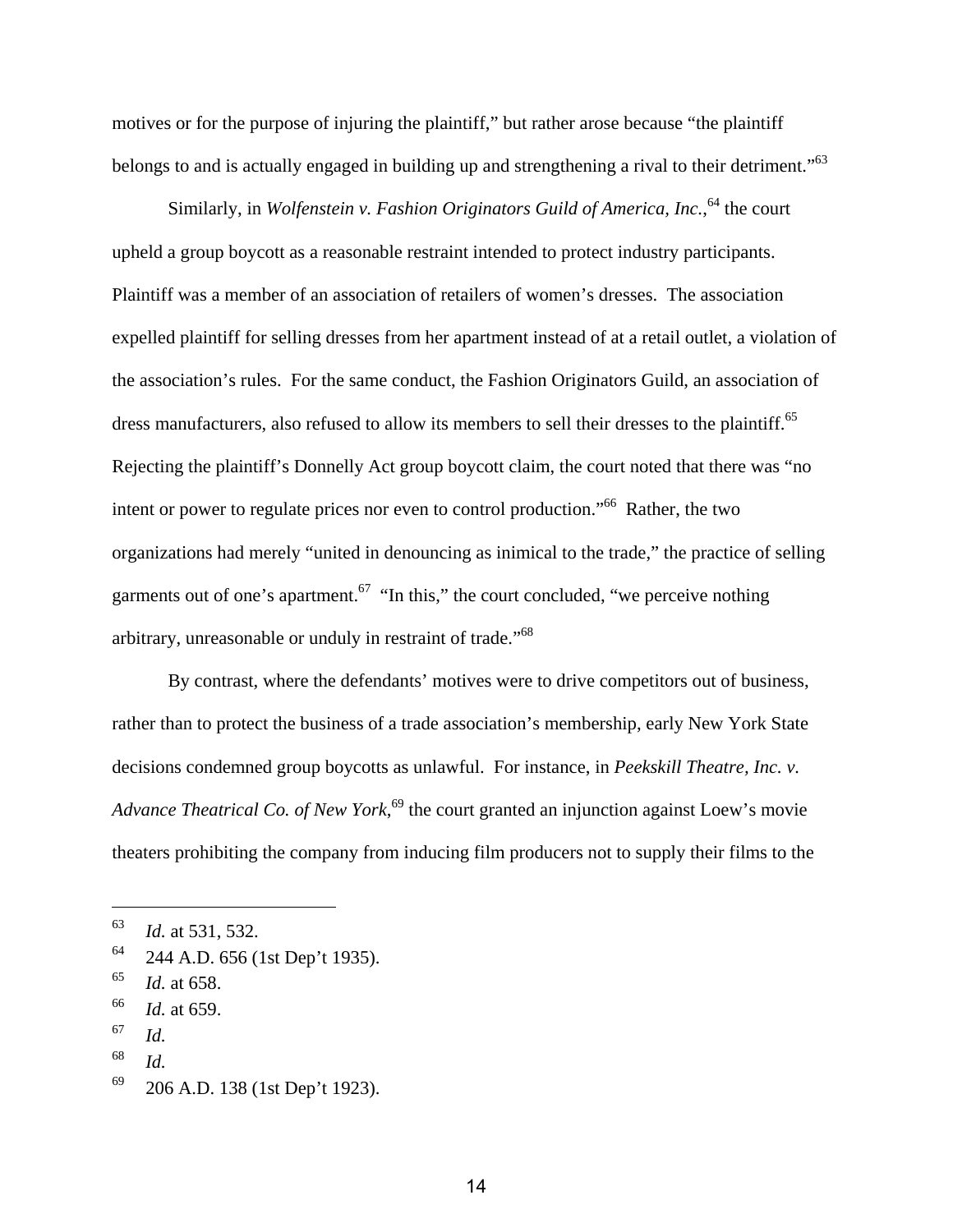plaintiff, Peekskill Theater. Ruling the boycott illegal, the court emphasized that the defendants' motives were to "ruin the plaintiff's business and not allow the plaintiff to procure films for exhibition $^{.,70}$ 

While the *Klor's per se* rule was the federal law standard, federal courts presented with

Donnelly Act claims recognized that the state standard was different. For example, in *Harlem* 

River Consumers Cooperative, Inc. v. Associated Grocers of Harlem, Inc.,<sup>71</sup> the plaintiff, a co-op

buyer, alleged that various players in the food industry boycotted it in an effort to put it out of

business. In analyzing the Donnelly Act claims, the Southern District of New York explained:

The New York law under § 340 of the General Business Law is substantially similar to the federal law under § 1 of the Sherman Act. Certain decisions suggest, however, that under New York law, a "rule of reason" analysis must be applied to Donnelly Act claims rather than the per se approach applied . . . as to § 1 of the Sherman Act.<sup>72</sup>

The court then concluded that the plaintiff's evidence was sufficient to survive dismissal of the

Donnelly Act claim, based on the "alleged combination of business and union power which

allegedly induced the plaintiff's suppliers not to deal with the Co-op."<sup>73</sup>

In another Southern District of New York case, *International Television Productions Ltd.* 

*v. Twentieth Century-Fox Television*, 74 the court similarly construed New York State law as

<sup>&</sup>lt;sup>70</sup> *Id.* at 140. *See also Alexander's Dept. Stores v. Ohrbach's Inc.*, 266 A.D. 535, 539 (1st) Dep't 1943) (applying the rule of reason to hold unlawful conduct by a retailer with "superior buying power," who endeavored "to eliminate one by one smaller competitors by seeking arrangements with manufacturers . . . to refuse to sell to competitors and cut off their supply").

<sup>71 408</sup> F. Supp. 1251 (S.D.N.Y. 1976).

<sup>72</sup> *Id.* at 1286 (citations omitted).

<sup>73</sup> *Id.*

 $74$  622 F. Supp. 1532 (S.D.N.Y. 1985).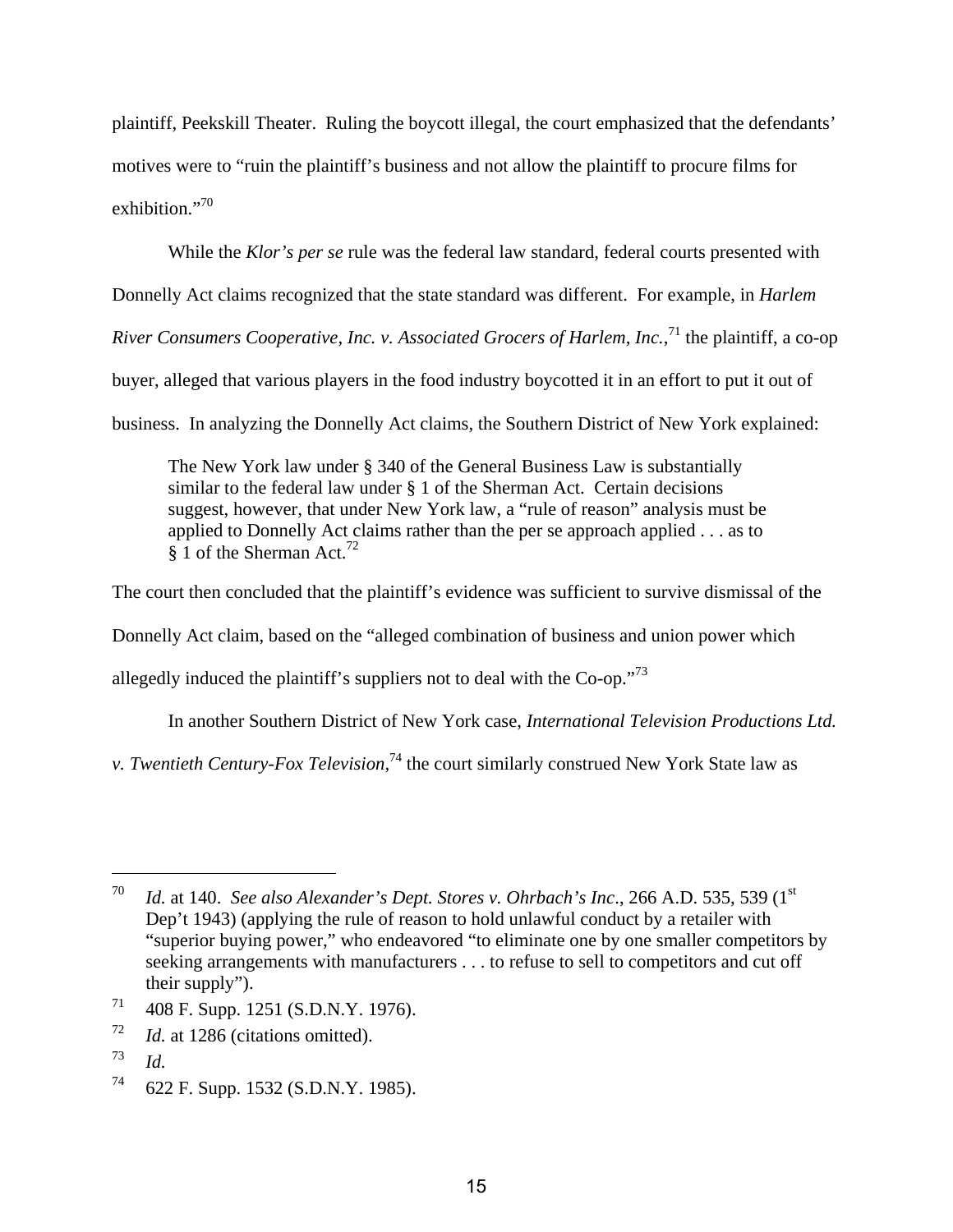calling for rule of reason analysis for a group boycott. The court dismissed the plaintiff's claim for failure to allege an anticompetitive effect in the market in which the plaintiff competed.<sup>75</sup>

More recent New York state Donnelly Act cases tend to analyze all non-price restraints uniformly, often making it difficult to discern from the brief opinions and sparse facts whether a group boycott is, indeed, alleged. These decisions consistently recite the rule of reason standard, stating that:

A party asserting a violation of the Donnelly Act must identify the relevant market, describe the nature and effects of the purported conspiracy, allege how the economic impact of that conspiracy does or could restrain trade in the market, and set forth a conspiracy or reciprocal relationship between two or more legal or economic entities.<sup>76</sup>

In issuing these brief rulings, the courts do not acknowledge that different standards may apply to different types of Donnelly Act claims. Nor do they refer to the federal standard for group boycotts.

In applying the rule of reason during a period in which the federal standard was *per se*,

New York law departed from the practice of construing the Donnelly Act in light of Sherman Act standards.<sup>77</sup> For this reason, the relatively recent shift in the federal analysis, which began with *Northwest Wholesale Stationers v. Pacific Stationery & Printing Co.*, 78 has not affected state law treatment of group boycott claims.

<sup>75</sup> *See id.* at 1540.

<sup>76</sup> *Watts v. Clark Assocs. Funeral Home, Inc.*, 234 A.D.2d 538, 538 (2d Dep't 1996) (citing *Anand v. Soni*, 215 A.D.2d 420, 421 (2d Dep't 1995) (citing *Creative Trading Co., Inc. v. Larkin-Pluznick-Larkin, Inc.*, 136 A.D.2d 461, 462(1st Dep't 1988), *reh'g* 148 A.D.2d 352, *rev'd on other grounds*, 75 N.Y.2d 830 (1990))).

<sup>77</sup> *See, e.g., Anheuser-Busch, Inc. v. Abrams*, 71 N.Y.2d 327, 335 (1988).

 $^{78}$  472 U.S. 284 (1985).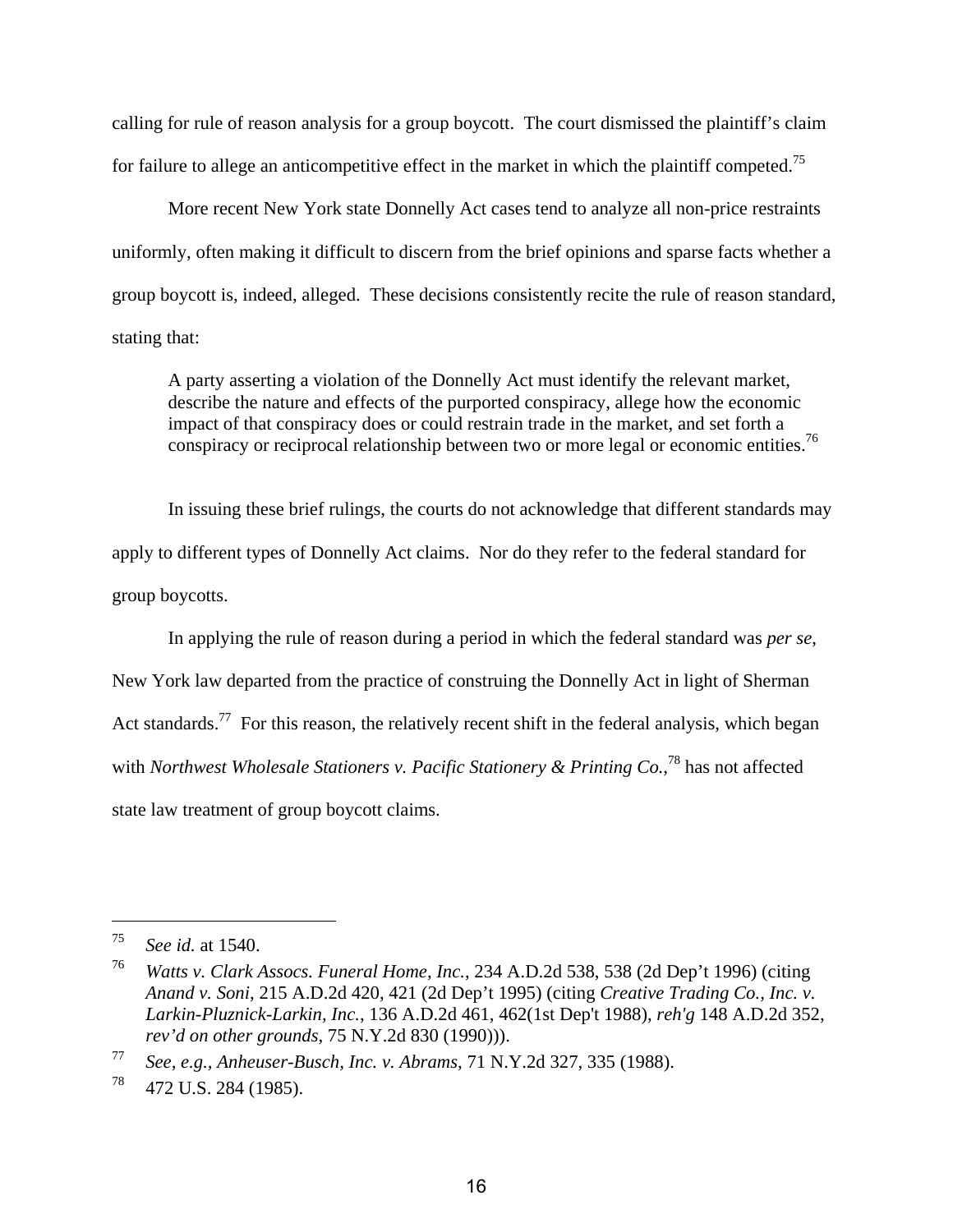In *Northwest Wholesale Stationers*, the Supreme Court declined to apply the *per se* rule to all group boycotts.<sup>79</sup> Northwest, the defendant, was "a purchasing cooperative made up of approximately 100 office supply retailers," which permitted its members "to achieve economies of scale in purchasing and warehousing that would otherwise be unavailable to them."80 The plaintiff was a retailer that Northwest expelled from the cooperative without providing a reason.81 Rejecting *per se* treatment, the Supreme Court held that, "[u]nless the cooperative possesses market power or exclusive access to an element essential to effective competition, the conclusion that expulsion is virtually always likely to have an anticompetitive effect is not warranted."82 The Court further explained that "[a] plaintiff seeking application of the *per se* rule must present a threshold case that the challenged activity falls into a category likely to have predominantly anticompetitive effects."<sup>83</sup>

Shortly after *Northwest Wholesale Stationers*, the Supreme Court declined to apply the *per se* rule in *FTC v. Indiana Federation of Dentists*. 84 There, a group of dentists refused to send x-rays to health insurance companies. The Court noted the limited scope of the *per se* rule, stating that "the category of restraints classed as group boycotts is not to be expanded indiscriminately, and [that] the per se approach has generally been limited to cases in which firms with market power boycott suppliers or customers in order to discourage them from doing business with a competitor  $\dots$ <sup>85</sup>. In requiring an analysis of market power and anticompetitive

<sup>79</sup> *Id.* at 298.

<sup>80</sup> *Id.* at 286-87.

<sup>81</sup> *Id.* at 284.

<sup>82</sup> *Id.* at 296.

<sup>83</sup> *Id.* at 298.

<sup>&</sup>lt;sup>84</sup> 476 U.S. 447 (1986).

<sup>85</sup> *Id.* at 458.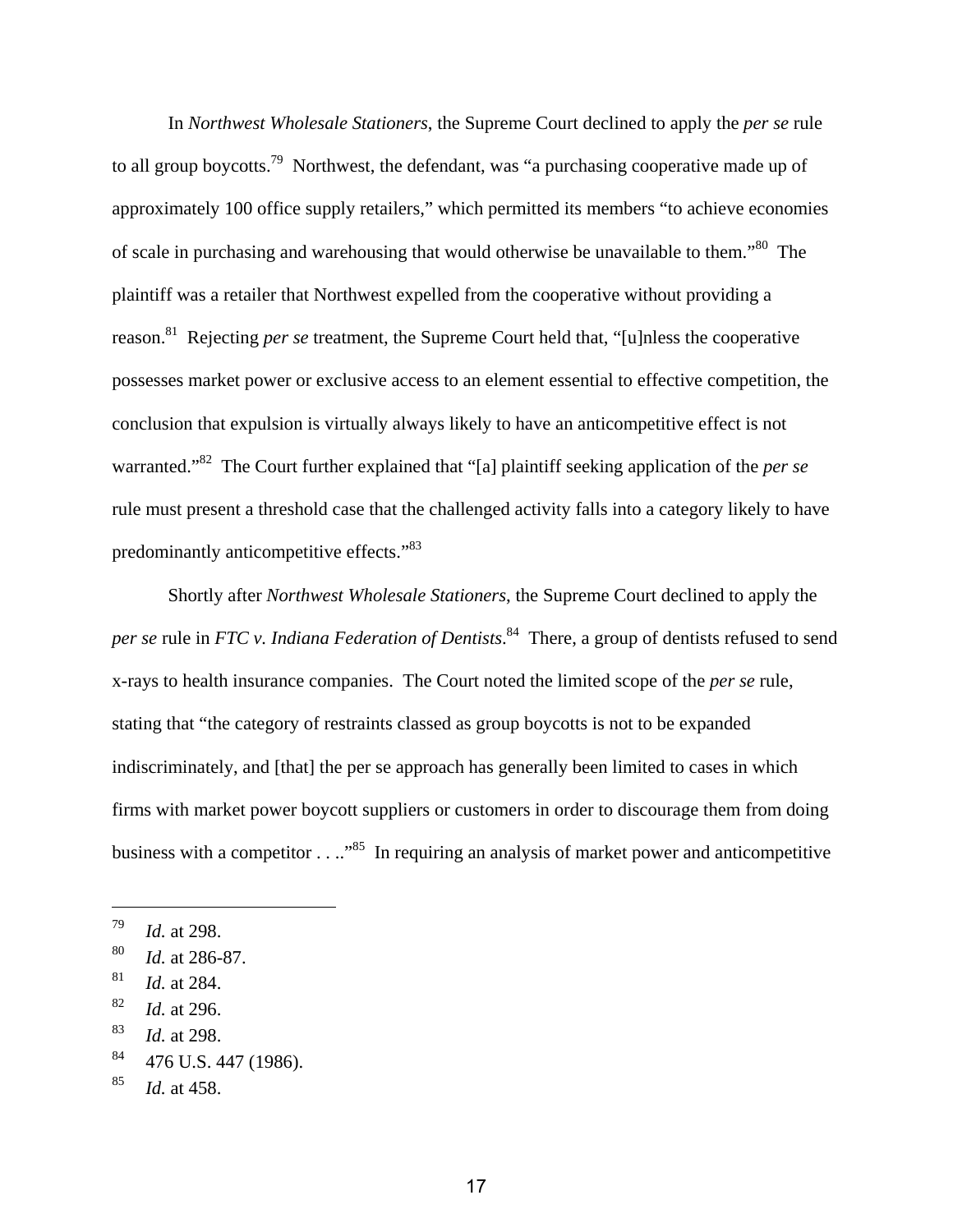effects, the federal standard has moved toward the rule of reason standard consistently applied to Donnelly Act claims.

Although *Northwest Wholesale Stationers* and *Indiana Federation of Dentists* limited the application of the *per se* rule to group boycotts under federal law, these rulings did not eliminate it entirely. In *FTC v. Superior Court Trial Lawyers Association*, 86 the Supreme Court applied the *per se* rule to an agreement by bar association members to refuse to represent criminal defendants until the District of Columbia raised their pay. Emphasizing that the group boycott was intended to raise prices, and that horizontal price fixing is *per se* illegal, the Court concluded that it need not consider pro-competitive justifications or market power to hold the association's activity unlawful.87

The Supreme Court's 1999 decision in *Nynex Corp. v. Discon, Inc.*88 made clear that *Klor's* is still good law, even as the Court declined to apply the *per se* rule to the case at hand.<sup>89</sup> In *Nynex*, a single buyer of removal services for obsolete telephone equipment began buying the services from a company that competed with the plaintiff. Although the plaintiff alleged that the buyer's shift was motivated by anticompetitive reasons, the Court held that this agreement – by a single buyer to purchase services from a single supplier – could not be condemned as unlawful *per se*, even if the buyer lacked a legitimate business justification for its decision. The Court noted that "precedent limits the per se rule in the boycott context to cases involving horizontal agreements among direct competitors."<sup>90</sup>

<sup>86 493</sup> U.S. 411 (1990).

<sup>87</sup> *Id.* at 424.

<sup>88 525</sup> U.S. 128 (1999).

<sup>89</sup> *Id.* at 135.

<sup>90</sup> *Id.*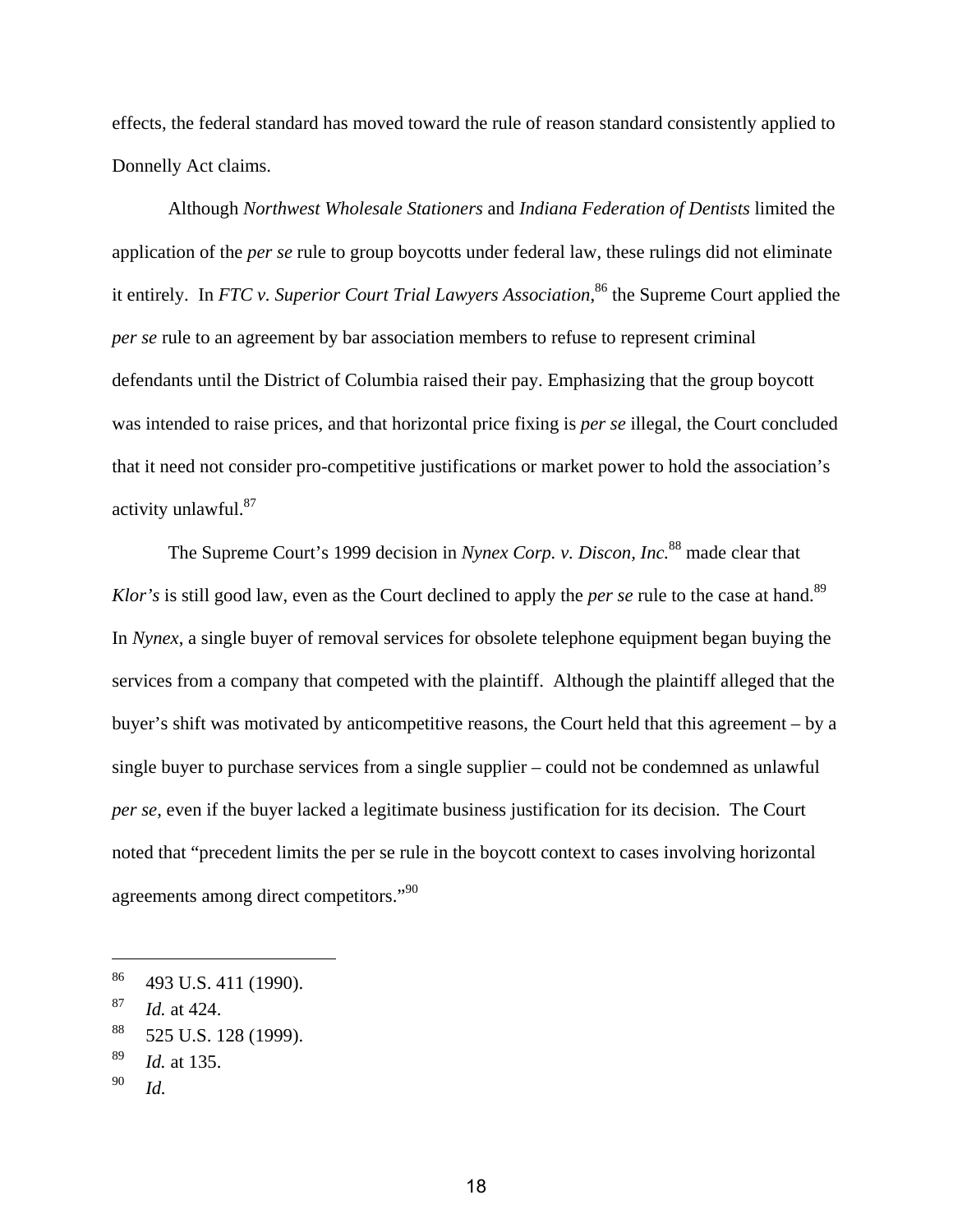In sum, although federal and state antitrust treatment of group boycotts differed for much of the twentieth century, the two bodies of law are currently converging. Absent a boycott with horizontal elements, federal analysis has come to adopt the rule of reason, historically the test under the Donnelly Act.

Thus far, we have considered two areas of conduct where the Donnelly Act differs from federal law. There are differences, too, in judicially-created exemptions from coverage for various restraints, which we consider next. $91$ 

### **IV. Professional And Nonprofit Organizations**

 $\overline{a}$ 

In discussing the Donnelly Act's application to professionals and nonprofit organizations, beginning against the background of federal antitrust law is helpful. Simply put, neither professionals nor nonprofits are exempt from federal antitrust liability.<sup>92</sup> At most, some federal courts have been receptive to arguments that, under particular circumstances, the professional or nonprofit character of an organization can be relevant to antitrust liability.<sup>93</sup>

<sup>&</sup>lt;sup>91</sup> Both the Donnelly Act and federal antitrust law also have many statutory exemptions. We do not undertake here to discuss similarities or differences among these carve-outs.

<sup>92</sup> *Goldfarb v. Virginia State Bar*, 421 U.S. 773, 787 (1975) (holding that the "nature of an occupation, standing alone, does not provide sanctuary from the Sherman Act . . . nor is the public-service aspect of professional practice controlling in determining whether § 1 includes professions"); *Nat'l Soc'y of Prof'l Eng'rs v. United States.*, 435 U.S. 679, 696 (1978) (noting that there is no "broad exemption under the Rule of Reason for learned professions" in affirming the Sherman Act liability of a professional society of engineers); *NCAA v. Bd. of Regents of the Univ. of Okla.*, 468 U.S. 85, 101, n.22 (1984) (stating that "There is no doubt that the sweeping language of § 1 applies to nonprofit entities.").

<sup>93</sup> *See California Dental Ass'n v. FTC*, 526 U.S. 756 (1999) (holding that a dental association's ban on price-based advertisements should have been subjected to a full-blown rule of reason analysis, rather than a "quick-look" analysis, because, in view of the vast informational asymmetry between dentists and patients, such a ban could promote competition); *FTC v. Butterworth Health Corp.*, 946 F. Supp. 1285 (W.D. Mich. 1996), *aff'd*, 121 F.3d 708 (6th Cir. 1997) (per curiam) (refusing to enjoin a merger between two nonprofit hospitals under § 7 of the Clayton Act despite finding that the proposed merger would result in a significant *(continued . . . )*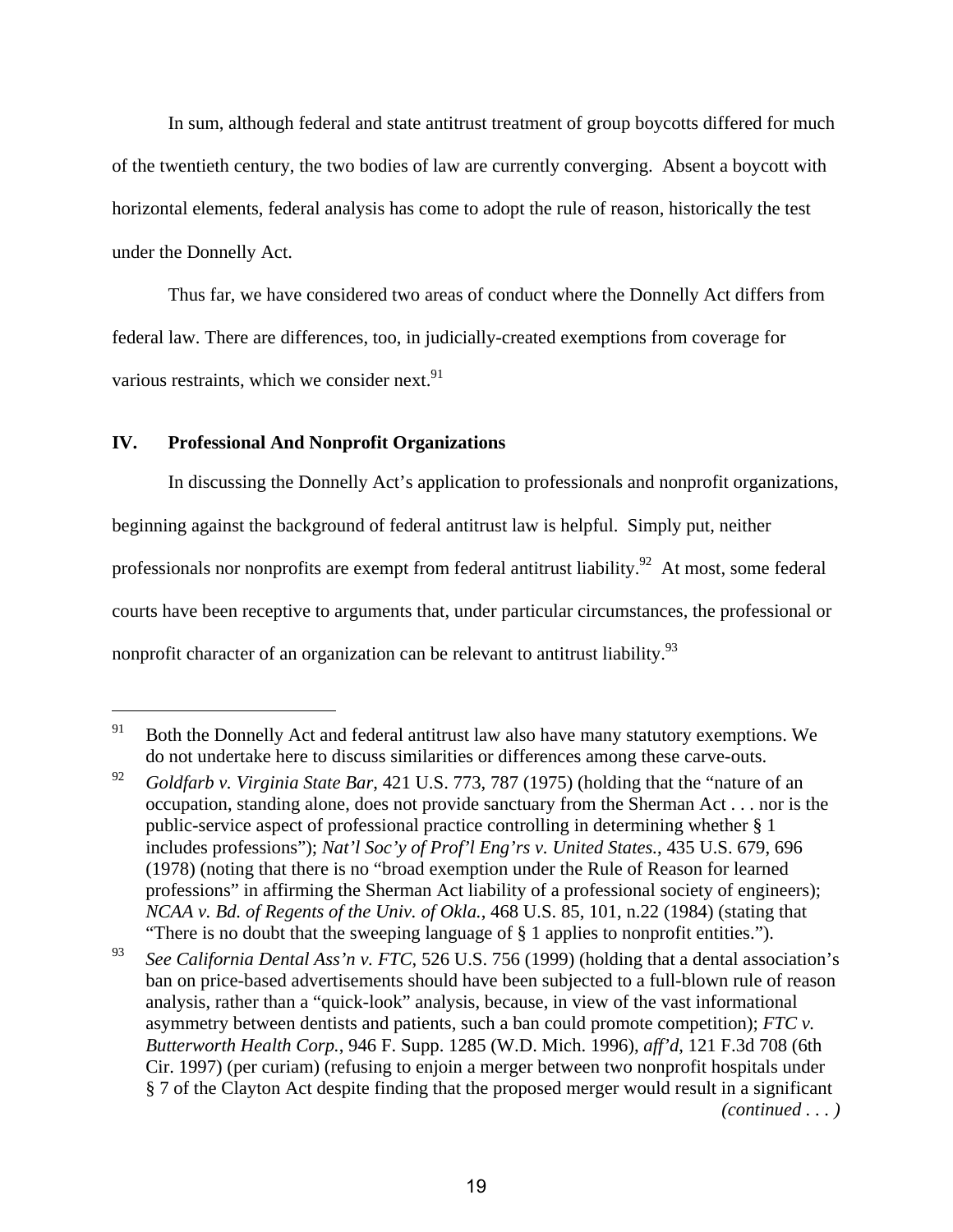By contrast, the professional character of an individual or organization is determinative in assessing its liability under New York's Donnelly Act. The general characteristics said to distinguish professions from businesses give rise to an exemption for professionals from state antitrust scrutiny, while federal antitrust law remains applicable.

#### **A. The Professional Exemption from the Donnelly Act**

*In re Freeman's Estate*<sup>94</sup> is the leading New York case. There, the Monroe County Bar Association's minimum fee schedule was challenged as amounting to fixing fees for legal services in Monroe County, thus violating the Donnelly Act. The New York Court of Appeals upheld the minimum fee schedule, holding that "the law is a profession and not a business and therefore not subject to the Donnelly Act which prohibits business arrangements restraining competition."95

In reaching this conclusion, the Court of Appeals construed a 1933 statutory amendment which added "service" to the Donnelly Act's coverage.<sup>96</sup> The Court rejected the argument that

1

Every contract, agreement, arrangement or combination whereby

*(continued . . . )* 

*<sup>( . . .</sup> continued)* 

increase in market power in the relevant market, in view of evidence that a nonprofit hospital—unlike a for-profit counterpart under similar circumstances—would tend to decrease rather than increase the price of its services).

<sup>94 34</sup> N.Y.2d 1 (1974).

<sup>95</sup> *Id.* at 6.

<sup>&</sup>lt;sup>96</sup> With the amendment, the Donnelly Act, in pertinent part, declares illegal:

A monopoly in the conduct of any business, trade or commerce or in the furnishing of any *service* in this state, is or may be established or maintained, or whereby

Competition or the free exercise of any activity in the conduct of any business, trade or commerce or in the furnishing of any *service* in this state is or may be restrained or whereby

For the purpose of establishing or maintaining any such monopoly or unlawfully interfering with the free exercise of any activity in the conduct of any business, trade or commerce or in the furnishing of any *service* in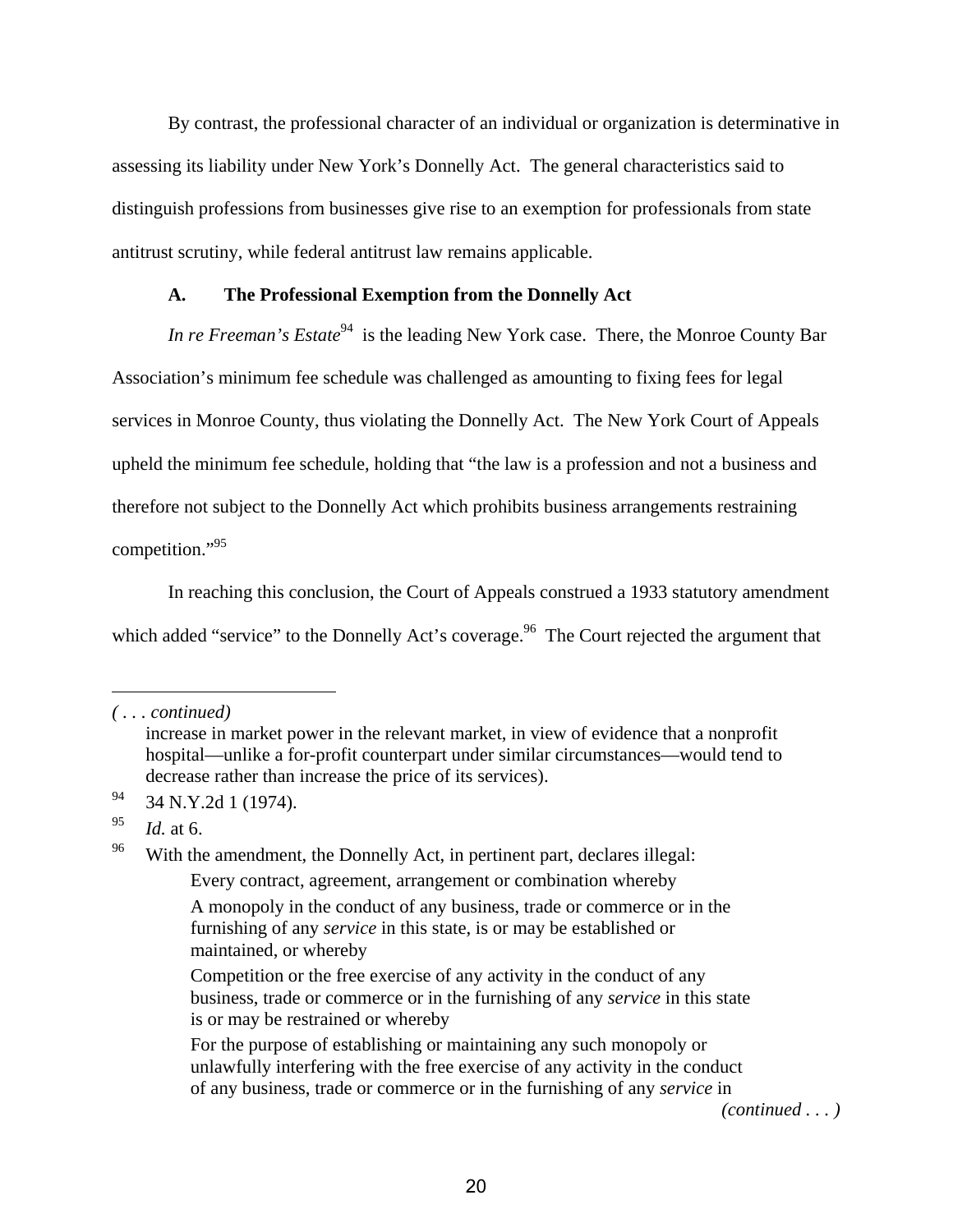the amendment was intended to encompass all manner of services. Rather, it found that in light of contemporary statements by the amendment's drafters, the "use of the word 'service' was confined to a commercial or business setting."97

The Court framed the key question as "whether the legal profession is a business or trade as that term is used in section 340."98 To answer it, the Court enumerated factors that "distinguish professionals from others whose limitations on conduct are largely prescribed only by general legal standards and sanctions, whether civil or criminal:"<sup>99</sup>

[1] the requirements of extensive formal training and learning, [2] admission to practice by a qualifying licensure, [3] a code of ethics imposing standards qualitatively and extensively beyond those that prevail or are tolerated in the marketplace, [4] a system for discipline of its members for violation of the code of ethics, [5] a duty to subordinate financial reward to social responsibility, and, notably, [6] an obligation on its members, even in non professional matters, to conduct themselves as members of a learned, disciplined, and honorable occupation.100

 "Interwoven with professional standards," the Court also wrote, "is pursuit of the ideal and that the profession not be debased by lesser commercial standards."<sup>101</sup> Professional organizations, in turn, "justify their existence to the extent that they further the standards and the ideal."<sup>102</sup>

*( . . . continued)* 

N.Y. Gen. Bus. Law § 340(1) (emphasis added).

- <sup>100</sup> *Id.* at 7 (numbers in brackets added).
- 101 *Id.* at 8.
- 102 *Id.* at 8.

this state any business, trade or commerce or the furnishing of any *service* is or may be restrained . . ..

<sup>97</sup> *Matter of Freeman*, 34 N.Y.2d at 7.

<sup>98</sup> *Id.*

<sup>99</sup> *Id.* at 7-8.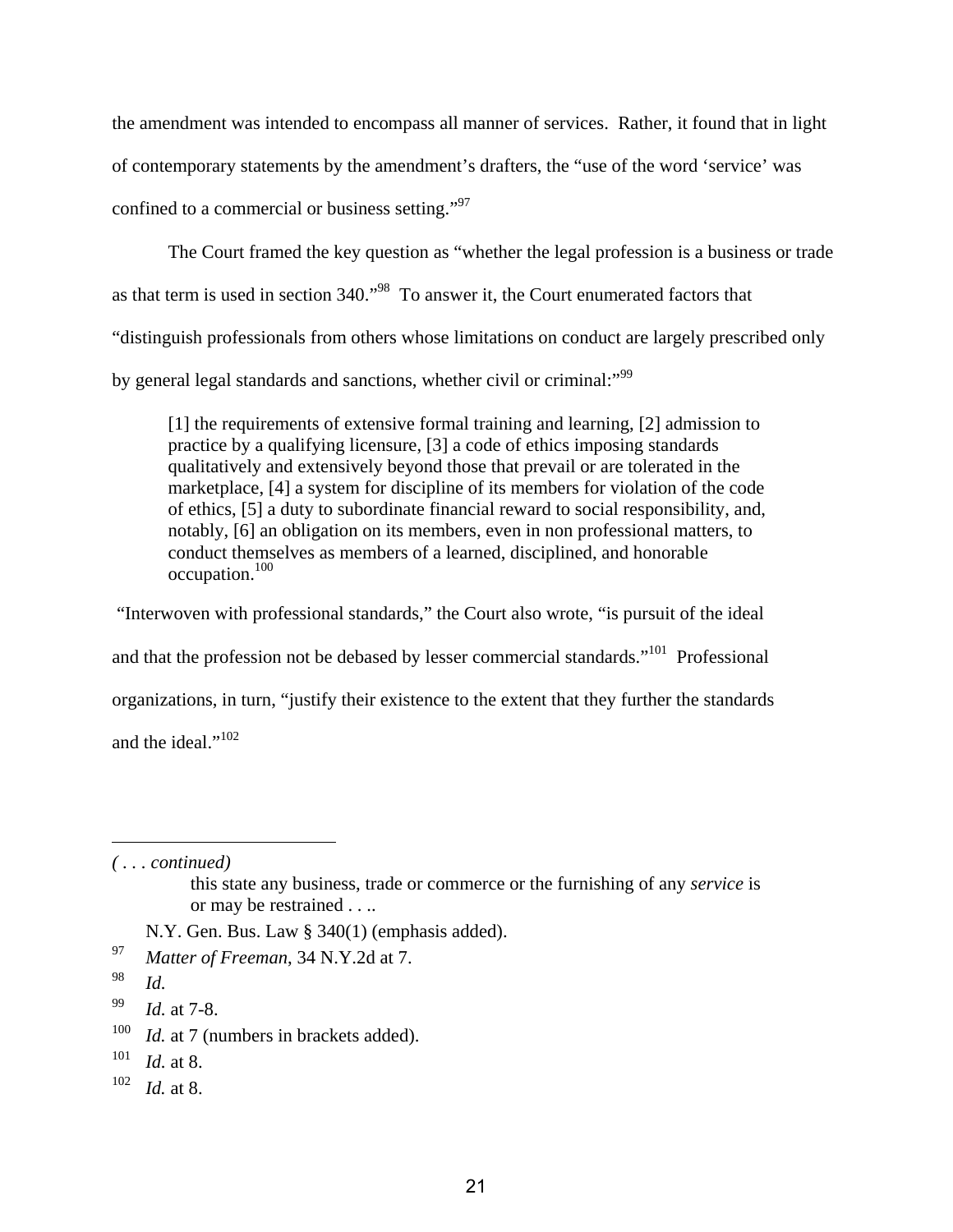Applying these factors, the Court of Appeals held that the practice of law qualifies as a profession, not as a "business or trade," and that the Donnelly Act was inapplicable.<sup>103</sup> Bar associations—in view of their role in controlling lawyers' conduct, promulgating and enforcing canons of ethics, maintaining a "professional disciplinary machinery," and fostering public service without financial reward—were held to be within the professional exemption.<sup>104</sup>

The facts in *Freeman* were similar to those in *Goldfarb v. Virginia State Bar*, 105 decided by the United States Supreme Court one year later. At issue was a fee schedule, published by the Fairfax County Bar Association and enforced by the Virginia State Bar, with recommended minimum prices to be charged by lawyers for performing common legal services.<sup>106</sup> The Fourth Circuit held that the existence of state regulation of lawyers, as well as the public service aspect of the practice of law, rendered the practice of law a "learned profession," rather than "trade or commerce" within the meaning of Sherman Act  $\S 1$ .<sup>107</sup> However, the Supreme Court held otherwise and reversed.

The Supreme Court found that any "learned profession" exemption for lawyers was "at odds" with Congress' intent "to strike as broadly as it could in § 1 of the Sherman Act."<sup>108</sup> The Court held that the exchange of a lawyer's services for money qualifies as "commerce," and that the Sherman Act therefore applies to such an exchange.<sup>109</sup> The Court further held that the "nature of an occupation, standing alone, does not provide sanctuary from the Sherman Act . . .

<sup>103</sup> *Id.* at 8-9.

<sup>104</sup> *Id.*

 $105$  421 U.S. 773 (1975).

<sup>106</sup> *Id.* at 773.

<sup>107</sup> *Id.* at 779, 780.

<sup>108</sup> *Id.* at 787.

<sup>109</sup> *Id.* at 787-88.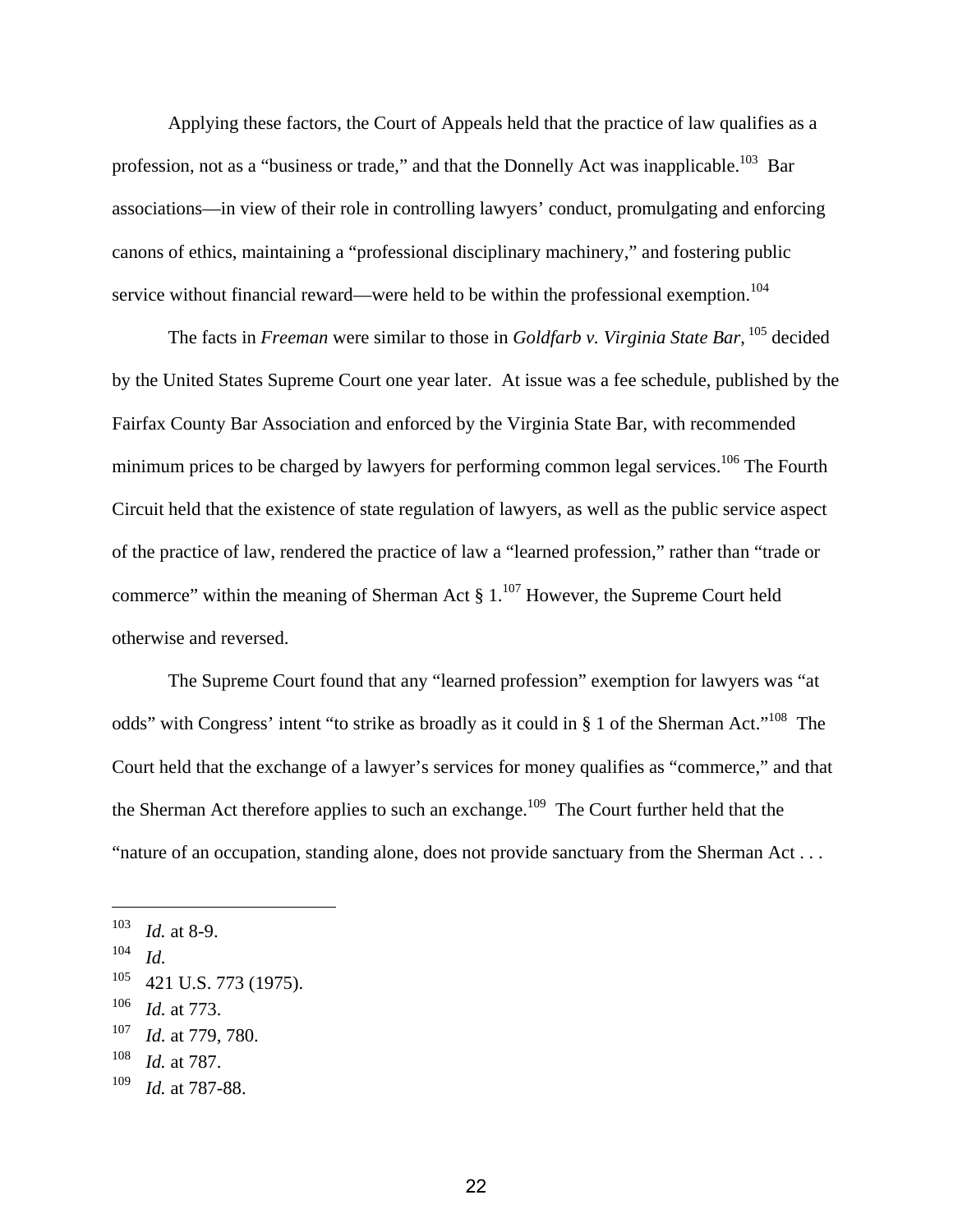nor is the public service aspect of professional practice controlling in determining whether § 1 includes professions."<sup>110</sup>

In light of *Goldfarb*, *Freeman*'s viability was tested. In *People v. Roth*,<sup>111</sup> two doctors were indicted under the Donnelly Act for organizing a concerted refusal to furnish professional services to non-emergency workers' compensation and no-fault insurance patients as a protest against the low fee schedules established by law for these plans. The Court of Appeals affirmed dismissal of the indictment because there was "no principled basis for distinguishing between the legal profession and the medical profession."<sup>112</sup> Thus, Freeman was "dispositive of the issue."<sup>113</sup>

The *Roth* court declined to reexamine *Freeman*'s professional exemption. The Court of Appeals reasoned that *Goldfarb* had no bearing on New York's professional exemption because the exemption established in *Freeman* rested on a "specific analysis of the legislative history underlying the Donnelly Act and the intent of our own State Legislature in enacting that statute."114 *Roth* thus affirmed a professional exemption from the Donnelly Act and extended that exemption to the medical profession. $115$ 

<sup>110</sup> *Id.* at 787. *See also supra* nn. 82-83, and accompanying text (citing Supreme Court cases establishing that the professional or nonprofit nature of an organization does not entitle it to an exemption from the Sherman Act).

 $111$  52 N.Y.2d 440 (1981).

<sup>112</sup> *Id.* at 447.

<sup>113</sup> *Id.*

<sup>114</sup> *Id.* at 448.

<sup>115</sup> *See also Glen Cove Assocs., L.P. v. North Shore Univ. Hosp.*, 240 A.D.2d 701, 701 (2d Dep't 1997) ("the medical profession is exempt from the proscriptions of the Donnelly Act"). *Compare People v. D.H. Blair & Co., Inc.*, No. 3282/2000, 2002 WL 766119, at \*30 (Sup. Ct. N.Y. Co. 2002) (analyzing the *Freeman* factors in concluding that a securities broker-dealer was not exempt from the Donnelly Act).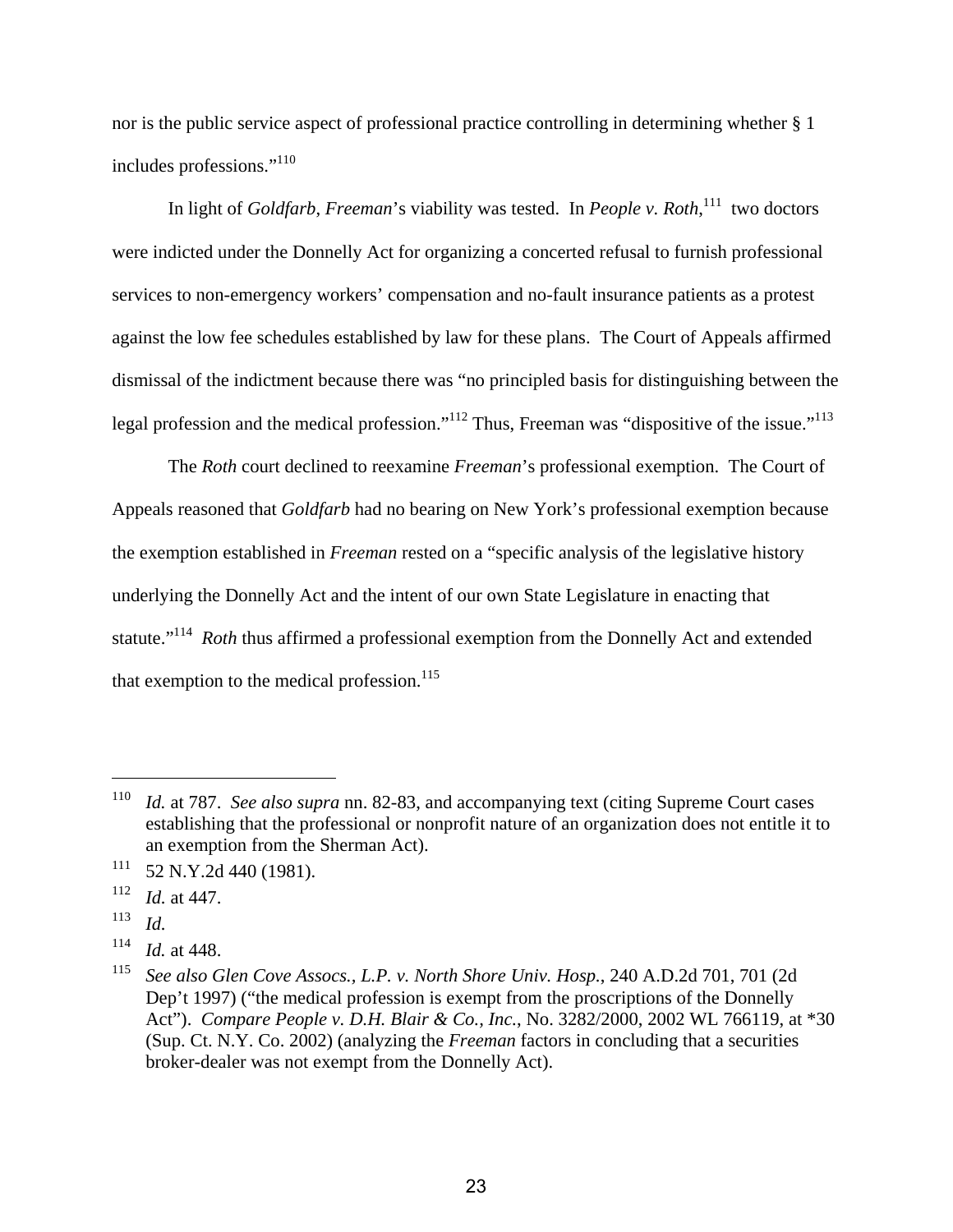*Pharmaceutical Society of the State of N.Y. v. Abrams*<sup>116</sup> extended the professional exemption to pharmacists. The case involved a prescription drug plan for state employees and retirees, proposed by the Pharmaceutical Society of the State of New York. The proposed plan had incentives to use generic drugs, including a provision to reimburse pharmacies for the drugs at a percentage discount from their average wholesale price. Many pharmacists and pharmacies declined to participate and lobbied to register their disapproval. In response, the Pharmaceutical Society increased the reimbursement rate, thereby increasing the state's program cost by approximately \$6 million. The New York State Attorney General served a Donnelly Act subpoena on the Pharmaceutical Society to investigate the proposed plan.<sup>117</sup> The Society moved to quash the subpoena, arguing that pharmacy was a profession and that the Society was, therefore, exempt from the Donnelly Act.<sup>118</sup>

Denying the motion to quash, the trial court held that pharmacy was not an exempt profession.<sup>119</sup> The Third Department, however, disagreed.<sup>120</sup> Although a pharmacist's services included dispensing medicines, the Appellate Division held that "the dispensing and advising of patients with respect to prescription drugs is professional rather than commercial in nature."<sup>121</sup> The court rested this holding on the fact that pharmacists are "highly regulated" and their licenses can be revoked or suspended by the State Board of Pharmacy.122 Further, the court found it significant that medicine and pharmacy are grouped together for regulation under a

<sup>116 132</sup> A.D.2d 129 (3d Dep't 1987).

<sup>117</sup> *See* N.Y. Gen. Bus. Law § 343.

<sup>118</sup> *Pharm. Soc'y of the State of N.Y. v. Abrams*, 132 A.D.2d 129, 130 (3d Dep't 1987).

<sup>119</sup> *Id.* at 131.

<sup>120</sup> *Id.*

<sup>121</sup> *Id.*

<sup>122</sup> *Id.* at 132.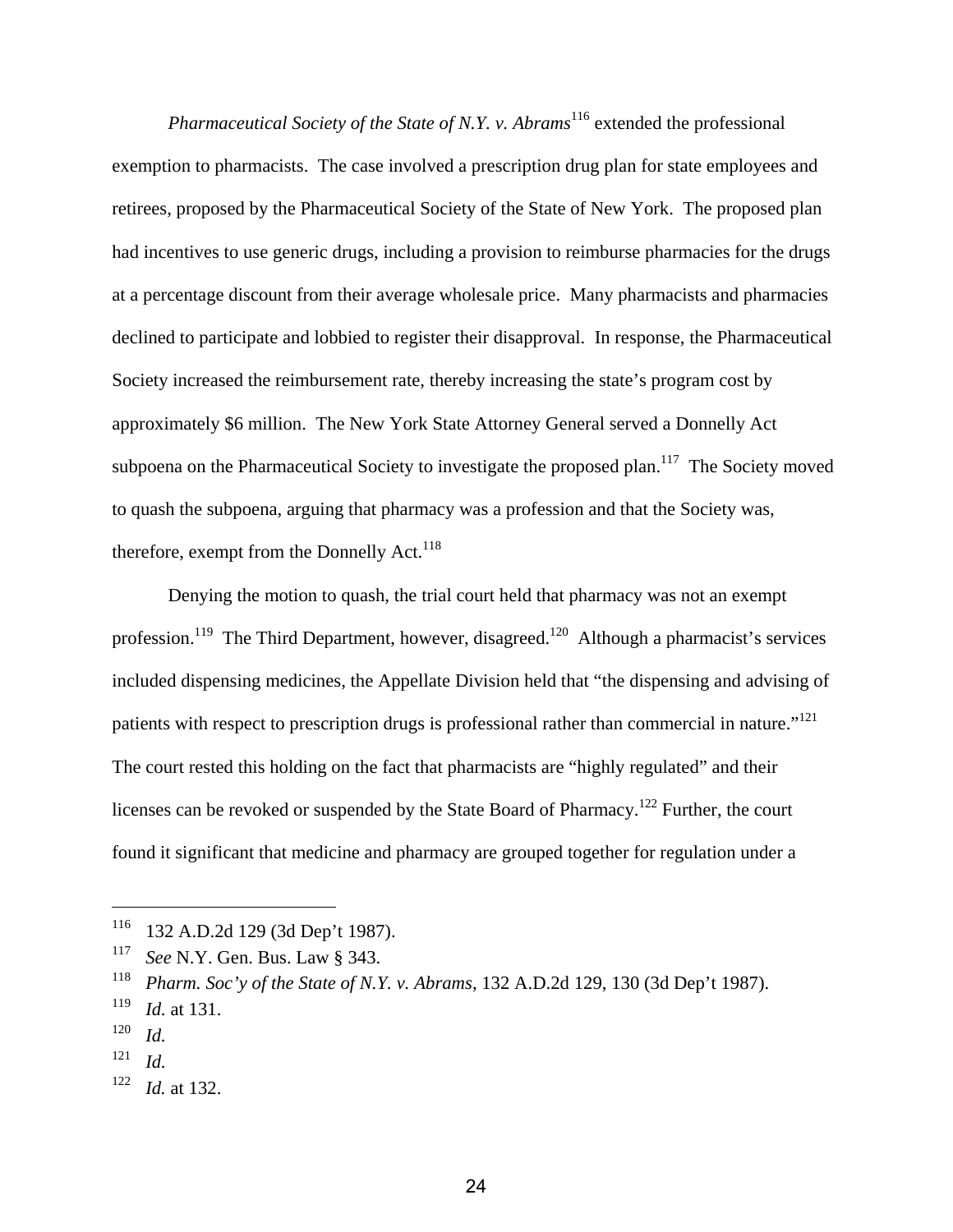single scheme, 8 NYCRR Part 29, entitled "Unprofessional Conduct," that the provisions for the two callings are "almost identical," and that the statutory guidelines for pharmacy are more extensive than for medicine.<sup>123</sup> In view of these considerations, and giving "great weight" to the factors enumerated in *Freeman,* the Third Department held that pharmacists are exempt from the Donnelly Act. $124$ 

This holding did not lead to quashing the subpoena issued to the Pharmaceutical Society, however. Although pharmacists are exempt from the Donnelly Act as professionals, the Pharmaceutical Society was not. The Society could not avail itself of the distinction between a profession and a business, wrote the court, because "[f]rom the point of view of the employer for whom a pharmacist works, the sale of drugs is trade or commerce."<sup>125</sup> The Third Department distinguished *Freeman* on the ground that, there, only members of the legal profession belonged to the County Bar Association; similarly in *Roth,* the only defendants were licensed physicians.126 By contrast, the Pharmaceutical Society was "composed of both members and nonmembers of the pharmaceutical profession," and hence could not be held exempt from the Donnelly Act.<sup>127</sup> As the court explained, "[p]ersons and business organizations subject to the Donnelly Act cannot escape liability by cloaking their actions with participation of exempt individuals."128

- 125 *Id.*
- 126 *Id.*

<sup>123</sup> *Id.*

<sup>124</sup> *Id.*

<sup>127</sup> *Id.* at 133.

<sup>128</sup> *Id.* at 132. *See also Westchester County Pharm. Soc'y, Inc. v. Abrams*, 138 A.D.2d 721 (2d Dep't 1988) (affirming the denial of a motion to quash a Donnelly Act subpoena served on an organization comprising both pharmacists and pharmacies, while recognizing that pharmacists as professionals are exempt from the Donnelly Act).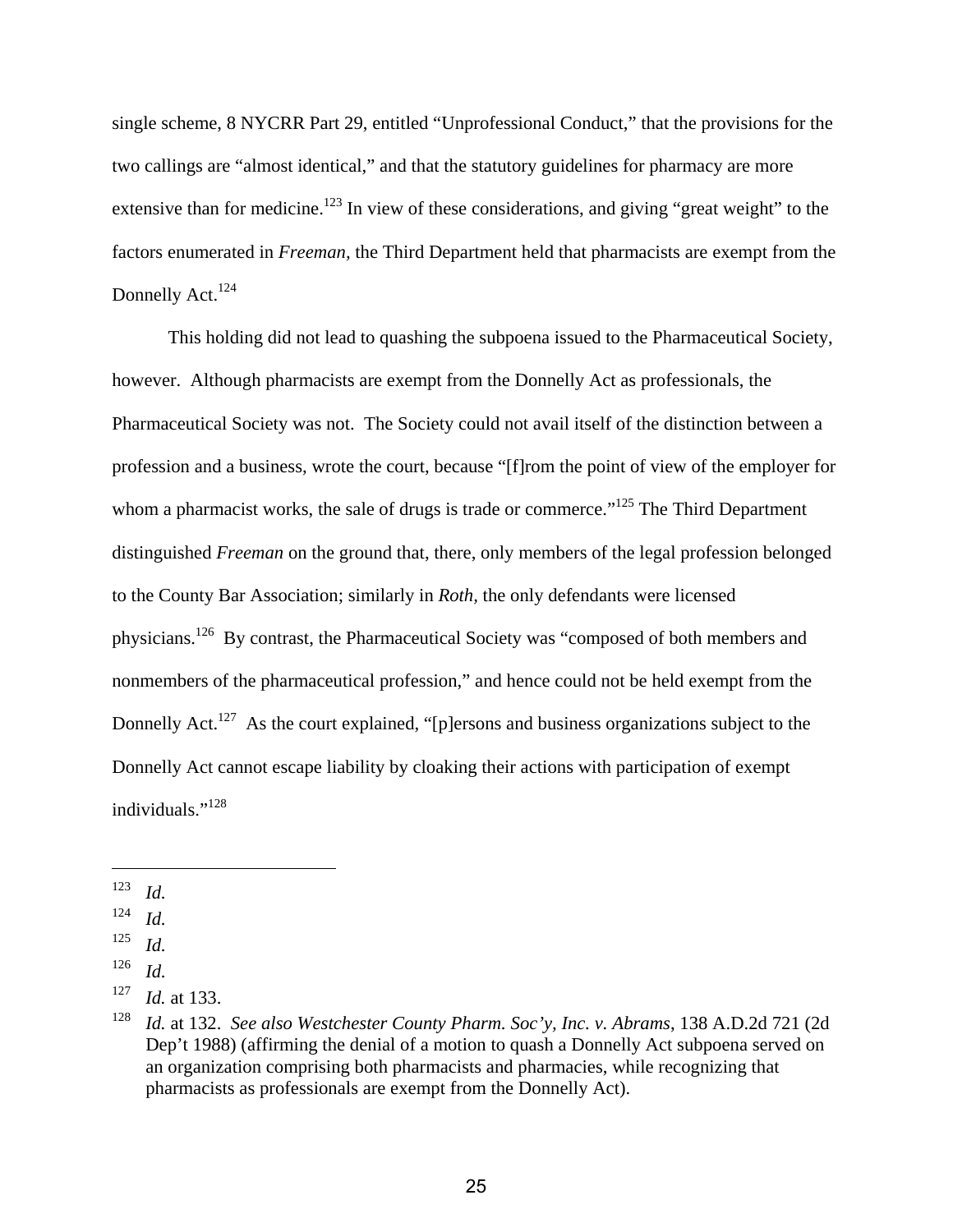*Jaffee v. Horton Memorial Hosp.*<sup>129</sup> offers additional guidance on whether there is a Donnelly Act exemption for an organization not composed entirely of professionals. The Donnelly Act claim there arose from Arden Hill Hospital's denial of staff privileges to a licensed physician.130 Relying on *Pharmaceutical Society*, the physician argued that the hospital was not exempt from the Donnelly Act because it included both members and nonmembers of the medical profession. The Orange County Supreme Court interpreted *Pharmaceutical Society* as requiring an inquiry into: (1) the nature of the activity in question; and (2) the composition of the organization whose activities are challenged.<sup>131</sup>

The *Jaffee* court characterized the activity in *Pharmaceutical Society*—the control of reimbursement rates from the sale of drugs—as "decidedly commercial."132 Accordingly, the holding of that case "was not directed at pharmacists as professionals, but at pharmacies engaged in a profit-oriented business."133 On the other hand, the physician's claim in *Jaffee* concerned a hospital, defined in the relevant statute as "a facility or institution engaged principally in providing services by or under the supervision of a physician . . . for the prevention, diagnosis or treatment of human disease, pain, injury, deformity or physical condition."<sup>134</sup> These were "services traditionally supplied by the medical profession."135

Therefore, in alleging an improper denial of staff privileges, the physician was not "alleging claims against the hospital as a commercial enterprise, but as an integral part of the

<sup>129</sup> *Jaffee v. Horton Mem'l Hosp.*, No. 2843/88, 1988 WL 247973 (Sup. Ct. Orange Co. 1988).

 $130$  *Id.* at \*1.

<sup>131</sup> *Id.*

<sup>132</sup> *Id.*

<sup>133</sup> *Id.*

<sup>&</sup>lt;sup>134</sup> *Id.* (internal citations and quotation marks omitted).

<sup>135</sup> *Jaffee v. Horton Mem'l Hosp.*, No. 2843/88, 1988 WL 247973, at \*1 (Sup. Ct. Orange Co. 1988) (citing People v. *Roth,* 52 N.Y.2d 440 (1981)).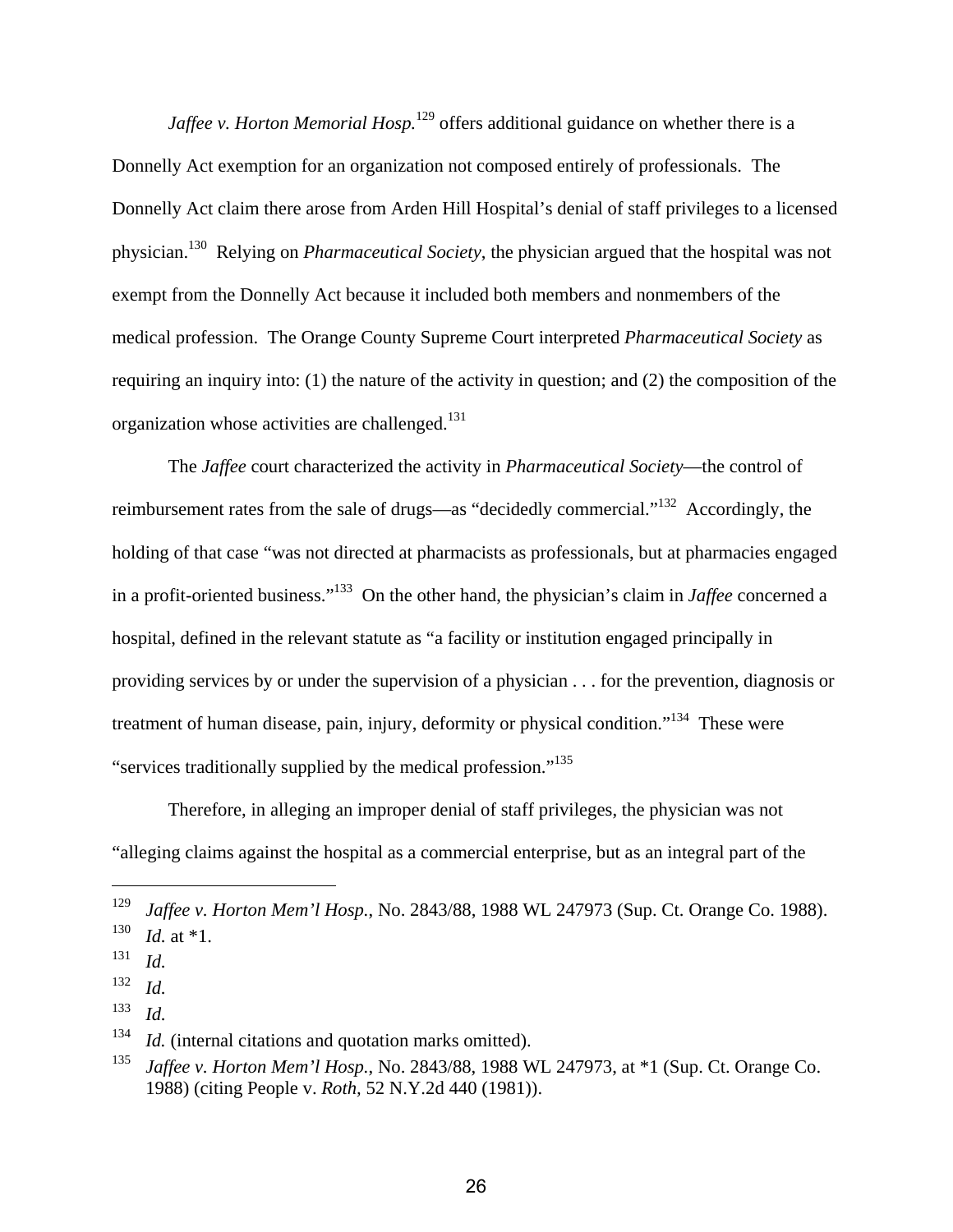medical profession."136 Given this core of "traditionally exempt" activity, the court found it "incidental" that certain hospital staff members were not licensed physicians, and that a physician's nonparticipation in the staff could have economic repercussions.<sup>137</sup> Just as the professional exemption of some of an organization's members should not operate as a shield to protect nonprofessional members engaging in commercial activity, "neither should the Donnelly Act be transformed into a sword against those professionals, traditionally exempt from liability, due to mere participation with nonexempt individuals."<sup>138</sup> Considering the nature of the activity involved, the court held the hospital exempt from the Donnelly Act and dismissed the claim.

In summary, the New York Court of Appeals' antitrust treatment of professionals—in marked contrast with that of the United States Supreme Court—has been categorical rather than policy-based. In deciding whether an individual or organization should be exempt, the Court of Appeals did *not* ask what competition-related policies would be served or disserved by applying the antitrust laws to the particular activity at issue. Rather, it asked whether as a matter of language and common sense the individual or organization's practices are best characterized as a "business" or a "profession," and came up with six factors to assist in answering this question.

#### **B. Treatment of Non-Professional Non-Profit Entities**

The extent to which the Donnelly Act applies to *non-professional* nonprofit organizations is less clear. The only case to consider the issue, *International Service Agencies v. United Way of New York State*, 139 does not offer any substantial analysis.

<sup>136</sup> *Id.* 

<sup>137</sup> *Id.*

<sup>138</sup> *Id.*

 $139$  108 Misc. 2d 305 (Sup. Ct. Albany County 1981).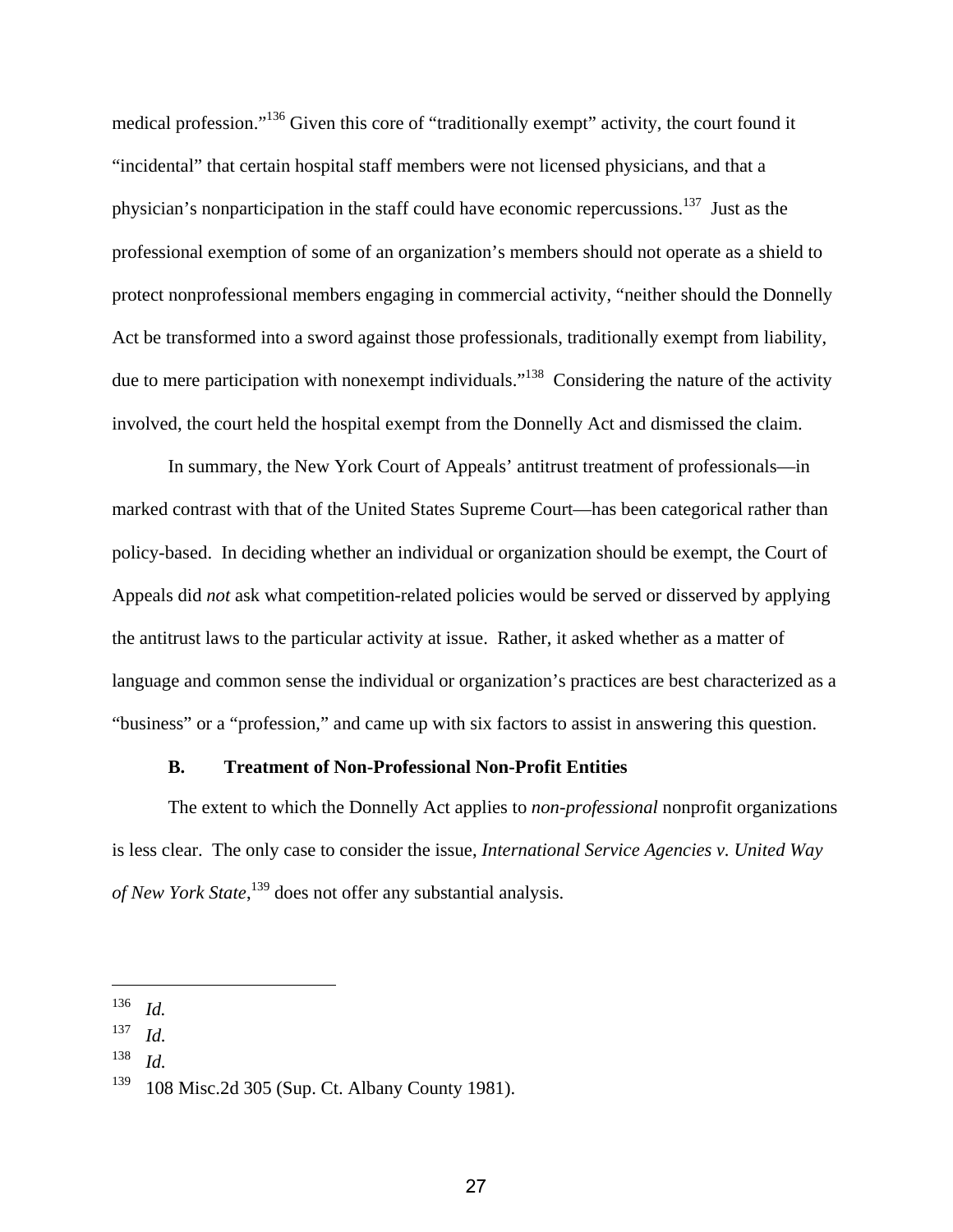International Service Agencies (ISA), an association of charitable organizations, brought action against other charitable organizations and officials of the State of New York, alleging that they had violated the Donnelly Act by monopolizing the solicitation of charitable donations among New York state employees. ISA's antitrust violation claim arose from state requirements prescribing an organization's eligibility to participate in charitable fundraising from New York state employees through payroll deductions – requirements that precluded ISA from participating.

Defendants moved for summary judgment, arguing that the Donnelly Act does not extend to nonprofit charitable corporations. ISA countered that charitable fundraising, which generates millions of dollars to buy supplies and services, is "big business," and that charitable organizations are, accordingly, entitled to compete for contributions on an equal footing.<sup>140</sup> The court characterized the determinative inquiry as "whether ISA's view of charitable fund raising is sufficient to convert the work of charitable corporations and associations into commercial enterprise."<sup>141</sup> It rejected ISA's argument that the Donnelly Act could apply to charitable fundraising, and concluded instead that "regulation of business activity through the Donnelly Act was never intended to extend to the fund raising of charitable corporations and associations."<sup>142</sup> In offering this conclusion, the court did not engage in any textual, legislative-history, doctrinal, or policy analysis.

The *International Service Agencies* opinion is shallow. A New York court deciding whether the Donnelly Act applies to activities such as fundraising by charitable organizations is bound by the Court of Appeals' analysis in *Freeman*. As we have seen, that case held that that

<sup>140</sup> *Id.* at 307.

<sup>141</sup> *Id.* at 308.

<sup>142</sup> *Id.*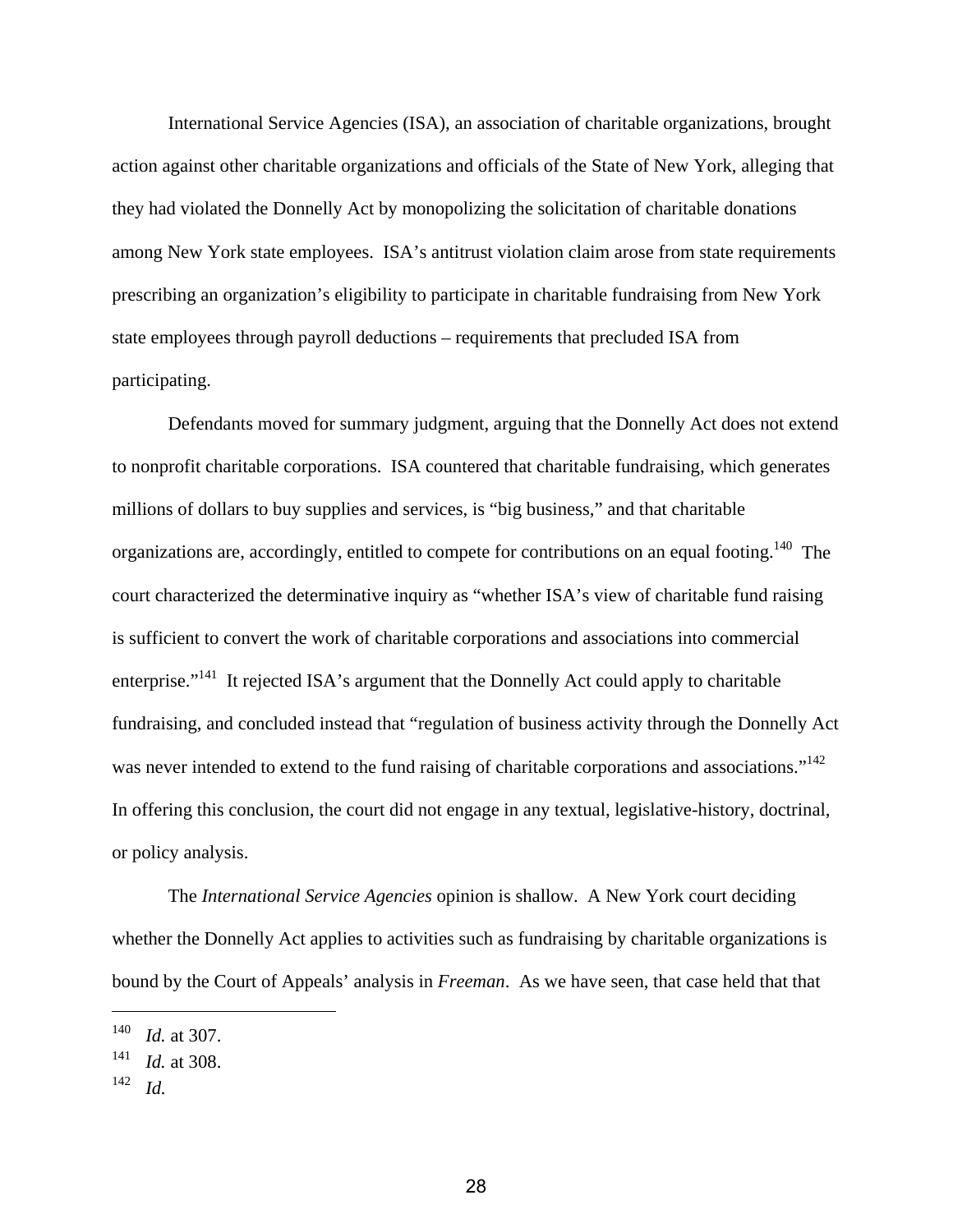the Donnelly Act's "use of the word 'service' was confined to a commercial or business setting" and focused on whether the activity at issue constitutes "business, trade or commerce" under § 340(1) of the Act.143 To this extent, *International Service Agencies* may have it right. From here on, though, it is not as easy as the court makes it seem.

Given *Freeman's* approach of categorizing activity as either a "business" or a "profession," nonprofit organizations, like professionals, probably will tend to be held exempt from the Donnelly Act on the ground that they do not generally engage in "business, trade or commerce." On the other hand, the lesson from the cases applying the professional exemption to the pharmaceutical industry—*Pharmaceutical Society*, *Westchester County*, and *Jaffee*—is that what matters is not merely the composition and general character of the organization, but also the particular activity at issue. In consequence, although the Donnelly Act treats professionals and nonprofits more leniently than the Sherman Act, a nonprofit organization that would generally be exempt could conceivably engage in activities sufficiently related to profit-making to extinguish that exemption. Fund-raising to the tune of millions of dollars may well be such an activity. So, though it is by no means clear that *International Service Agencies* should have been decided the other way, deciding whether the Donnelly Act applies calls for more analysis than the court offered.

### **C. The Differences Summarized**

By way of summary, the most significant difference between federal and New York antitrust law as applied to professionals is that, unlike federal law, New York law recognizes a categorical antitrust exemption for professionals. New York law asks the following two questions:

<sup>143</sup> *Freeman*, 34 N.Y.2d at 7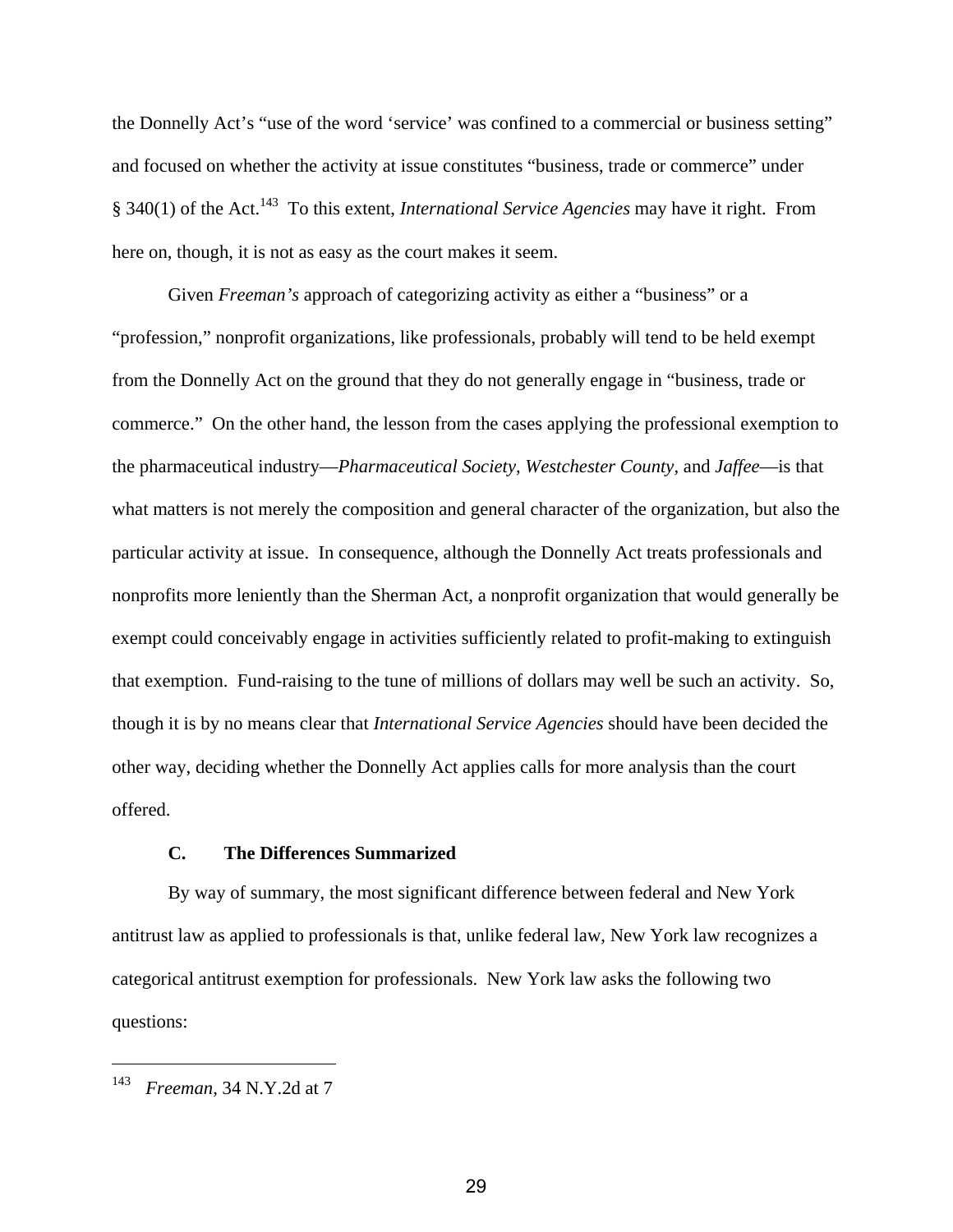(1) Is the *practice* in question a profession and therefore exempt?

(2) Even if a profession is involved, are the *particular activities* at issue professional activities and are the particular *members* engaging in them as professionals?

The answer to the first question is determined largely by the six *Freeman* factors. The second question involves a more context-specific analysis. However, it is directed more at examining the membership composition of an organization, and whether an act is professional or commercial, than it is at examining competition policy.

The jurisprudence on the application of the Donnelly Act to *non*-professional nonprofits is not as developed as the jurisprudence on professional organizations. But there is reason to believe, in light of *Freeman*, that the same inquiries into the extent to which an activity and an organization are motivated by profit and commercial considerations will control.

#### **V. Antitrust and the State**

This section examines two related questions of antitrust and the state under New York law: (1) the extent to which the Donnelly Act applies to activity taken by the government or pursuant to government conduct; and (2) the extent to which the Donnelly Act applies to the efforts of private actors to influence government action. We discuss these questions against the backdrop of federal law.

Under federal law, the state-action doctrine – first expressed in *Parker v. Brown*<sup>144</sup> – generally immunizes state government action from antitrust challenge. New York law lacks an equivalent doctrine. Instead, the Donnelly Act's applicability to state action is analyzed in a framework that considers the proper extent of the State's police power. Under this approach, in

<sup>144 317</sup> U.S. 341 (1943).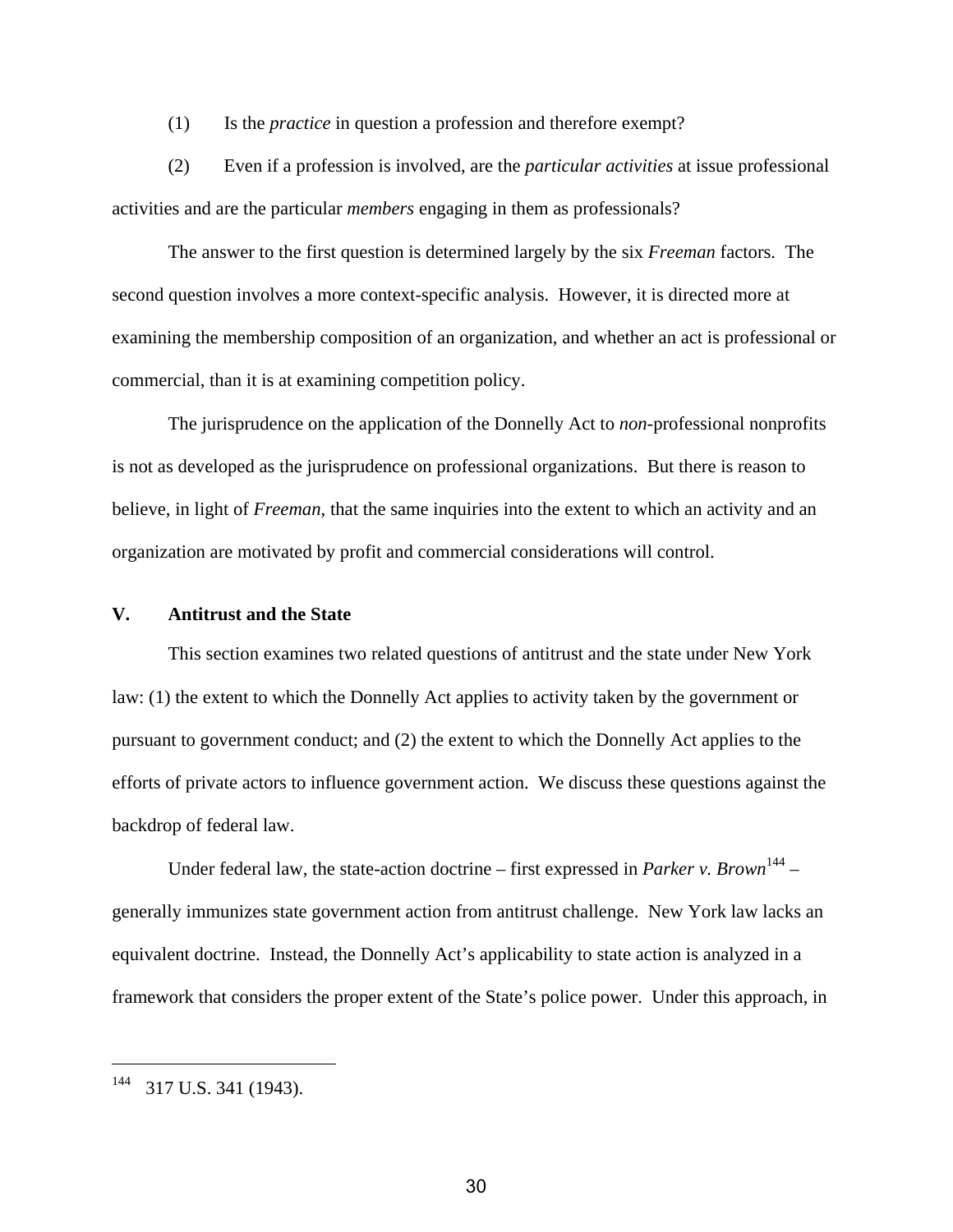various circumstances, New York courts have held that the actions of state and local governments violate the Donnelly Act.

Where antitrust scrutiny of private efforts to influence government action is sought, under federal law the question is governed by the *Noerr-Pennington* doctrine, which, broadly speaking, exempts such efforts from antitrust liability.<sup>145</sup> New York does has not have an equivalent state law doctrine, and the New York courts have not decided whether the *Noerr-Pennington* doctrine applies as a defense to a Donnelly Act claim. However, case law indicates that New York courts will probably import the *Noerr-Pennington* doctrine to Donnelly Act claims.

### **A. Antitrust and State Action**

Under federal law, the *Parker* doctrine can preclude antitrust challenges to conduct undertaken pursuant to state law. *Parker* involved a challenge under the Sherman Act to a California statute governing the marketing of raisins. The Supreme Court assumed that the State's marketing program would violate the Sherman Act if adopted by private persons, but upheld the program nonetheless because it was mandated and enforced by California itself. Mindful of a "a dual system of government in which, under the Constitution, the states are sovereign," the Court held that there is "nothing in the language of the Sherman Act or in its history which suggests that its purpose was to restrain a state or its officers or agents from activities directed by its legislature."<sup>146</sup> Rather, "in view of the latter's words and history, it must be taken to be a prohibition of individual and not state action."<sup>147</sup>

<sup>145</sup> *See E. R.R. Presidents Conference v. Noerr Motor Freight, Inc.*, 365 U.S. 127 (1961); *United Mine Workers of Am. v. Pennington*, 381 U.S. 657 (1965).

<sup>146</sup> *Parker*, 317 U.S*.* at 350-51.

<sup>147</sup> *Id.* at 352.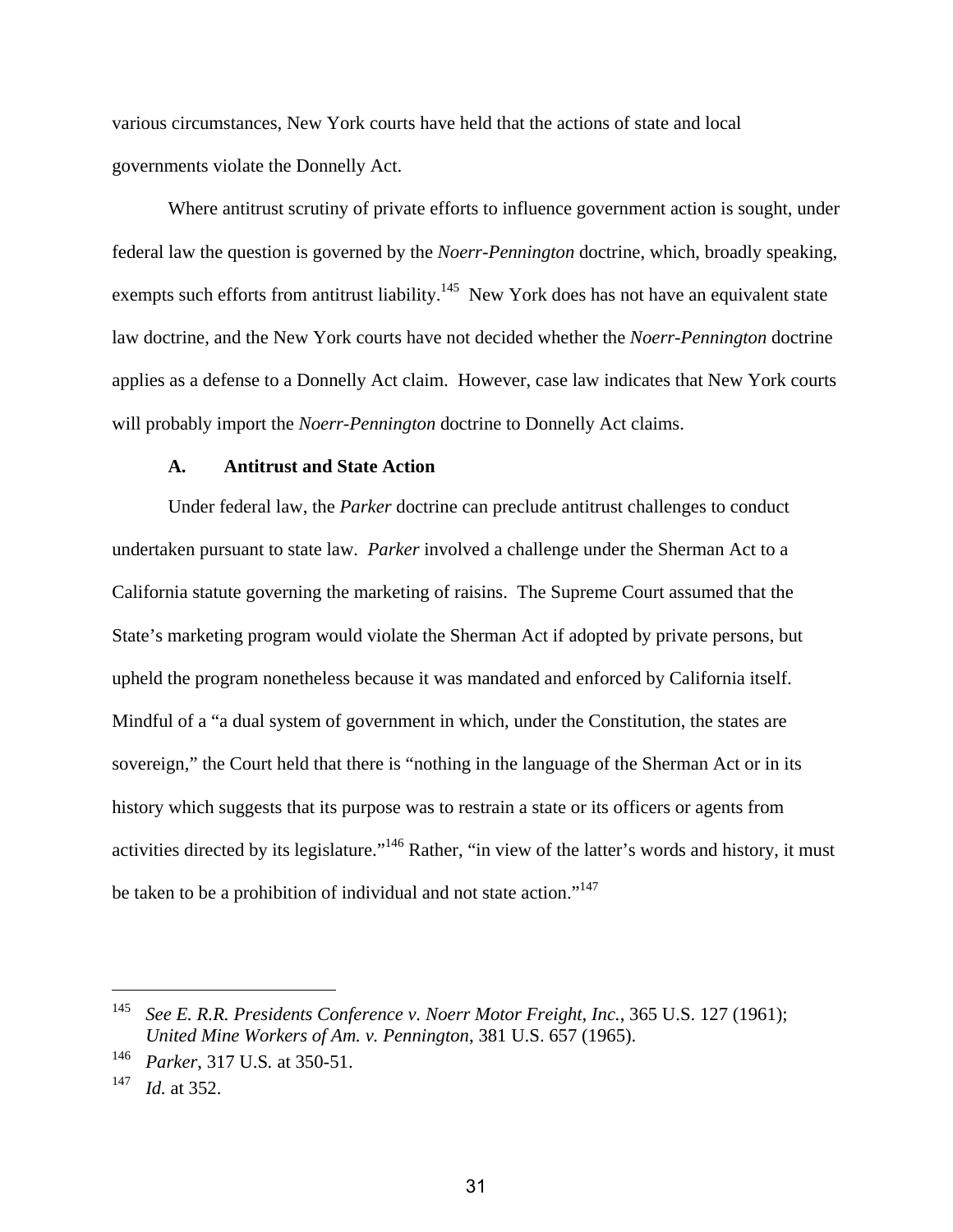The Supreme Court subsequently clarified that the reference to the state "legislature" in *Parker* was not limiting, and that the state-action doctrine also immunizes other branches of state government when acting in a legislative capacity.148 Moreover, although *Parker* involved a suit against a state official, the Supreme Court subsequently clarified that *Parker* immunity could also attach to private parties when acting pursuant to state regulation.<sup>149</sup> Briefly, when a private party seeks to defend a restraint, based on state action, the private party must show that the challenged restraint is: (1) "one clearly articulated and affirmatively expressed as state policy," and (2) "the policy must be 'actively supervised' by the State itself."<sup>150</sup>

New York does not recognize a doctrine exempting state action from antitrust liability. As the Second Department has said, "the state action immunity doctrine . . . deals with application of the Sherman Act to state and municipal conduct and not to the application of the Donnelly Act to municipal conduct."<sup>151</sup> The absence of a state-action doctrine does not mean, however, that New York courts resolve challenges to government conduct, or to activity

<sup>148</sup> *Hoover v. Ronwin*, 466 U.S. 558, 558-59 (1984) (characterizing *Bates* as holding that "[a] state supreme court, when acting in a legislative capacity, occupies the same position as that of a state legislature for purposes of the state-action doctrine"); *see also Bates v. State Bar of Arizona*, 433 U.S. 350, 360 (1977) (holding that the Arizona Supreme Court's enactment and enforcement of a disciplinary rule restricting attorney advertising was "compelled by direction of the State acting as a sovereign" (citation omitted) and thus exempt from the Sherman Act).

<sup>149</sup> *See, e.g., Patrick v. Burget*, 486 U.S. 94, 99-100 (1988).

<sup>150</sup> C*alifornia Retail Liquor Dealers Ass'n v. Midcal Aluminum, Inc.*, 445 U.S. 97, 105 (1980) (quoting *Lafayette v. Louisiana Power & Light Co.*, 435 U.S. 389, 410 (1978)).

<sup>151</sup> *Elec. Inspectors, Inc. v. Village of Lynbrook*, 293 A.D.2d 537, 538 (2d Dep't 2002); *see also Capital Tel. Co. Inc. v. New York Tel. Co.*, 146 A.D.2d 312, 315 (3d Dep't 1989) (citing without disapproval a federal district court's recognition, in dismissing a Sherman Act claim on state-action grounds, that "no comparable immunity doctrine exists under New York law as to Donnelly Act claims"). *But see Cohen v. Metro. Life Ins. Co.*, 143 Misc. 2d 641, 644 (Sup. Ct. N.Y. County 1988) (holding, in an action under the Donnelly Act, that the "State's licensing limitations applicable to optometrists constitute direct state action which, as a matter of law, is exempt from the antitrust laws").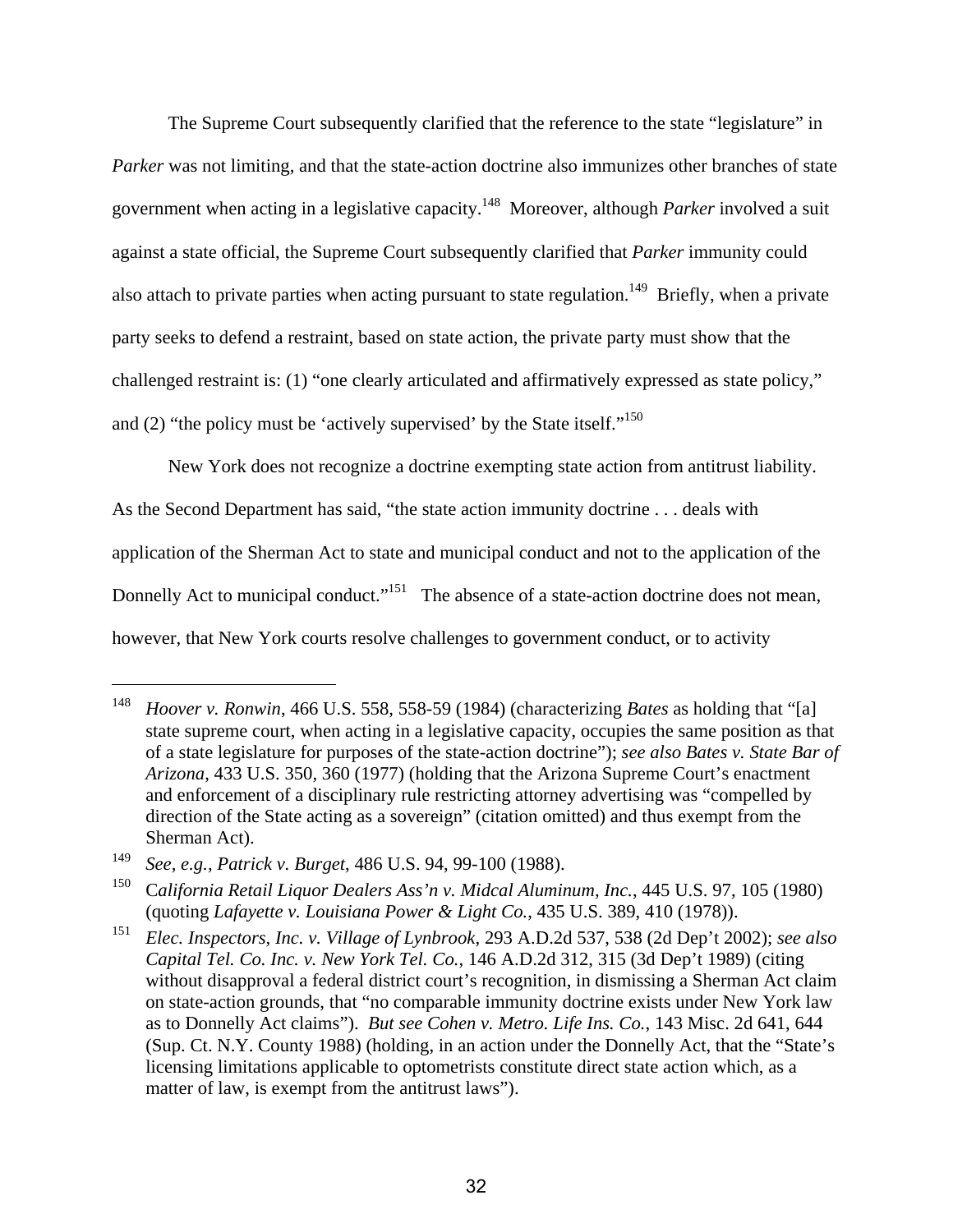undertaken pursuant to government conduct, using the same antitrust analysis as that applied to private conduct. Rather, to determine whether such activity violates the Donnelly Act, the courts inquire whether the challenged conduct represents a proper exercise of the police power.

For example, in *American Consumer Industries, Inc. v. New York*, 152 plaintiff challenged the grant of an exclusive franchise as violative of the state and federal constitutions and the Donnelly Act.<sup>153</sup> The First Department noted that "if the granting of the exclusive franchise was a proper exercise of the police power of the City of New York it is not subject to successful attack."<sup>154</sup> Further, the court stated "a monopoly or agreement in restraint of trade may, upon occasion, be warranted in the exercise of the police power."155 The court defined the proper boundaries of the police power as follows:

Generally, the privilege or franchise granted in the exercise of the police power must not be in conflict with any general statute or with the constitution, and it should be reasonable, necessary and appropriate for the protection of the public health and comfort. It must not violate fundamental law, interfere with the enjoyment of fundamental rights beyond the necessities of the case, and must bear a real, substantial relation to the object to be achieved.<sup>156</sup>

Applying this standard, the *American Consumer* court struck down a grant by the New

York City Commissioner of Markets for an exclusive franchise to sell and deliver ice to the

occupants of the Hunts Point market.<sup>157</sup> The court found it significant that the applicable law,

the Agriculture and Markets Law, did not empower the Commissioner to grant an exclusive

 $152$  28 A.D.2d 38 (1st Dep't 1967).

<sup>153</sup> *Id*. at 39.

<sup>154</sup> *Id*. at 40.

<sup>155</sup> *Id*. at 41.

<sup>156</sup> *Id.* at 41 (citing *California Reduction Co. v. Sanitary Works*, 199 U.S. 306, 318 (1905)).

<sup>157</sup> *Id.* at 40.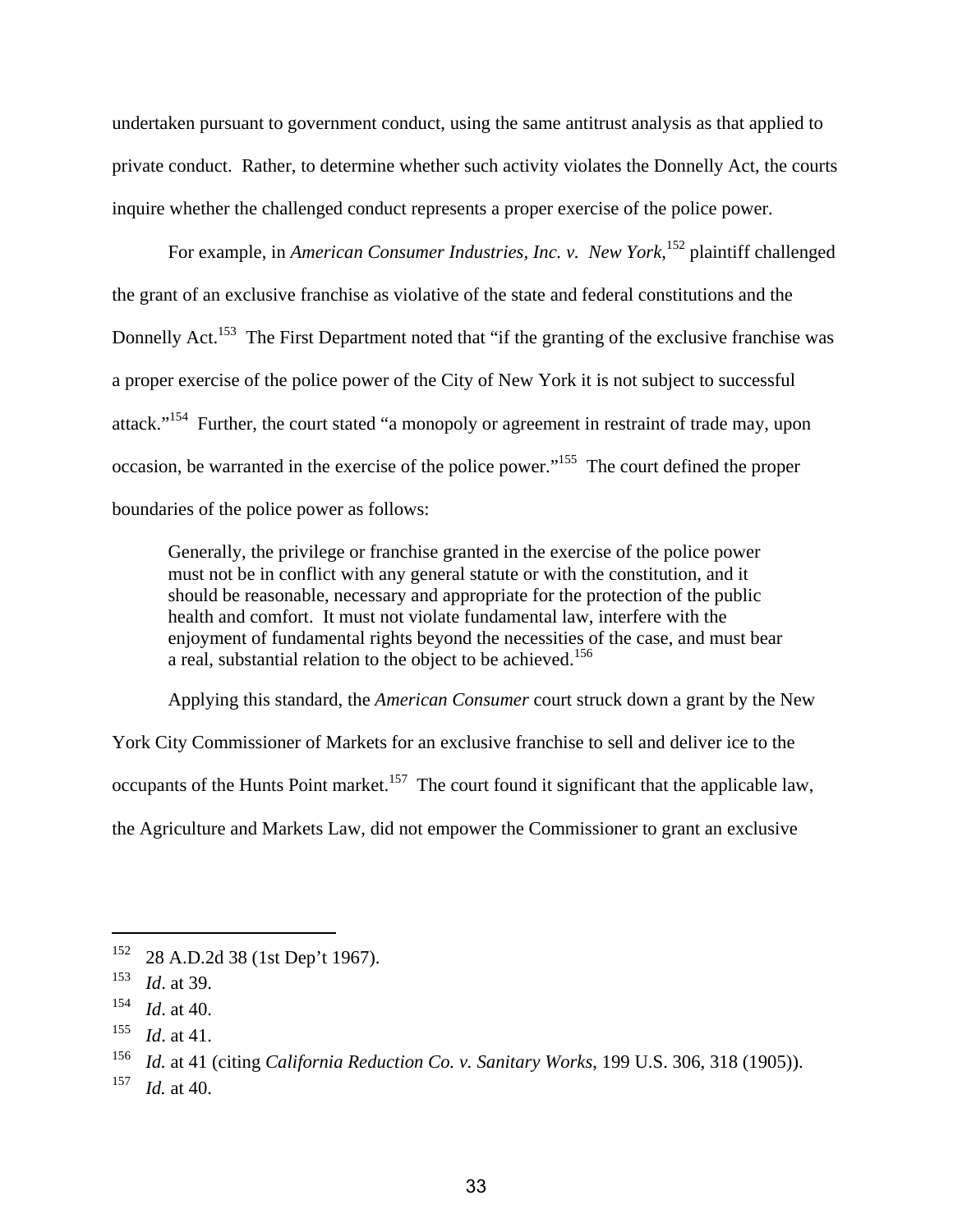franchise.<sup>158</sup> Furthermore, there was no notice that a franchise would be granted or that it was granted, nor was there an investigation of the successful bidder's ability to perform the contract.<sup>159</sup> Moreover, there was no evidence that the market tenants' private selection of ice suppliers had led to confusion, health hazards, or inefficiencies, or that the grant of a franchise was necessary to prevent such conditions from developing.<sup>160</sup> Thus, the court concluded that "[t]he letting of the franchise was solely a revenue-producing device," not a proper exercise of the police power, and was hence invalid.<sup>161</sup>

*Atlantic-Inland, Inc. v. Union*<sup>162</sup> also analyzed a Donnelly Act claim under the rubric of police power. The town of Union's ordinances required municipal electrical code inspections and compliance services be performed solely by the New York Board of Fire Underwriters.<sup>163</sup> Atlantic-Inland, a competitor of the Board, brought action asserting that the town ordinance violated the Donnelly Act. The court found that the ordinance: (1) designated the Board to inspect electrical installations; (2) deputized Board inspectors, whose selection the Board controlled, to act as agents of the Town; and (3) surrendered to the Board the discretion to approve or disapprove electrical installations.<sup>164</sup> Furthermore, the Board was authorized, in its sole discretion, to establish and retain fees for the inspection services.<sup>165</sup>

<sup>158</sup> *Id.*

<sup>&</sup>lt;sup>159</sup> *Id.* at 41 (The plaintiff, an ice supplier who was not granted the franchise, allegedly did not have notice of a bid opening and, accordingly, did not submit a bid); *See id.* at 40.

 $160$  *Id.* at 40-42.

<sup>161</sup> *Id.* at 41-43. *See also AFA Protective Sys., Inc. v. Crouchley*, 63 Misc. 2d 695 (Sup. Ct. Nassau Co. 1970).

<sup>162 126</sup> Misc. 2d 509 (Sup. Ct. Broome Co. 1984).

<sup>163</sup> *Id.* at 509.

<sup>164</sup> *Id.* at 509-11, 514-5.

<sup>165</sup> *See id.* at 515.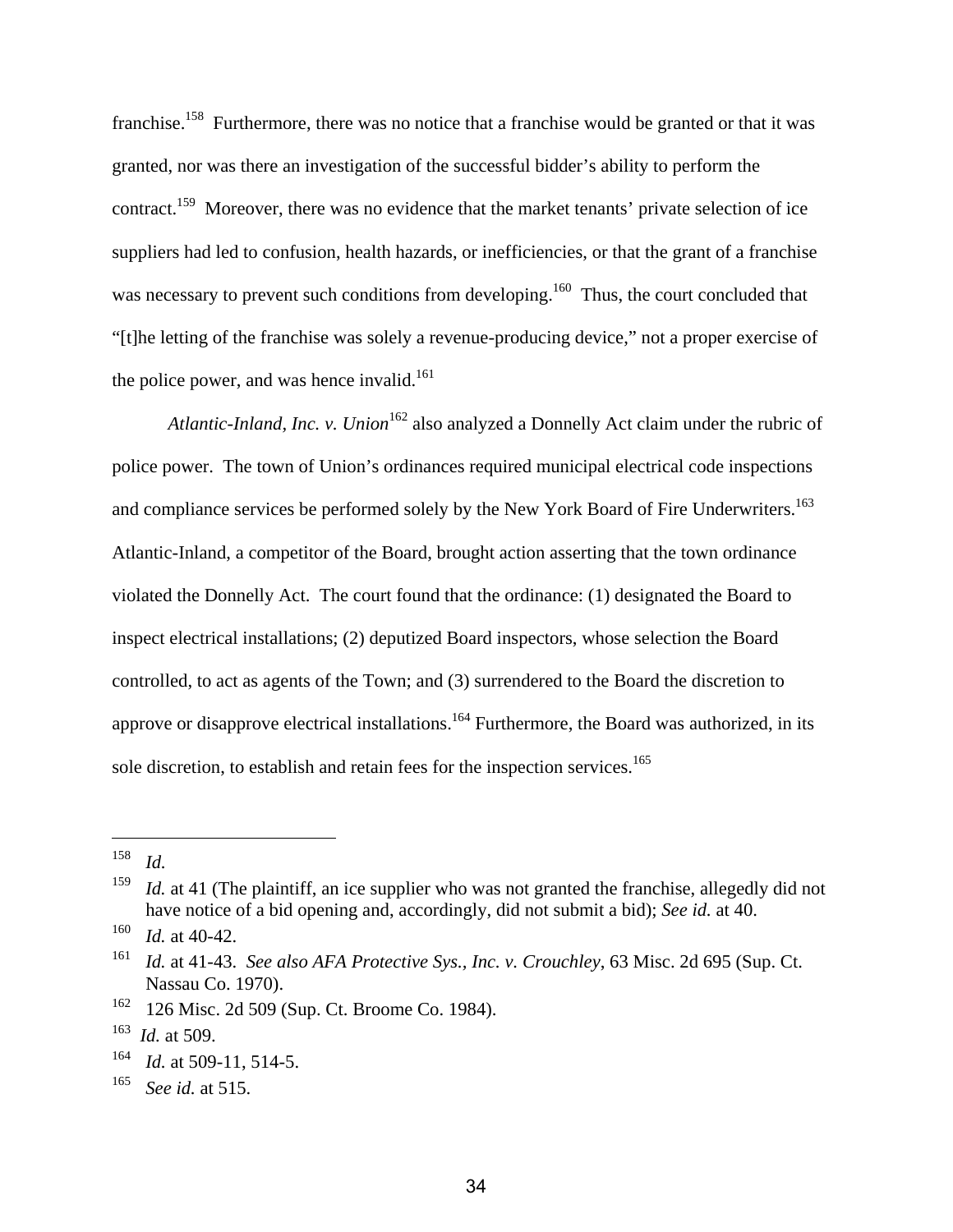In view of these facts, the court held that the Town had improperly delegated its "inalienable" police power to a private entity and, in so doing, had run afoul of the Town Law's command that all fees received shall belong to the Town.<sup>166</sup> Further, because Atlantic-Inland was as qualified as the Board, the Town's designation of the Board as its exclusive agent was "arbitrary and confiscatory" as to Atlantic-Inland.<sup>167</sup> The court also found that competition between Atlantic-Inland and the Board would be workable.<sup>168</sup> At the same time, the court found no merit to the Town's contention that the Board's monopoly was justified by administrative ease, or by the danger that non-qualified firms would be permitted to perform inspections.<sup>169</sup> The ordinance was thus "constitutionally infirm and *ultra vires,*" and violative of the Donnelly Act. $170$ 

*Professional Ambulance Service, Inc. v. Abramowitz*, 171 another state-action case, involved the Niagara Falls Police Department's refusal to place an ambulance company on the Department's list of ambulance service providers. The refusal was detrimental to the plaintiff's business because, when individuals called the police for ambulance services, most were referred to a company on the Department's list.<sup>172</sup> While noting that an exclusive franchise may be legal if it is an appropriate exercise of state police power, the court found a Donnelly Act violation because no reason was proffered for excluding the plaintiff from the list.<sup>173</sup>

<sup>166</sup> See *id.* at 515-16.

<sup>167</sup> *Id.* at 516.

<sup>168</sup> *See id.* at 516- 517.

<sup>169</sup> *Id.* at 516-17.

<sup>170</sup> *Id.* at 516-17.

<sup>171 68</sup> Misc. 2d 941 (Sup. Ct. Niagara Co. 1972), *aff'd*, 39 A.D.2d 1018 (4th Dep't 1972).

<sup>172</sup> *Id.* at 942.

<sup>173</sup> *Id.* at 943*.*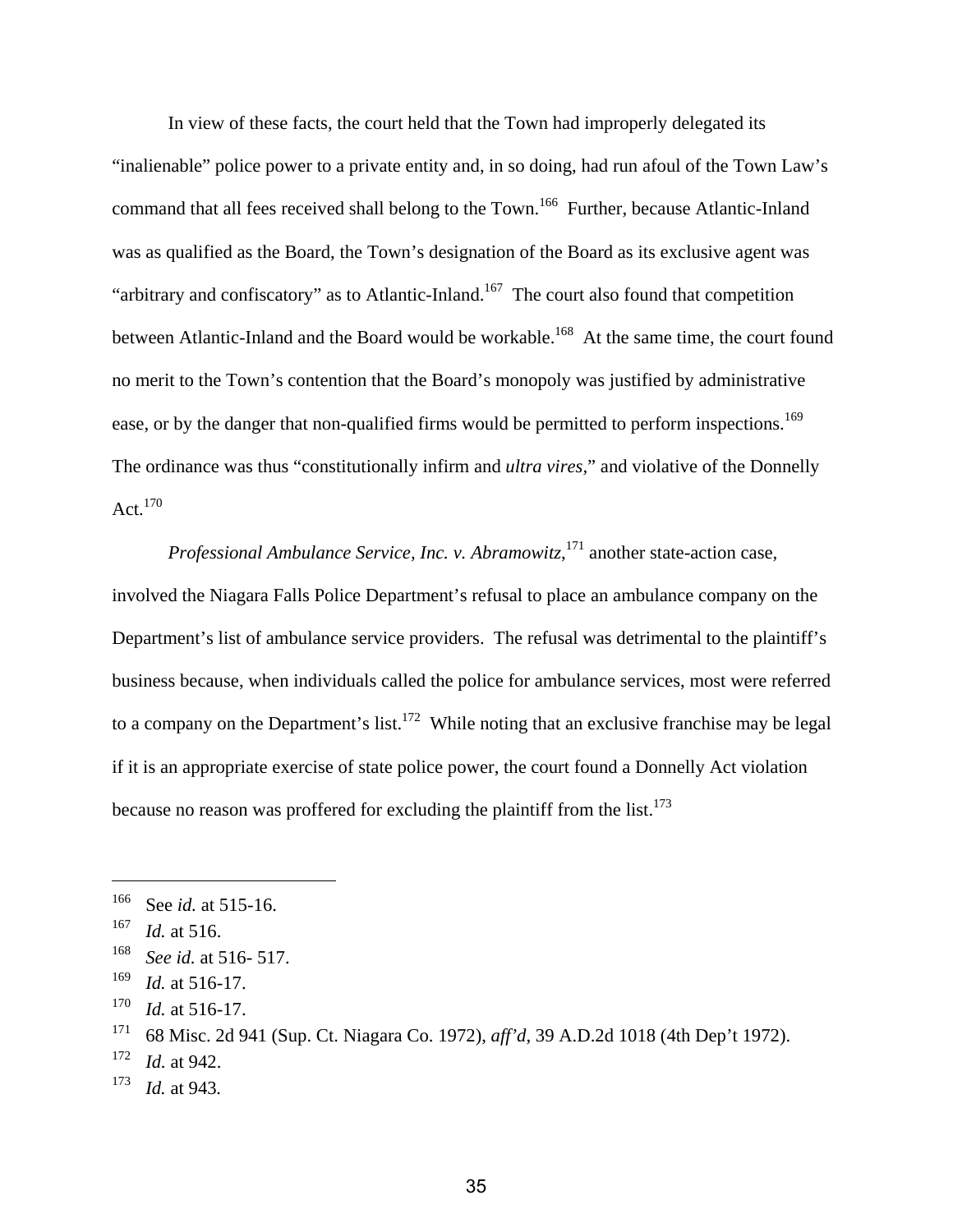Similarly, in *S-P Drug Co., Inc. v. Smith*,<sup>174</sup> the New York County Supreme Court enjoined an exclusive contract between the State Department of Social Services and RX Data Corp. Under the contract, RX furnished the State with drug acquisition cost and other information. In exchange, the State granted RX the right to obtain statutory copyright for a list of prices calculated based on this information and to refrain from disclosing the documentation underlying its calculation.<sup>175</sup> These price lists were required by law for pharmaceutical retailers to obtain Medicaid reimbursements. As a result of RX's exclusivity agreement with the State, no RX competitor had access to the price lists, and RX was able to profit by selling them.<sup>176</sup> The contract was also executed without any public announcement or bidding.<sup>177</sup>

The court held that the contract violated the Public Officers Law by granting a private company exclusive access to information that the law required to be in the public domain.<sup>178</sup> Such an award – granted in the absence of competitive bidding and without a showing that only RX was capable of providing the requested information to the State – constituted "a bargaining away of public property without proper consideration."<sup>179</sup> The court did not independently analyze the Donnelly Act claim, but stated that "[i]t is this very same grant of exclusivity which vitiates the contract on other grounds," citing the Donnelly Act.<sup>180</sup> The court found it "anomalous indeed to have the State itself creating such a monopoly and restricting effective

<sup>174 96</sup> Misc. 2d 305 (Sup. Ct. N.Y. Co. 1978).

<sup>175</sup> *Id.* at 309.

<sup>176</sup>*Id.* 177 *Id.*

<sup>178</sup> *Id.* at 310-12.

<sup>179</sup> *S-P Drug Co., Inc. v. Smith*, 96 Misc. 2d 305, 312-313 (Sup. Ct. N.Y. Co. 1978).

<sup>180</sup> *Id.* at 311.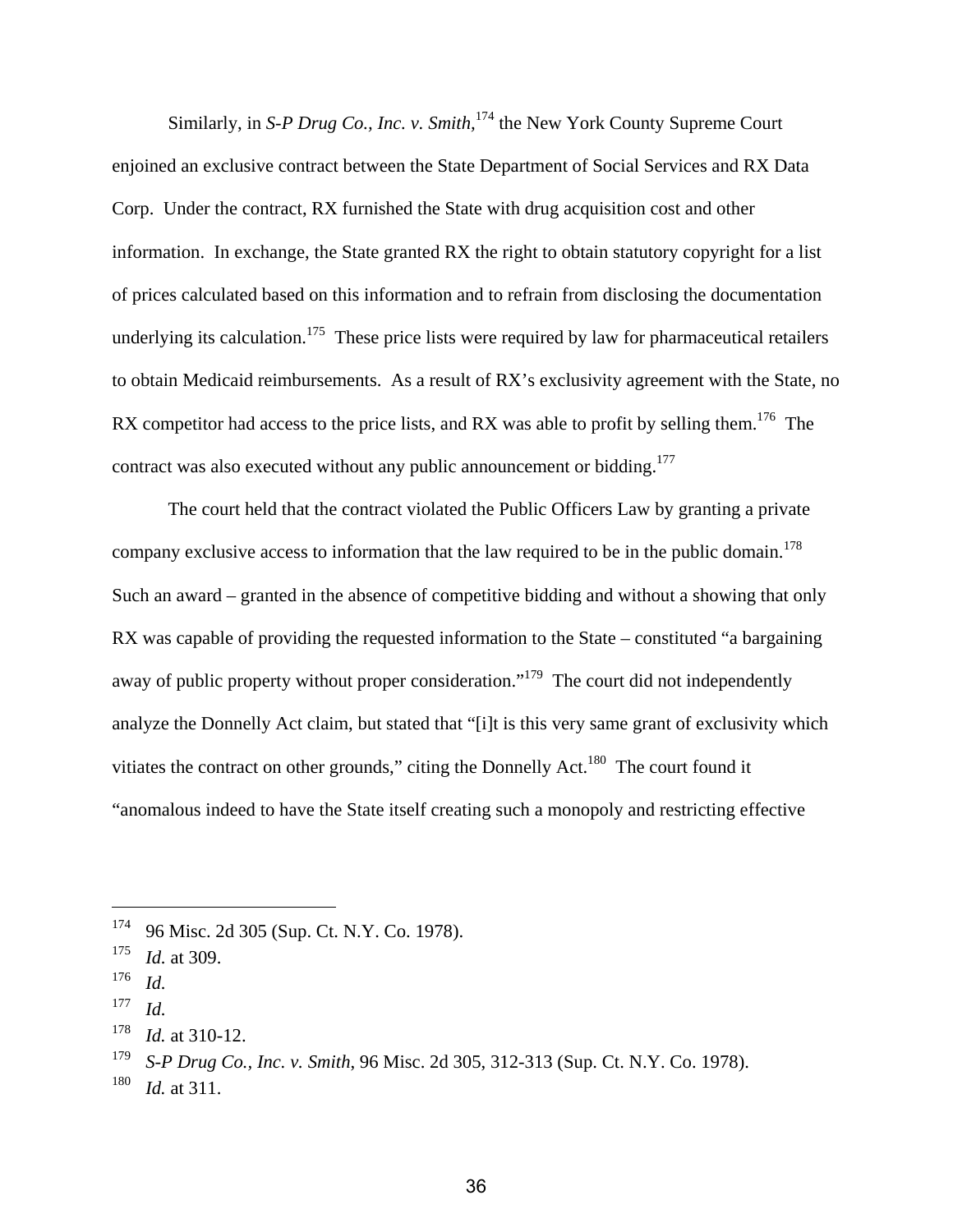competition in a private business." 181 While *S-P Drug* does not include an explicit police power analysis, it is in accordance with other New York state-action cases. Rather than invoking the state-action immunity, the court analyzed the claim by determining whether the contractuallyderived restraint was a legal exercise of state power.<sup>182</sup>

In *Harvey & Corky Corp. v. Erie County*, 183 another exclusive dealing case, a promoter of pop concerts asserted that the Buffalo Bills' denial of its request to sublease Erie County's Rich Stadium violated the Donnelly Act and deprived it of equal protection of the laws in violation of the federal and state constitutions. The promoter sued the County of Erie, the stadium's owner, which had leased the facility exclusively to the Buffalo Bills. The court held that the "mere fact that the Bills are the lessees of public property is insufficient, standing alone, to show state action."184 Nevertheless, the court evaluated the claims against the County on the merits, and found no violation of the Donnelly Act. Because the grant of an exclusive lease was a proper exercise of the State's police power, no Donnelly Act claim was stated by alleging only an exclusive lease, without further allegation of an "overt act or other non-conclusory allegation from which a conspiracy to violate the antitrust laws could be inferred."<sup>185</sup>

In sum, New York does not exempt state action from its antitrust laws. Many New York cases have dealt with antitrust challenges to activity pursuant to government conduct, particularly grants of exclusive franchises, contracts, or concessions. These cases recognize that such grants may be valid if they are a proper exercise of the police power. In determining their

1

183 56 A.D.2d 136 (4th Dep't 1977).

<sup>181</sup> *Id.* at 311-12.

<sup>182</sup> *Id.* at 311.

<sup>184</sup> *Id.* at 139-40.

<sup>185</sup> *Id.* at 140 (citing *Murphy v. Erie County*, 28 N.Y.2d 80 (1971), for the proposition that the grant of an exclusive lease is a proper exercise of state police power).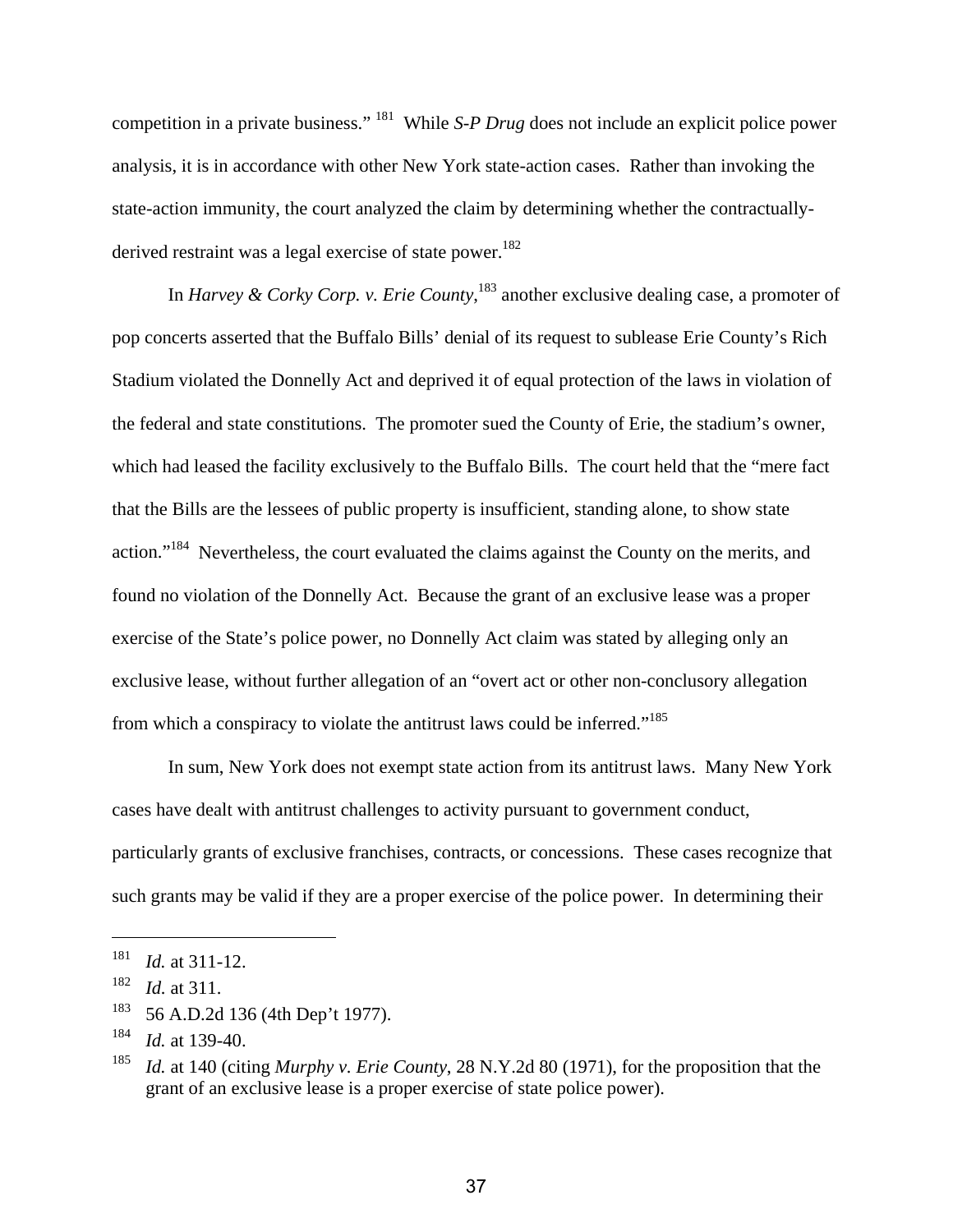validity, courts have examined the government's authority under the New York constitution and the relevant authorizing statute to engage in the conduct, as well as the public interest arguments proffered by the government to justify its conduct.

## **B. Private Efforts to Influence State Action**

Under federal law, the *Noerr-Pennington* doctrine—derived from *Eastern Railroad Presidents Conference v. Noerr Motor Freight, Inc.*, <sup>186</sup> *United Mine Workers of America v.*  Pennington,<sup>187</sup> and their progeny—generally immunizes from antitrust liability private attempts to influence state action. Whether the *Noerr-Pennington* doctrine or a corollary of it applies to Donnelly Act actions depends on the doctrine's underpinning. If *Noerr-Pennington* immunity is derivative of *Parker* immunity, it should not apply to Donnelly Act claims because New York does not recognize *Parker* immunity or an equivalent state-action exemption. But if *Noerr-Pennington* immunity derives from the First Amendment, it should apply to actions under the Donnelly Act because the Fourteenth Amendment extends First Amendment guarantees of free speech, free assembly, and the freedom to petition the government action by the states.<sup>188</sup>

<sup>&</sup>lt;sup>186</sup> 365 U.S. 127.

 $187$  381 U.S. 657.

<sup>188</sup> *See, e.g., Edwards v. South Carolina*, 372 U.S. 229, 235 (1963). *See also* U.S. Const. art. VI, cl. 2 (the "Supremacy Clause"). Of course, even if it were held that the *Noerr-Pennington* doctrine is not constitutionally required, the First Amendment would still apply in deciding whether a private effort to bring about anticompetitive action by a New York state or local government is lawful. However, that inquiry would not be controlled by the *Noerr-Pennington* doctrine. By contrast, if the *Noerr-Pennington* doctrine applied, it would seem in most cases to settle both the question of the applicability of antitrust laws and the application of the First Amendment. This is so because if the *Noerr-Pennington* doctrine is rooted in the First Amendment, it would not allow the antitrust laws to condemn as a violation conduct that the First Amendment protects.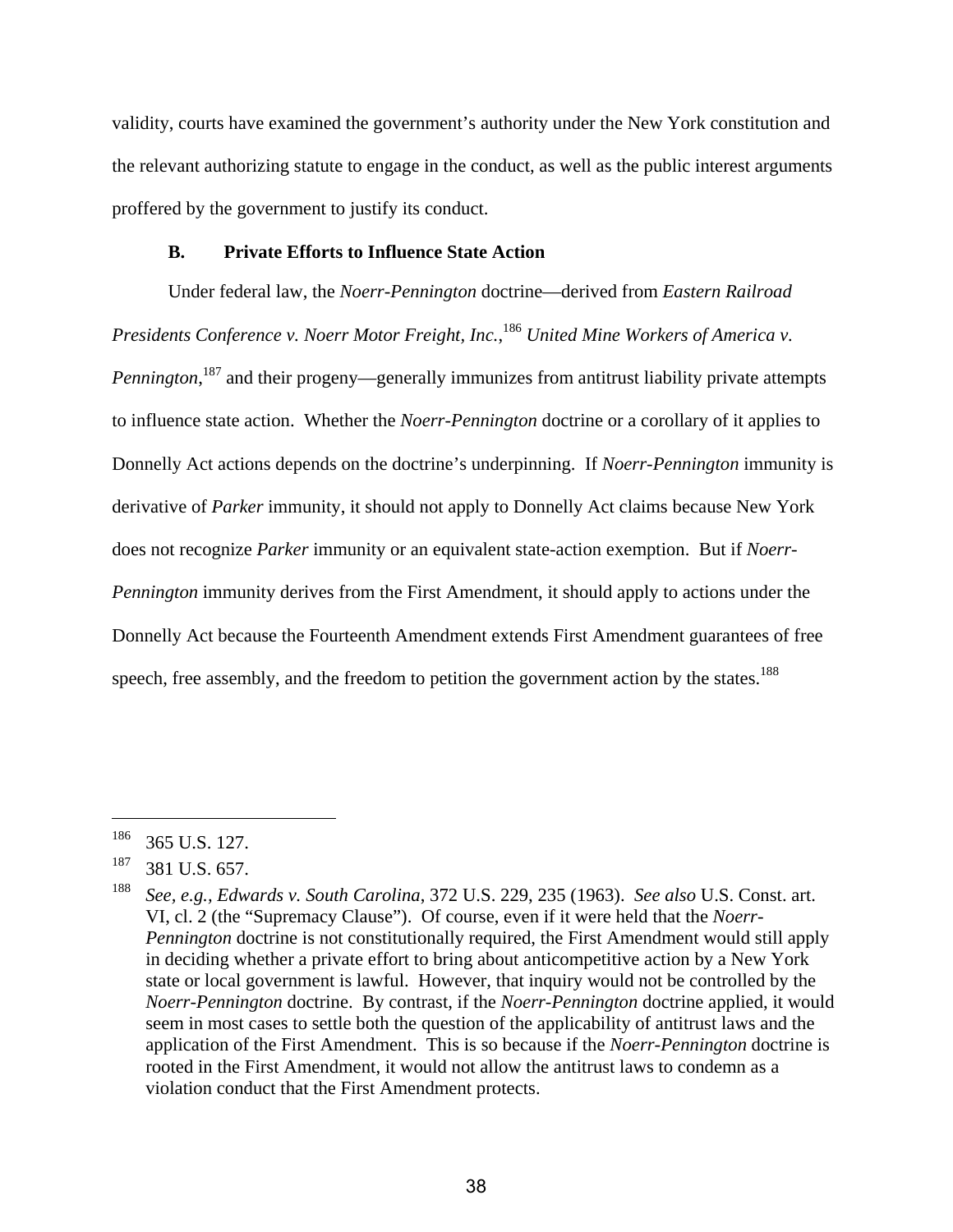In *Noerr*, the Supreme Court based its decision on a construction of the Sherman Act, and did not directly apply the First Amendment.<sup>189</sup> But the decision mentions both the reasons underlying the *Parker* doctrine and constitutional considerations as grounds for its ruling that the Sherman Act did not apply to private efforts to influence government action.<sup>190</sup> Supreme Court opinions since *Noerr* have repeated both rationales.<sup>191</sup>

What do New York courts say? The Second Circuit wrestled with *Noerr-Pennington*'s constitutional character and consequent applicability to state law claims in *Suburban Restoration Co. v. ACMAT Corp.*192 The court recognized that whether the *Noerr-Pennington* doctrine applied to statutory and common law claims under Connecticut law depended on whether it "is mandated by the United States Constitution," and held that "[i]f indeed the *Noerr-Pennington*  doctrine is mandated by the first amendment, then the doctrine must also apply to Connecticut's statute and common law."<sup>193</sup> The court noted that it had previously described the doctrine as "an application of the first amendment," and that federal courts in other jurisdictions treated the doctrine as First Amendment-mandated.<sup>194</sup> But it ultimately found it "unnecessary to decide this constitutional question."195 Rather, the Second Circuit reasoned that in construing the

<sup>&</sup>lt;sup>189</sup> *Noerr*, 365 U.S. at 132 n.6 (finding it "unnecessary" to consider the First Amendment "[b]ecause of the view we take of the proper construction of the Sherman Act").

<sup>190</sup> *See generally id.* at 135-38.

<sup>191</sup> *See, e.g., California Motor Transp. Co. v. Trucking Unlimited,* 404 U.S. 508, 510-11 (1972) (restating both *Noerr* rationales); *Allied Tube & Conduit Corp. v. Indian Head, Inc.*, 486 U.S. 492, 503-04 (1988) (emphasizing the *Parker* rationale that the antitrust laws are not aimed at regulating political activity); *City of Columbia v. Omni Outdoor Adver.*, 499 U.S. 365, 379-80, 383 (1991) (emphasizing the *Parker* rationale, but also alluding to the First Amendment).

<sup>192 700</sup> F.2d 98 (2d Cir. 1983).

<sup>193</sup> *Id.* at 100, 101.

<sup>&</sup>lt;sup>194</sup> *Id.* at 101 (citing authorities from the Second Circuit and other jurisdictions).

<sup>195</sup> *Id.* at 101.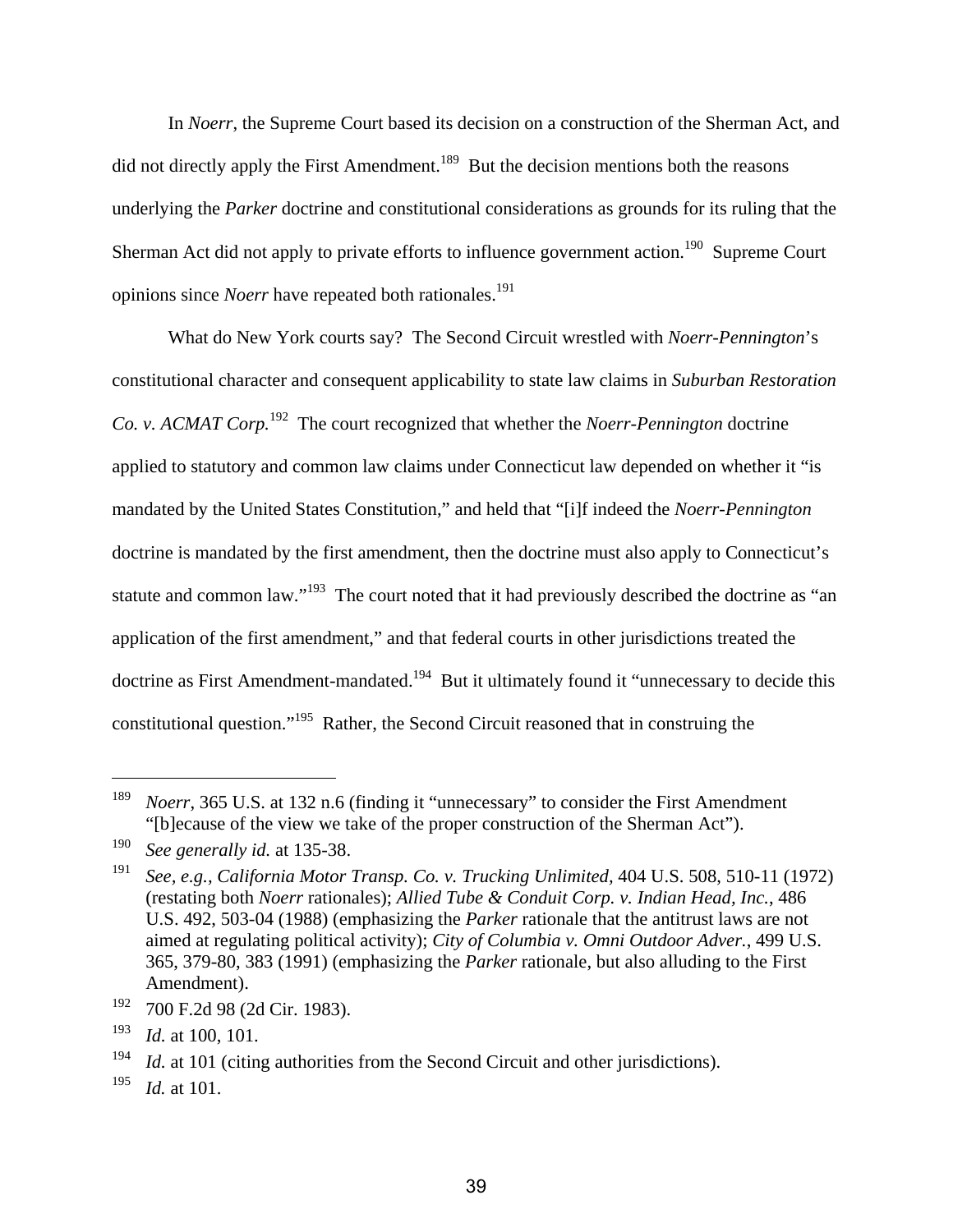Connecticut statute, Connecticut courts would probably look to federal interpretations of the Federal Trade Commission Act and the Sherman Act, and in so doing "would carve out a similar exception [*i.e., Noerr-Pennington*] to [the Connecticut statute] and the common law, whether or not they believed that they were required to do so by the Constitution."196

The Southern District of New York similarly dodged the applicability of *Noerr-Pennington* to state law claims in *Bio-Technology General Corp. v. Genentech, Inc.*<sup>197</sup> While addressing a Sherman Act claim, the court described the *Noerr-Pennington* doctrine as having "its roots in the First Amendment."198 However, the court did not decide whether the doctrine applied to the New York Donnelly Act and common law claims, and dismissed the claims on unrelated grounds.<sup>199</sup>

Like the federal courts, New York State courts have not explicitly decided whether *Noerr-Pennington* applies to Donnelly Act claims. But their decisions applying *Noerr-Pennington* to other state law claims strongly suggest that it does. For instance, in *Alfred*  Weissman Real Estate, Inc. v. Big V Supermarkets, Inc.,<sup>200</sup> the Second Department held that *Noerr-Pennington* can shield against liability under the New York common law of tortious interference and prima facie tort, and under the State's deceptive trade practices statute. There, the defendant, Big V Supermarkets, enlisted neighborhood associations and a retained firm to oppose Weisman's application to the Yonkers City Council to rezone land so that he could lease

<sup>196</sup> *Id.* at 101-02.

<sup>197 886</sup> F. Supp. 377 (S.D.N.Y. 1995), *aff'd*, 267 F.3d 1325 (Fed. Cir. 2001).

<sup>198</sup> *Id.* at 380.

<sup>199</sup> *Id.* at 382 n.3, 383.

 $200$  268 A.D.2d 101 (2d Dep't 2000).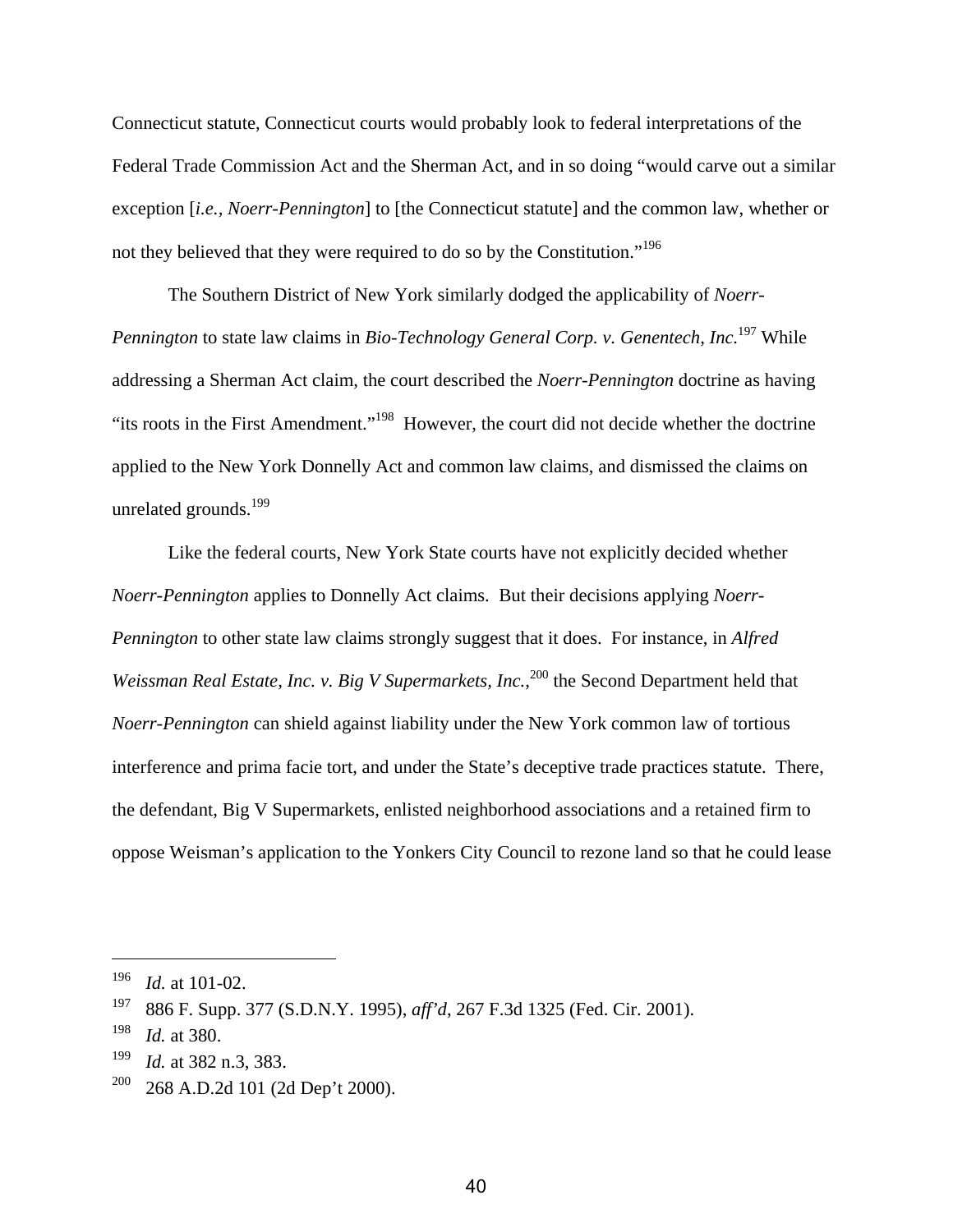it to a competing supermarket.201 Deciding whether *Noerr-Pennington* applied to the state law claims, the court presented the doctrine as one that "arose" in antitrust, but that the courts had "expanded" to protect First Amendment petitioning of the government from claims brought under both federal and state law.202 This framing suggests that *Noerr-Pennington* began as a statutory construction of the Sherman Act, but because of its constitutional moorings, evolved to apply to claims under other laws as a matter of constitutional supremacy.<sup>203</sup> The Second Department concluded that the plaintiff's state law claims went "to the very heart of the *Noerr-Pennington* doctrine" and held that the doctrine shielded the defendants from liability.<sup>204</sup>

Likewise, *Concourse Nursing Home v. Engelstein*205 applied *Noerr-Pennington* to state business tort claims based on defendants' meetings with Department of Health officials to discuss a settlement process involving the Department.206 The court characterized *Noerr* as holding that certain conduct was "immune from antitrust scrutiny under the First Amendment"<sup>207</sup> and *Pennington* as holding that certain conduct "was protected by the First Amendment and immune from the antitrust laws."<sup>208</sup> Without directly citing the supremacy of federal law, the court reasoned that "the right to petition [the] government is privileged and is superior to [the]

<sup>201</sup> *Id.* at 103-06.

<sup>202</sup> *Id.* at 106-07.

<sup>203</sup>*Id*. 204 *Id.* at 107-08; *see also Singh v. Sukhram*, 56 A.D.3d 187, 191 (2d Dep't 2008) (making the same point about the origins and growth of *Noerr-Pennington*).

<sup>205 181</sup> Misc. 2d 85 (Sup. Ct. N.Y. Co. 1999), *aff'd*, 278 A.D.2d 35 (1st Dep't 2000).

<sup>206</sup> *See id.* 85.

<sup>207</sup> *Id*. at 89.

<sup>208</sup> *Id.* at 90. (making this characterization is wrong because regardless of whether the *Noerr-Pennington* doctrine is constitutionally mandated, *Noerr* and *Pennington* clearly construed the Sherman Act and did not apply the First Amendment. The *Noerr* Court explicitly stated that it was not applying the First Amendment. *See supra* at n.166 (citing *Noerr*, 365 U.S. at 132 n.6)).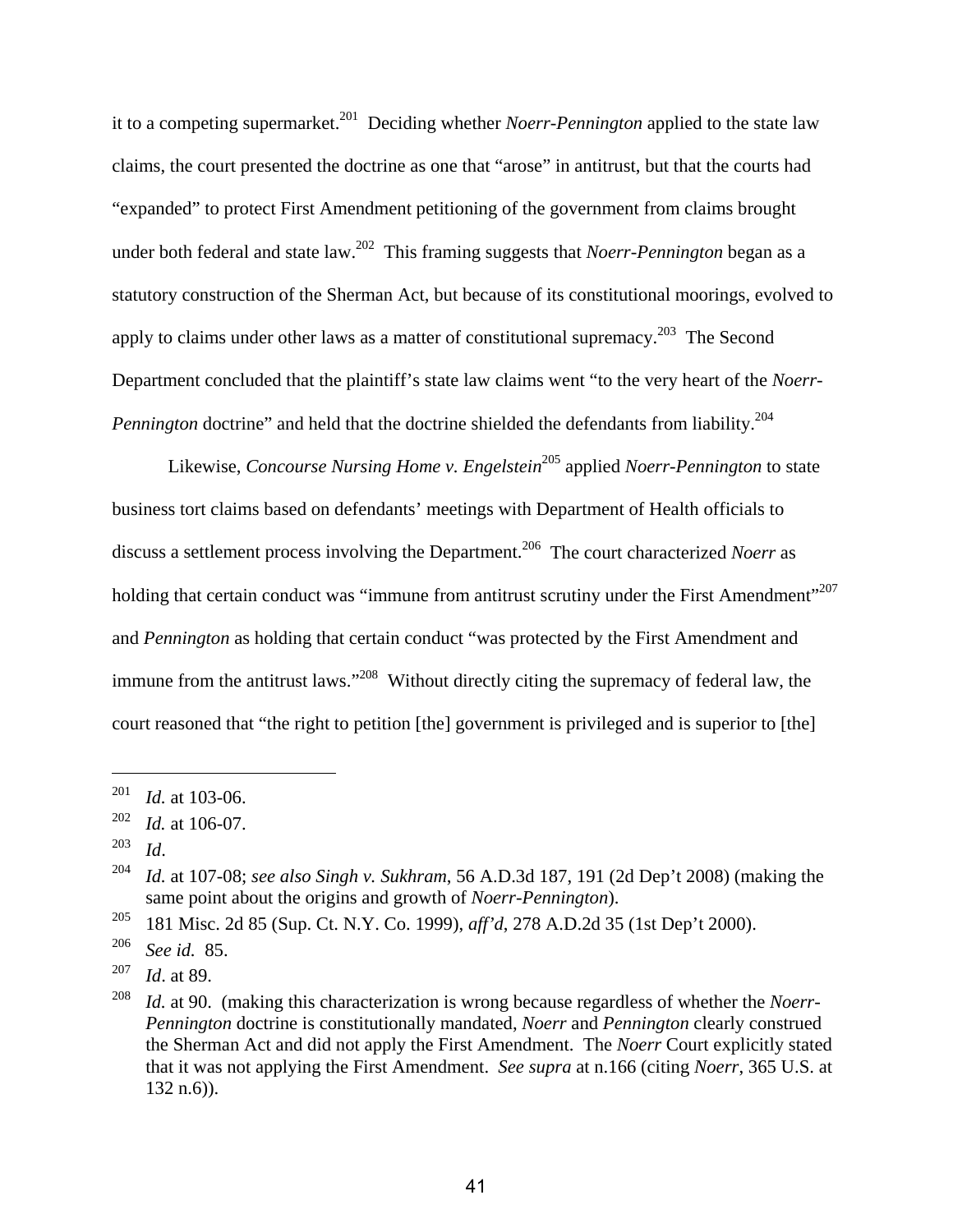right to maintain an action for interference,"209 and held that the defendants were "entitled to First Amendment immunity."<sup>210</sup>

The *Concourse* opinion—discussing *Noerr-Pennington* in detail and then basing its holding on "First Amendment immunity"—leaves unclear whether the court was applying *Noerr-Pennington*, a doctrine it thought was derived from the First Amendment, or was directly applying the First Amendment. The First Department's short affirmance does not resolve the ambiguity.211 Still, *Concourse Nursing* is safely placed alongside other New York cases, following *Alfred Weissman*, which suggest, if not hold, that the *Noerr-Pennington* doctrine is mandated by the First Amendment and applies to New York state law claims.<sup>212</sup>

A more recent case, *Villanova Estates, Inc. v. Fieldston Property Owners Ass'n, Inc.*, 213 also described *Noerr-Pennington* as a doctrine that "protects the First Amendment right of petitioning the government"<sup>214</sup> and applied it to New York state law claims. The court held that *Noerr-Pennington* barred a claim for injurious falsehood, but not claims for interference with

<sup>209</sup> *Id.* at 91 (internal citations and quotation marks omitted).

<sup>210</sup> *Id.* at 92.

 $211$  The opinion reads, in pertinent part:

The action was properly dismissed on the ground that the tortious conduct alleged involved the petitioning of a governmental agency that is immune from suit under the First Amendment of the U.S. Constitution. Although the *Noerr Pennington* doctrine initially arose in the antitrust field, the courts have expanded it to protect First Amendment petitioning of the government from claims brought under Federal and State law. *Concourse Nursing Home v. Engelstein*, 278 A.D.2d 35 (1<sup>st</sup> Dep't 2000)(citing *Alfred Weissman Real Estate Inc. v. Big V Supermarkets, Inc.,* 268 A.D.2d 101, 107 (2d

Dep't 2000*)*. 212 See e.g. *Alfred Weissman Real Estate Inc. v. Big V Supermarkets, Inc,* 268 A.D.2d 101, 107 (2d Dep't 2000).

<sup>213 23</sup> A.D.3d 160, 161 (1st Dep't 2005).

<sup>214</sup> *Id.* at 161 (citing *Alfred Weissman Real Estate Inc. v. Big V Supermarkets, Inc,* 268 A.D.2d 101, 106-107 (2d Dep't 2000)..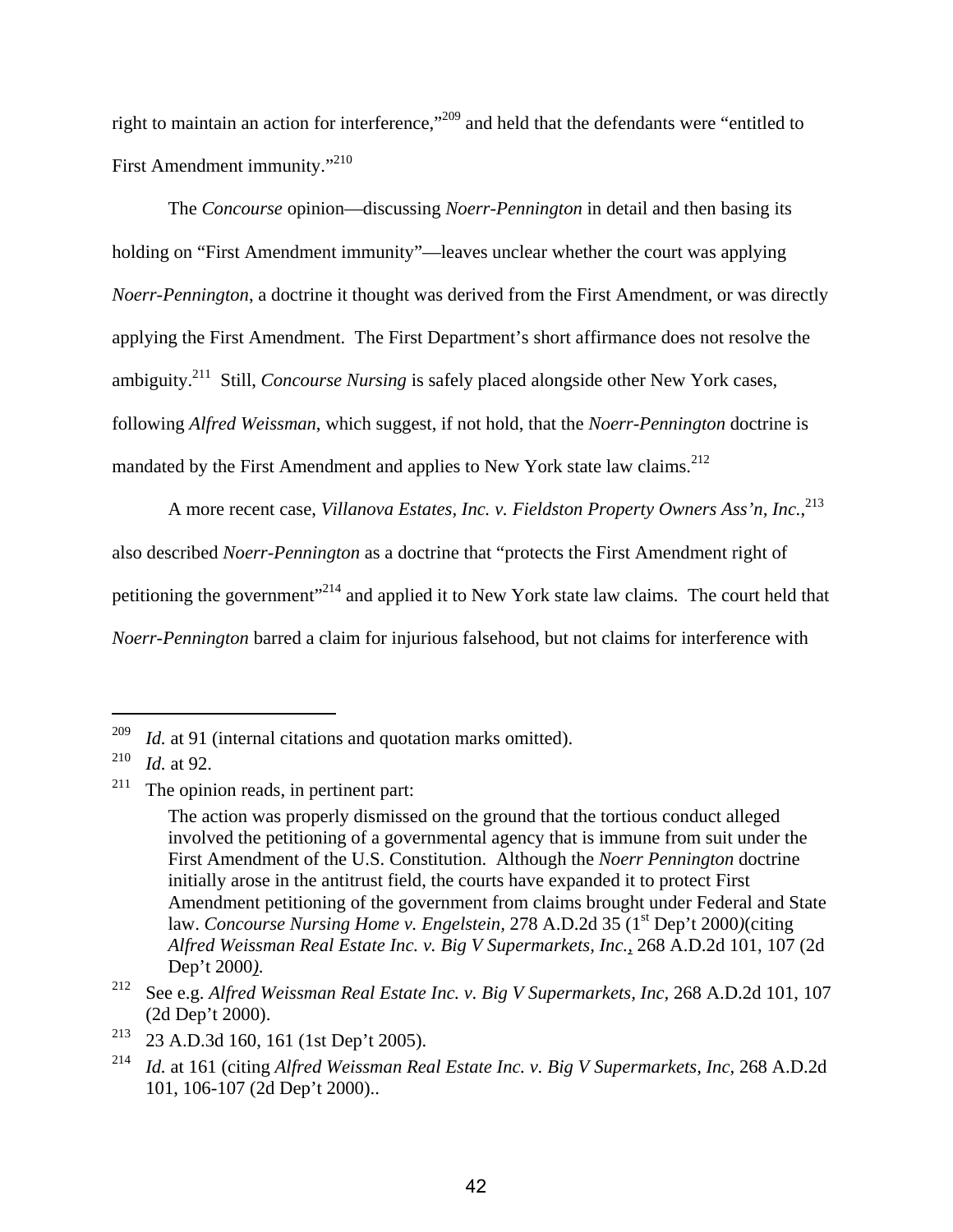property rights and prima facie tort.<sup>215</sup> Discussing the injurious falsehood claim, the First Department held that *Noerr-Pennington* immunized the defendants from suit because the plaintiffs made the alleged false statements to public officials in a uniform land use application proceeding.216 By contrast, the court rejected *Noerr-Pennington* immunity for the interference and prima facie tort claims because the complained-of conduct was directed at the plaintiff, did not involve speech, and was not addressed to any public official during the application process.217

Finally, the Second Department, in *Singh v. Sukhram*, has described *Noerr-Pennington* as a doctrine "which provides First Amendment protections for persons petitioning the government for redress."218 The court held that *Noerr-Pennington* did not apply to libel claims because another doctrine, derived from *McDonald v. Smith*<sup>219</sup> and grounded in the First Amendment, applied "in lieu of the *Noerr-Pennington* doctrine."<sup>220</sup> This analysis shows that the Second Department thought of *Noerr-Pennington* as a doctrine mandated by the First Amendment, but displaced, in a particular First Amendment area, by another doctrine.

As this case law demonstrates, in applying *Noerr-Pennington* to non-antitrust state statutory and common law claims, New York courts appear to consider *Noerr-Pennington* to be

<sup>215</sup> *See generally*, *id.* at 161-62.

<sup>216</sup> *See id.* at 161.

<sup>217</sup> *See id.* at 161-62.

<sup>218</sup> *Singh v. Sukhram*, 56 A.D.3d 187, 188 (2d Dep't 2008).

<sup>219 472</sup> U.S. 479 (1985). *McDonald* held that the First Amendment provides qualified, not absolute, immunity to defendants charged with libel in petitions to government officials, and further held that North Carolina state law requiring proof of malice for recovery of damages in such a libel action need not be expanded to comply with the First Amendment. *See McDonald*, 472 U.S. at 483-85; *Singh*, 56 A.D.3d at 193.

<sup>220</sup> *Singh v. Sukhram*, 56 A.D.3d 187, 188, 193 (2d Dep't 2008).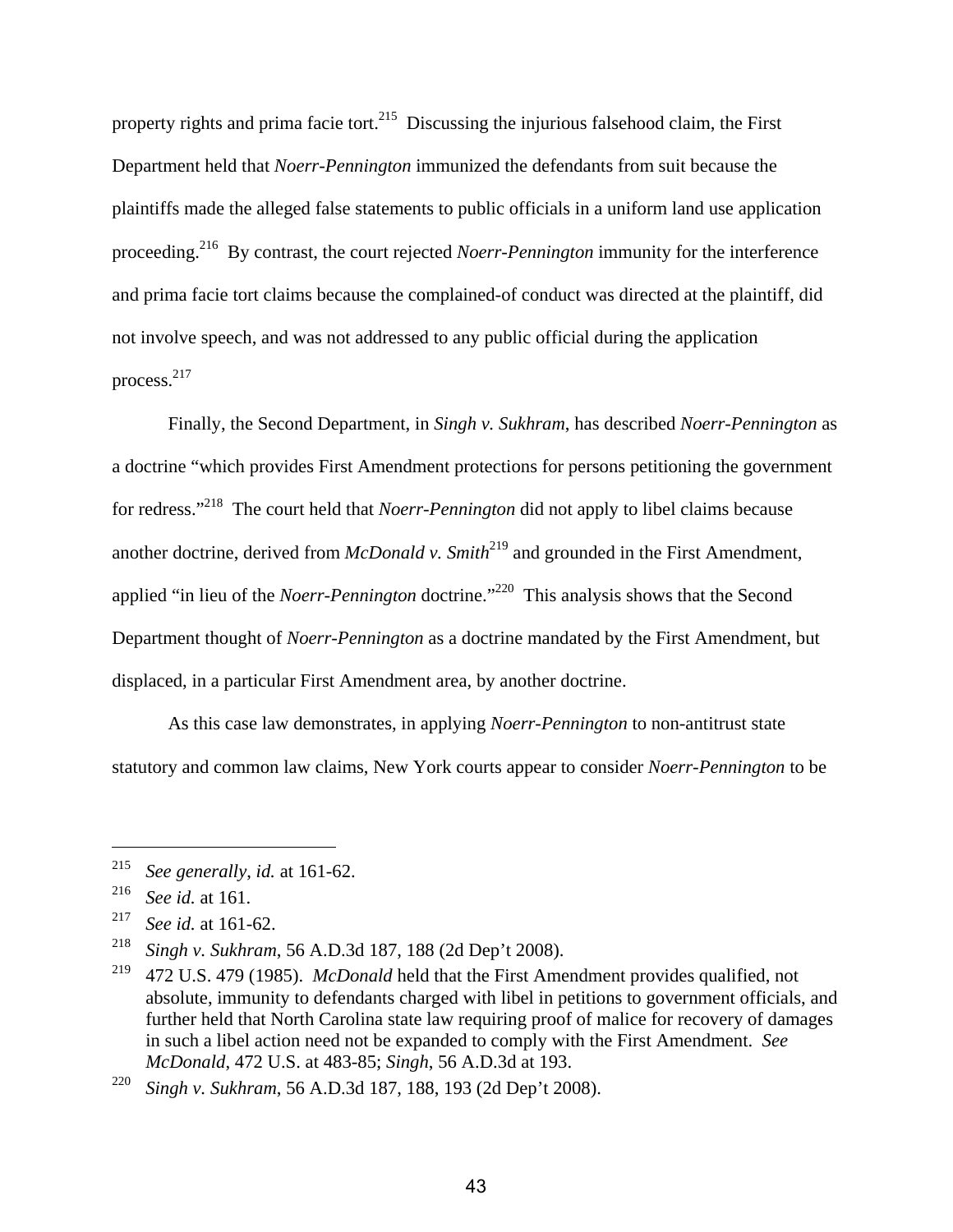mandated by the First Amendment. Under this analysis, *Noerr-Pennington* should apply to all state law claims, including those pleaded under the Donnelly Act.

\* \* \*

We shift focus now, from Donnelly Act conduct prohibitions and exemptions to the area of mergers and acquisitions. In the next section, we discuss the Act's application to anticompetitive mergers and acquisitions.

# **VI. Merger Enforcement Under the Donnelly Act**

Section 7 of the Clayton Act is the primary federal statute under which mergers may be

challenged as anticompetitive.<sup>221</sup> Section 7, in pertinent part, provides as follows:

No person . . . shall acquire, directly or indirectly, the whole or any part of the stock or other share capital and no person . . . shall acquire the whole or any part of the assets of another person . . . , where in any line of commerce or in any activity affecting commerce in any section of the country, the effect of such acquisition may be substantially to lessen competition, or to tend to create a monopoly. $^{222}$ 

Although the Donnelly Act has been amended many times since passage of Section 7 in 1914,

New York has not added language that parallels the federal statute. Nor have the courts

imported into the Donnelly Act prohibitions such as those reached by the Clayton Act. Although

in *State v. Mobil Oil Corp.*, 223 the Court of Appeals said that "undoubtedly the sweep of the

Donnelly Act may be broader than that of Sherman, $^{224}$  no judicial authority to date has invoked

this dicta in the merger context to import Section 7 law into Donnelly Act analysis.

<sup>&</sup>lt;sup>221</sup> For simplicity's sake, we use the term "merger" here to include acquisitions and other forms of business combinations as well.

 $222$  15 U.S.C. §18.

<sup>&</sup>lt;sup>223</sup> 38 N.Y.2d 460 (1976) (holding that the Donnelly Act does not contain price discrimination prohibitions such as those in the Clayton Act).

<sup>224</sup> *Id.* at 463-64.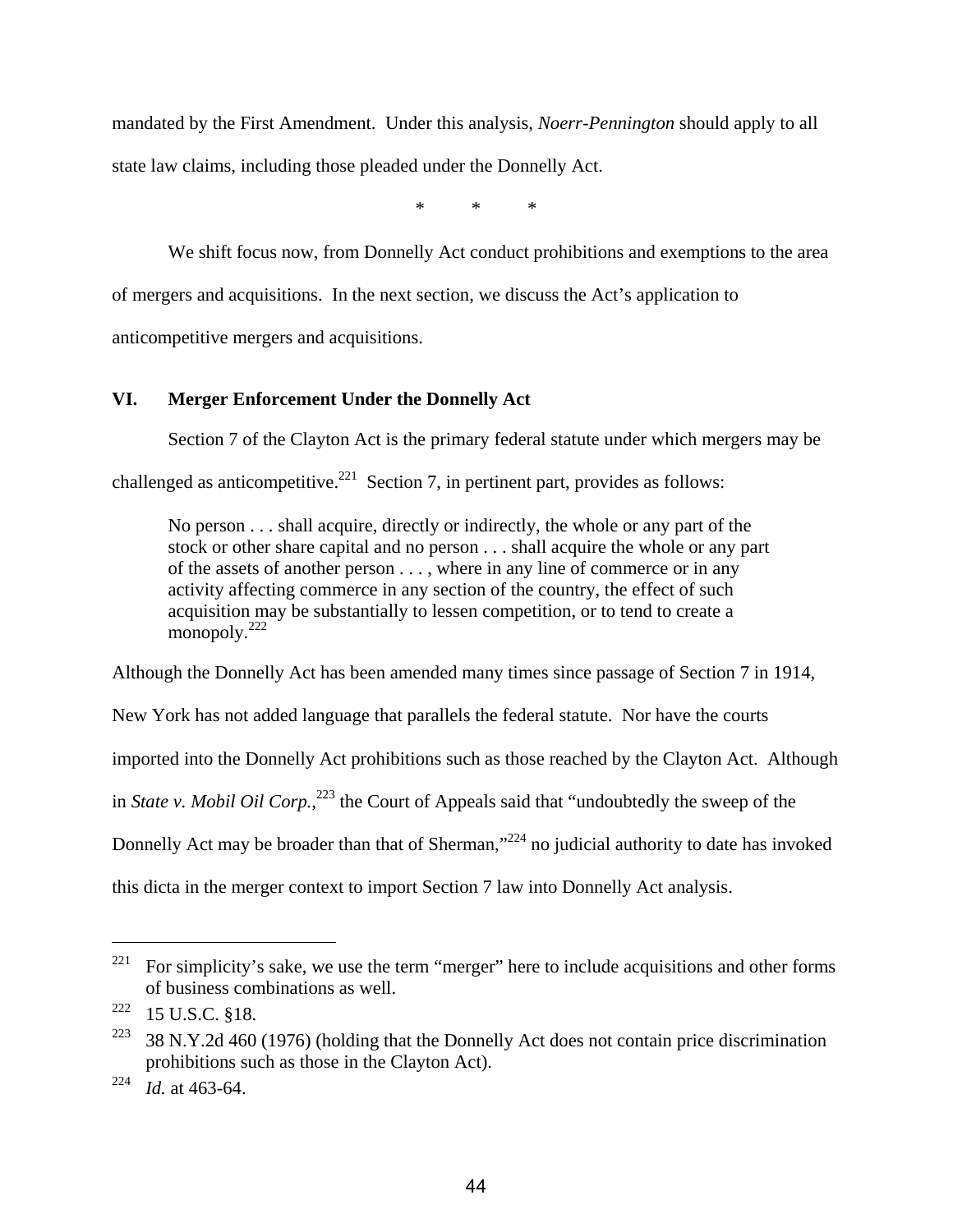Sections 1 and 2 of the Sherman Act, however, also afford means to challenge mergers under federal antitrust law. Section 1, it may be recalled, declares illegal "[e]very contract, combination . . . or conspiracy, in restraint of trade or commerce among the several States, or with foreign nations . . ..<sup>225</sup> Section 2 prohibits monopolization, attempted monopolization and conspiracy to monopolize "any part of the trade or commerce among the several States, or with foreign nations . . ..<sup>"226</sup>

As noted earlier, the Donnelly Act was modeled after the Sherman Act, having been

enacted shortly thereafter and containing language proscribing similar anticompetitive or

monopolistic practices. $227$  To reiterate, the Donnelly Act declares illegal:

Every contract, agreement, arrangement or combination whereby [a] monopoly in the conduct of any business, trade or commerce or in the furnishing of any service in this state, is or may be established or maintained, or whereby

\* \* \*

For the purpose of establishing or maintaining any such monopoly . . . in the conduct of any business, trade or commerce or in the furnishing of any service in this state any business, trade or commerce or the furnishing of any service is or may be restrained  $\ldots$ <sup>228</sup>

Accordingly, as the New York Court of Appeals has written:

Although we do not move in lockstep with the Federal Courts in our interpretation of antitrust law, the Donnelly Act – often called a 'Little Sherman Act' – should generally be construed in light of Federal precedent and given a different interpretation only where State policy, differences in statutory language or the legislative history justify such a result.<sup>229</sup>

 $225$  15 U.S.C. §1.

 $226$  15 U.S.C. §2.

<sup>227</sup> *See, e.g.*, *People v. Rattenni*, 81 N.Y.2d 166, 171 (1993).

<sup>&</sup>lt;sup>228</sup> N.Y. Gen. Bus. Law  $$340(1)$ .

<sup>229</sup> *Anheuser-Busch, Inc. v. Abrams*, 71 N.Y.2d at 334-35 (1988) (internal citations omitted).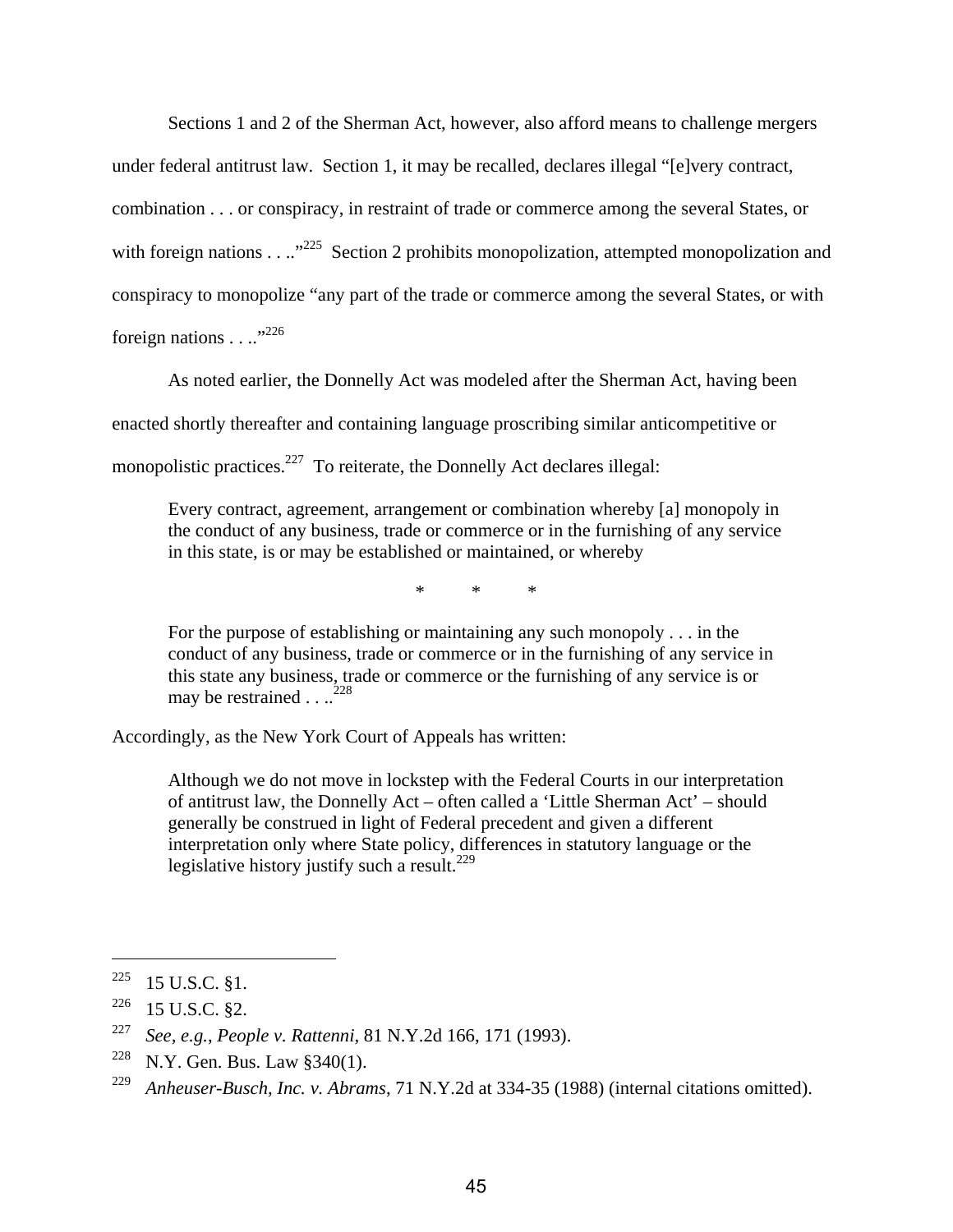Despite the Donnelly Act's established Sherman Act lineage and the absence of Donnelly Act language comparable to the Clayton Act's merger prohibitions, at least one federal court has entertained the possibility that the Donnelly Act may contain merger enforcement authority similar to that available under Section 7. In *Reading International, Inc. v. Oaktree Capital Management LLC*, 230 Judge Lynch noted that the Donnelly Act had been used "though rarely, to prohibit mergers and acquisitions having anticompetitive effect, covered under section 7 of the Clayton Act."231 The *Reading* court also acknowledged that "[t]he Donnelly Act was modeled on the Sherman Act, not the Clayton Act, and the court [was] unaware of any case that has specifically held that such Donnelly Act claims are to be interpreted in light of section 7 of the Clayton Act."232 Judge Lynch did not reach the issue, however. Recognizing that "state courts interpret the Donnelly Act in light of federal antitrust law," Judge Lynch held that because the plaintiffs' Section 7 claim was dismissed, "the state law claim cannot survive where the federal one has failed."233

*Reading* holds out only a slim hope, at best, of importing Section 7 merger authority into the Donnelly Act. However, the Sherman Act provides a sturdier foundation for state law merger enforcement authority. Both prior to and after the Clayton Act's passage in 1914, the

<sup>230 317</sup> F. Supp. 2d 301 (S.D.N.Y. 2003).

<sup>231</sup> *Id*. at 333 (citing *State v. Kraft Gen. Foods, Inc.*, 926 F. Supp. 321 (S.D.N.Y. 1995); *Big Apple Concrete Corp. v. Abrams*, 103 A.D.2d 609 (1st Dep't 1984)).

<sup>232 317</sup> F. Supp. 2d at 333 n.22. *See also Kasada, Inc. v. Access Capital, Inc.*, No. 01 civ 8893, 2004 WL 2903776 at \*13 (S.D.N.Y. Dec. 10, 2004) ("The Donnelly Act . . . has been narrowly construed to encompass only those causes of action falling within the Sherman Act," citing *State v. Mobil Oil Corp, 3*8 N.Y.2d 460 (1976)).

<sup>&</sup>lt;sup>233</sup> 317 F. Supp. 2d at 333 n.22. Interestingly, however, acceding to the what he termed the "general mandate to interpret the New York statute in light of equivalent federal antitrust precedent[,]" Judge Lynch denied the defendants' motion to dismiss other Donnelly Act claims where their federal counterpart survived a Clayton Act analysis. *Id.* at 333.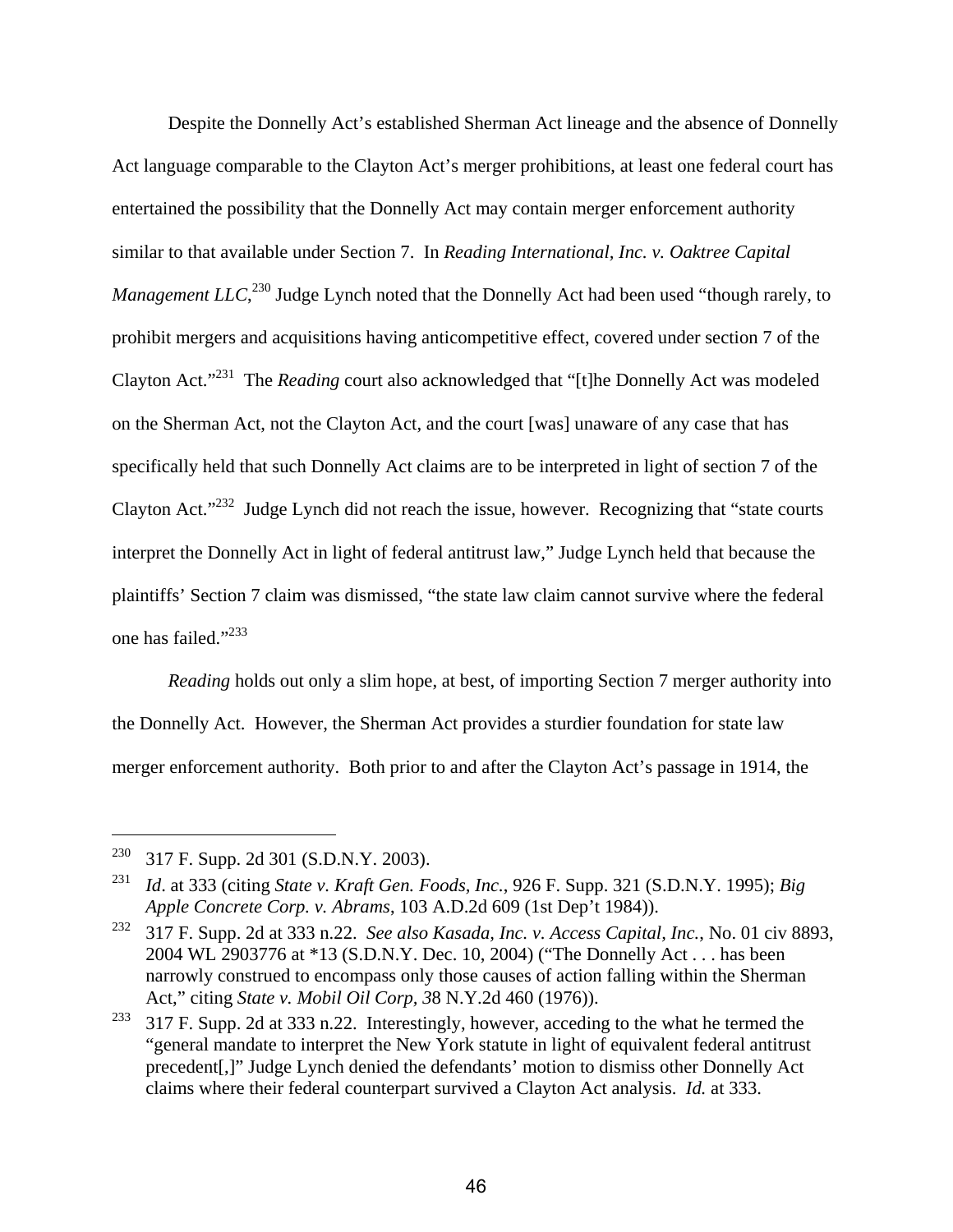United States successfully prosecuted challenges to mergers under Sections 1 and 2 of the Sherman Act.

The first such case was *Northern Securities. Co. v. United States*,<sup>234</sup> where the Supreme Court's 5-4 split reflects the controversial nature of applying the Sherman Act to mergers. There, an attempt was made to combine the Northern Pacific Railway Co., controlled by J. Pierpont Morgan, and the Great Northern Railway Company, controlled by James J. Hill. The Supreme Court invalidated the effort, however, as unlawful under Minnesota law.<sup>235</sup> In consequence, a holding company was created to own and control the two railroads. The transaction produced a "virtual consolidation effected, and a monopoly of the interstate and foreign commerce formerly carried on by the two systems as independent competitors established."<sup>236</sup>

A majority of the Supreme Court held that Sections 1 and 2 of the Sherman Act reached the transaction because the statutes "declare[d] illegal every combination or conspiracy in restraint of commerce among the several States and with foreign nations, and forbid[] attempts to monopolize such commerce or any part of it."<sup>237</sup> Indeed, in the majority's view, such a transaction offended the rationale at the heart of the Sherman Act:

If such combination be not destroyed, all the advantages that would naturally come to the public under the operation of the general laws of competition, as between the Great Northern and Northern Pacific Railway companies, will be lost, and the entire commerce of the immense territory in the northern part of the United States between the Great Lakes and the Pacific at Puget Sound will be at

<sup>&</sup>lt;sup>234</sup> 193 U.S. 197 (1903).

<sup>235</sup> *Northern Sec. Co. v. United States*, 193 U.S. 197, 320-321 (1903) (discussing *Pearsall v. Great Northern R.R. Co.*, 161 U.S. 646 (1896)).

<sup>236</sup> *Id.* at 322.

<sup>237</sup> *Id.* at 325.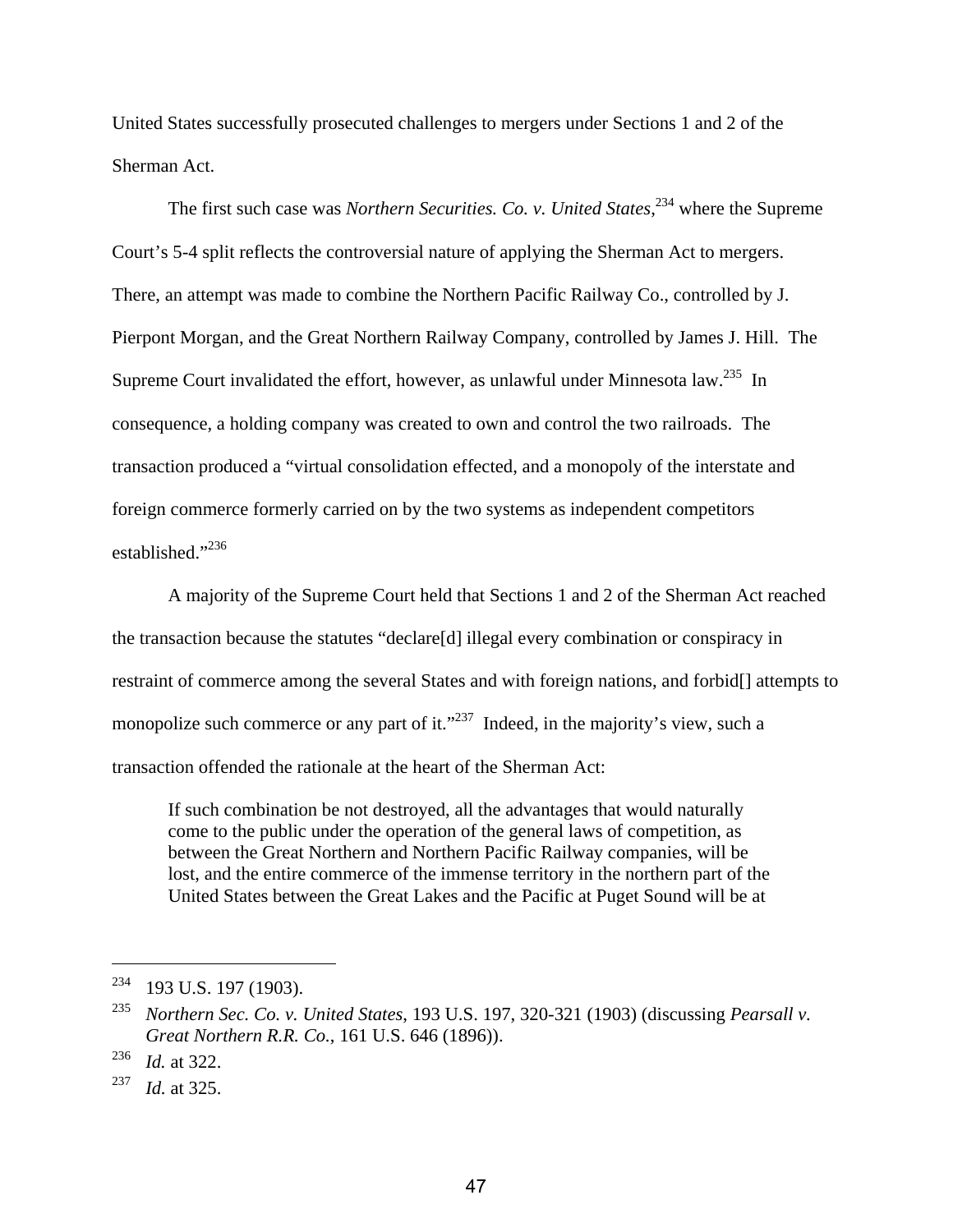the mercy of a single holding corporation, organized in a State distant from the people of that territory.<sup>238</sup>

Four justices dissented, arguing that construing the Sherman Act to bar a "virtual consolidation" was neither constitutional nor a correct reading of the Sherman Act. Writing in dissent, Justice Holmes argued that the majority had expanded Sherman Act enforcement beyond Congress' intended purposes.<sup>239</sup> His dissent criticized the majority's reliance on the merger's effect on competition. "The act," Justice Holmes wrote, "says nothing about competition."<sup>240</sup>

*Northern Securities* validated using the Sherman Act to bar anticompetitive mergers.

Thus, in *United States v. American Tobacco Co.*,<sup>241</sup> a challenge to the tobacco trust, the Supreme

Court wrote that:

[T]he history of the combination is so replete with the doing of acts which it was the obvious purpose of the statute to forbid, so demonstrative of the existence from the beginning of a purpose to acquire dominion and control of the tobacco trade, not by the mere exertion of the ordinary right to contract and to trade, but by methods devised in order to monopolize the trade by driving competitors out of business, which were ruthlessly carried out upon the assumption that to work upon the fears or play upon the cupidity of competitors would make success  $\text{possible.}^{242}$ 

Likewise in *United States v. Terminal Railroad Ass'n of St. Louis*, 243 the Court

invalidated a combination that controlled the only bridge in St. Louis over the Mississippi River:

[W]hen, as here, the inherent conditions are such as to prohibit any other reasonable means of entering the city, the combination of every such facility

<sup>238</sup> *Id.* at 327-28.

<sup>239</sup> *Id.* at 403.

<sup>240</sup> *Northern Sec. Co. v. United States*, 193 U.S. 197, 403 (1903) (Holmes, J., dissenting). This comment by Justice Holmes, long since forgotten, should not detract from another memorable part of the dissent. It was this dissent where he said that "[g]reat cases like hard cases make bad law." *Id.* at 364.

 $241$  221 U.S. 106 (1911).

<sup>242</sup> *Id.* at 181-82.

 $243$  224 U.S. 383 (1912).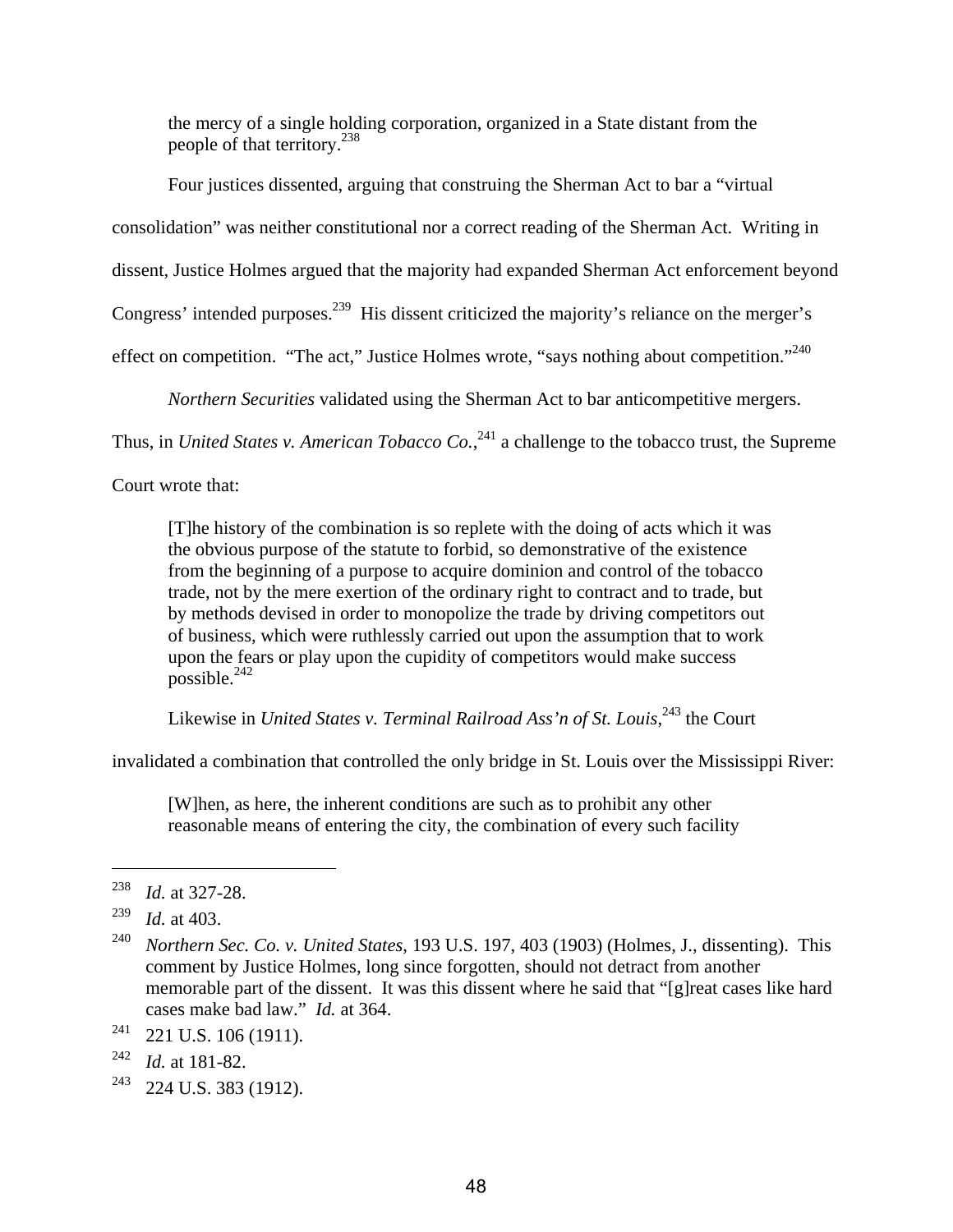under the exclusive ownership and control of less than all of the companies under compulsion to use them violates both the first and second sections of the [Sherman] act, in that it constitutes a contract or combination in restraint of commerce among the States and an attempt to monopolize commerce among the States which must pass through the gateway at St. Louis.<sup>244</sup>

Since passage of the Clayton Act and its express merger provision, the Sherman Act's role in merger enforcement has receded, but not disappeared. While a narrow 4-3 Supreme Court majority rejected the Antitrust Division's Sherman Act challenge in *United States v. United States Steel Corp.*, <sup>245</sup> in subsequent years, the courts applied the Sherman Act to mergers, albeit not nearly as often as they applied Section  $7.^{246}$ 

More recently, a line of decisions, beginning with Judge Posner's opinion in *United States v. Rockford Memorial Corp.*,<sup>247</sup> recognize that Sections 1 and 7 have "converged" to provide similar merger protections. As Judge Posner put it, "[t]he defendants' argument that section 7 prevents probable restraints and section 1 actual ones is word play. Both statutes as currently understood prevent transactions likely to reduce competition substantially."<sup>248</sup> Similarly, the current *Horizontal Merger Guidelines*, established by the DOJ and the FTC in

<u>.</u>

<sup>244</sup> *Id.* at 409.

<sup>245 251</sup> U.S. 417, 461 (1920).

<sup>246</sup> *See, e.g.*, *United States v. First Nat'l Bank & Trust Co. of Lexington*, 376 U.S. 665 (1964) (bank merger invalidated under Section 1).

<sup>247 898</sup> F.2d 1278 (7th Cir. 1990).

<sup>248</sup> *Id.* at 1281. *See also Vantico Holdings S.A. v. Apollo Mgmt.*, 247 F. Supp. 2d 437, 458 (S.D.N.Y. 2003) ("Because §1 of the Sherman Act looks to the probable effects of an agreement, there is no substantive difference between the standards underlying a violation of §7 and §1.") (citing United States v. *Rockford Memorial*, 898 F.2d 1278, 1281-1283 (7<sup>th</sup> Cir 1990)).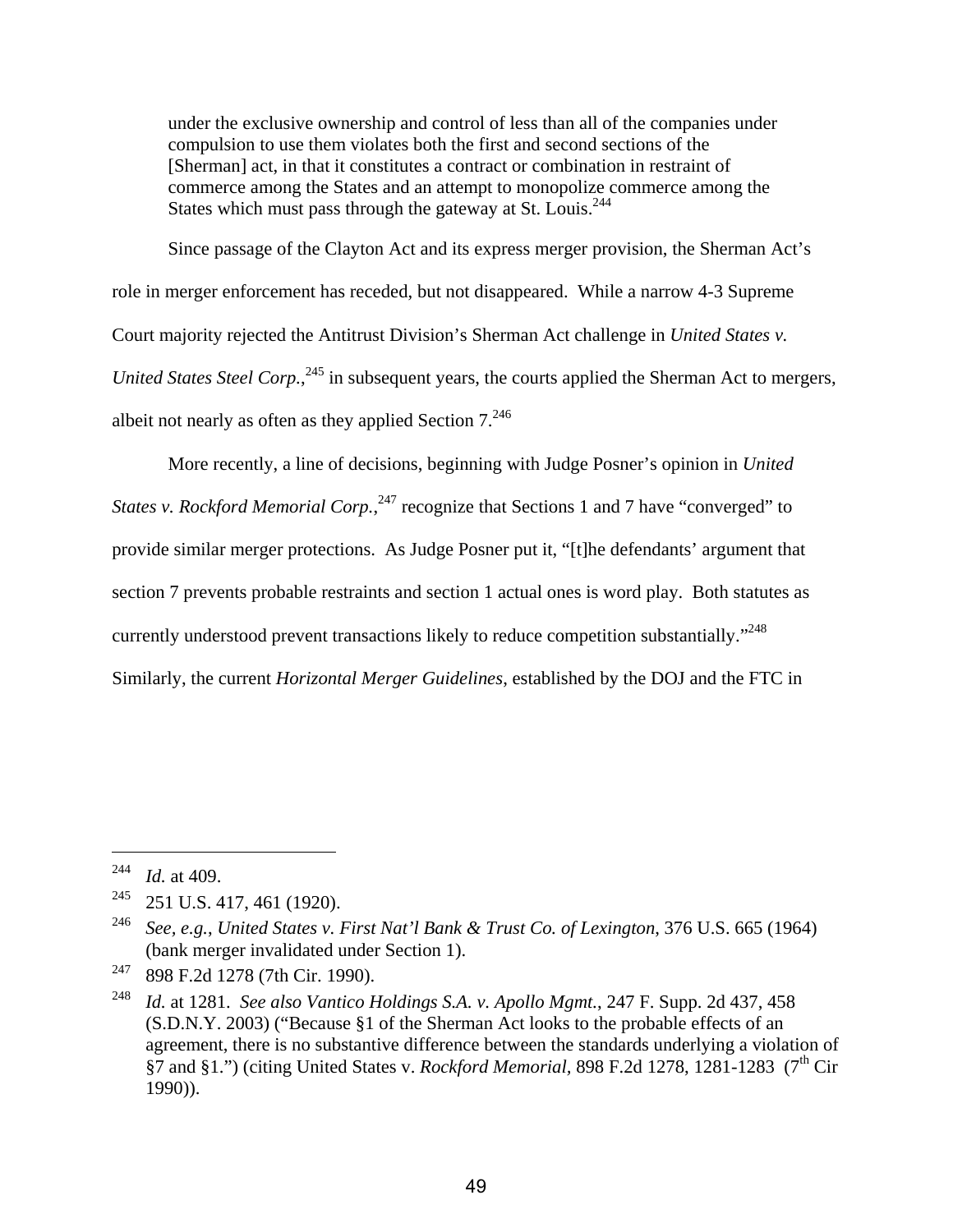1992 and revised in 1997, identify the Sherman Act as a tool in merger enforcement, along with Section 7 of the Clayton Act and Section 5 of the FTC Act.<sup>249</sup>

Therefore, applying the New York Court of Appeals' teaching that the Donnelly Act is informed by Sherman Act precedents, there is a solid basis for state law merger enforcement. The language of the Donnelly Act itself reinforces the statute's application to mergers. Section 340(1) expressly prohibits agreements: (1) "whereby a monopoly . . . is or may be established or maintained," or (2) "whereby [f]or the purpose of establishing or maintaining any such monopoly . . . any business, trade or commerce . . . is or may be restrained."<sup>250</sup> Thus, like Section 2 of the Sherman Act, the statute specifically addresses activity that creates or maintains a monopoly. Further, like Clayton Act Section 7, the Donnelly Act extends as well to activity in its incipiency where the effect "may be" to create or maintain a monopoly. And, in addition, like Section 1, the Donnelly Act reaches actual or incipient "restrain[ts]" produced by activity undertaken "[f]or the purpose" of creating or maintaining a monopoly.<sup>251</sup>

Finally, the absence of an express merger provision in the Donnelly Act has not hindered the New York State Attorney General from engaging in merger challenges. Although the State has relied primarily on Clayton Act Section 7, it also has pleaded supplemental Donnelly Act

1

<sup>249 15</sup> U.S.C. §45. *See* Merger Guidelines, §0 (*Purpose, Underlying Policy Assumptions, and Overview*); *Virginia Vermiculite, Ltd. v. W.R. Grace & Co.-Conn*, 98 F. Supp. 2d 729, 731 (W.D. Va. 2000) (noting that the Merger Guidelines detail the agencies' enforcement policy "concerning horizontal acquisitions and mergers subject to Section 1 of the Sherman Act. *See* Merger Guidelines, §0."). *But see* Judge Bork's opinion in *Rothery Storage & Van Co. v. Atlas Van Lines, Inc.*, 792 F.2d 210, 220 (D.C. Cir. 1986) ("the Guidelines apply to mergers tested under section 7 of the Clayton Act, a statute aimed at halting 'incipient monopolies and trade restraints *outside the scope of the Sherman Act*,' *Brown Shoe [Co. v. United States]*, 370 U.S. [294,] 318 n.32 [(1962)], and which therefore applies a much more stringent test than does rule-of-reason analysis under section 1 of the Sherman Act.") (emphasis added).

<sup>&</sup>lt;sup>250</sup> N.Y. Gen. Bus. Law § 340(1).

<sup>251</sup> *Id.*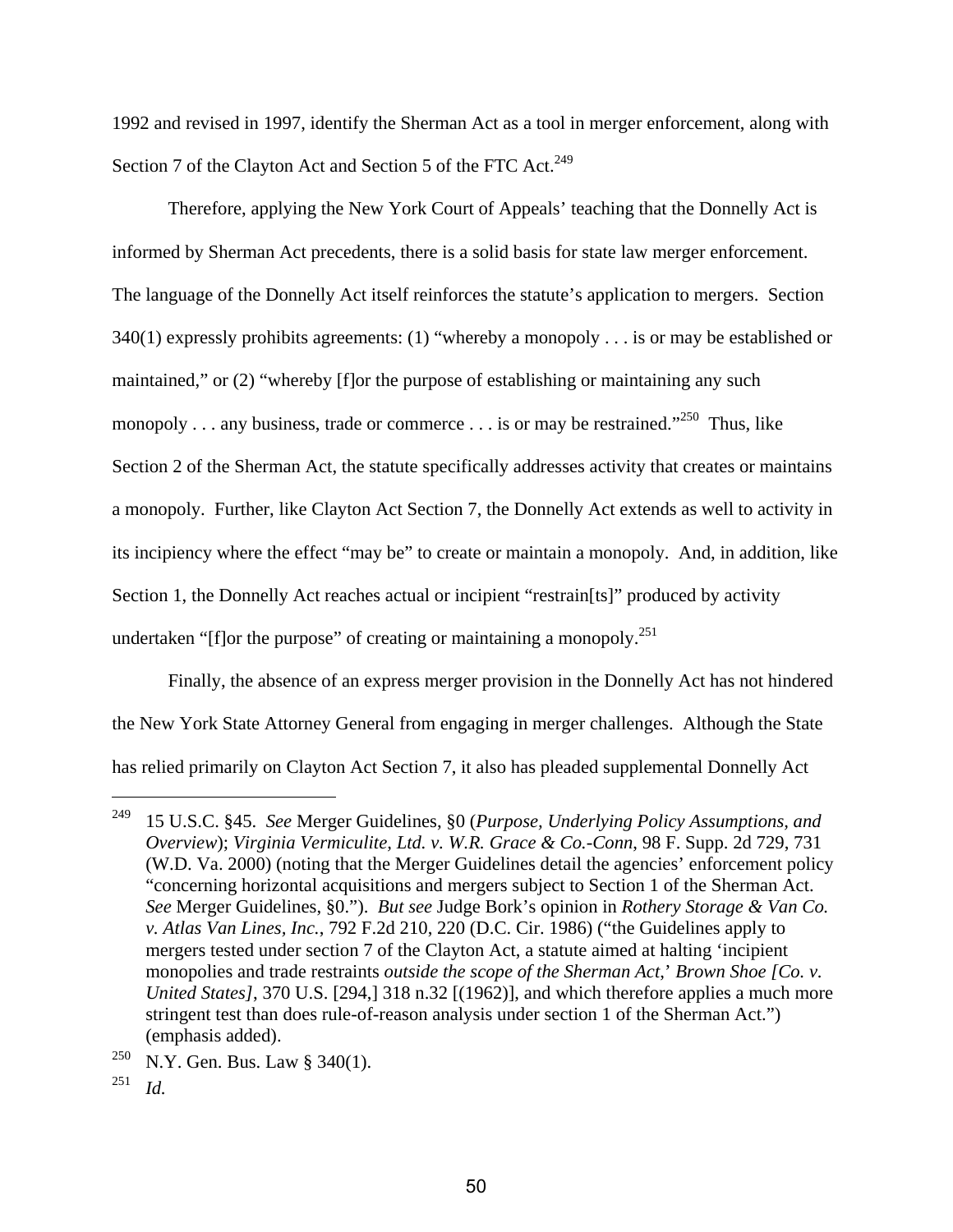claims in merger cases. This approach is found in cases where New York has acted alone,  $252$ with other States, $253$  and with federal enforcers.  $254$  However, in none of these cases have the courts construed the Donnelly Act's merger reach independent of the Clayton Act's merger provision.255

A recent lawsuit by the City of New York, challenging the merger of Group Health, Inc.

(GHI) and the HIP Foundation, Inc., afforded an opportunity to shed further light on the use of

the Donnelly Act to regulate mergers. In 2006, the City sued to prevent the merger, alleging that

the transaction would create a monopoly in the New York metropolitan market for low cost

health insurance purchased by the City, its current and retired employees, and its employee

<sup>252</sup> *See Bon-Ton Stores, Inc. v. The May Dep't Stores Co.*, 881 F. Supp. 860 (W.D.N.Y. 1994); *State v. Kraft Gen. Foods, Inc.*, 862 F. Supp. 1030 (S.D.N.Y 1993), *aff'd*, 14 F. 3d 590 (2d Cir. 1993). The New York Attorney General merger challenges under the Clayton or Donnelly Acts have also resulted in unpublished settlements, available on the Attorney General's website (http://www.oag.state.ny.us), and consent decrees. *See, e.g.*, *New York v. The Great Atl. & Pacific Tea Co., Inc.*, (Nov. 26, 2007) (Assurance of Discontinuance); *New York v. El Paso Energy Corp.*, No. 01-cv-0059S (W.D.N.Y. Apr. 6, 2001) Consent Decree and Final Judgment and Order; *New York v. Allied Waste Indus., Inc.*, No. 00-cv-0363 (S.D.N.Y. Dec. 1, 2000) (Final Judgment); *New York v. Service Corp. Int'l*, No. 99-cv-11391 (S.D.N.Y. Nov. 18, 1999) (Final Judgment).

<sup>253</sup> *See, e.g.*, *New York v. Visa U.S.A.*, 1990-1 Trade Cas. (CCH) ¶ 69,016 (S.D.N.Y. 1990). Again, merger challenges by the New York Attorney General and other state attorneys general under the Clayton Act and their respective state antitrust laws have produced unpublished settlements (available at http://www.oag.state.ny.us ) and consent decrees. *See, e.g.*, *New York v. Rite Aid Corp.* (June 1, 2007) (Assurance of Discontinuance); *New York v. Federated Dep't Stores* (Aug. 30, 2005) (Assurance); *New York v. Primestar Partners, L.P.*, No. 93 civ. 3868, 1993 U.S. Dist. LEXIS 21122 (Sept. 10, 1993).

<sup>254</sup> *See, e.g.*, *United States v. Sony Corp. of Am.*, 2000-1 Trade Cas. (CCH) ¶ 72, 787 (S.D.N.Y. 1998); *United States v. Cargill, Inc.*, 1997-2 Trade Cas. (CCH) ¶ 71,893 (W.D.N.Y. 1997). In more recent years, however, challenges with the DOJ have alleged only Section 7 claims. *See United States v. Oracle Corp.*, 331 F. Supp. 2d 1098 (N.D. Cal. 2004); *United States v. Echostar Comm'ns Corp.*, No. 1:02CV02138 (D.D.C. Oct. 31, 2002).

<sup>255</sup> *See generally* Robert L. Hubbard & Sondra Roberto, *State Merger Enforcement,* 6 SEDONA CONF. J*.* 1, 1-6 (2005); Jay L. Himes, *Exploring the Antitrust Operating System: State Enforcement of Federal Antitrust Law in the Remedies Phase of the Microsoft Case*, 11 Geo. Mason L. Rev. 37, 45-51 (2002).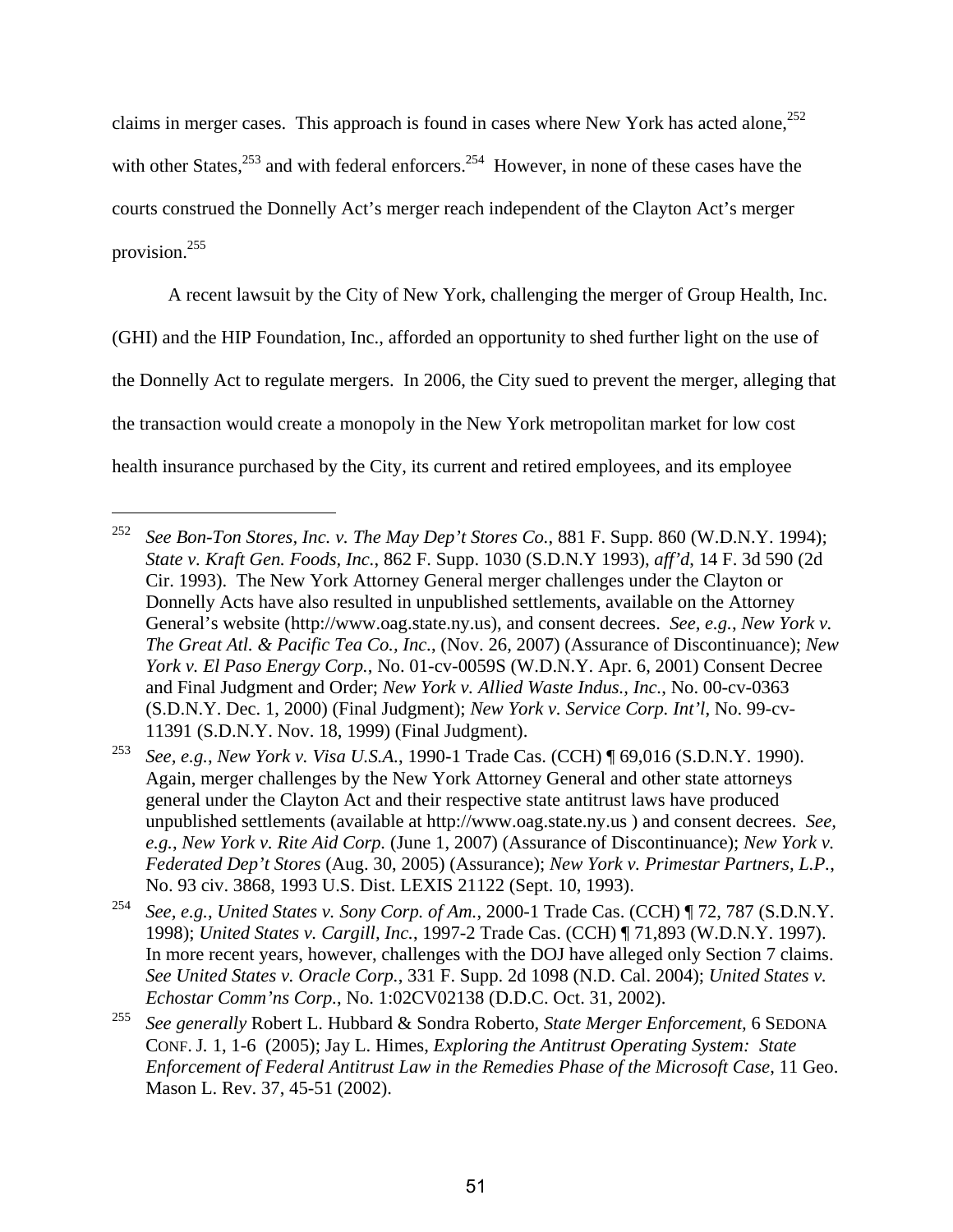unions. The City's complaint – which alleged that the merger constituted an unreasonable restraint in the relevant market – pleaded claims under the Donnelly Act, as well as under Clayton Act Section 7, and Sherman Act Sections 1 and 2.256 However, the district court granted summary judgment dismissing both the federal and state claims, holding that the City had failed to define a relevant market. $^{257}$ 

### **VII. The Prohibition of Class Action "Penalty" Cases**

The New York Court of Appeals decision in *Sperry v. Crompton*<sup>258</sup> holds that, by virtue of New York CPLR 901(b), state courts may not hear Donnelly Act class actions seeking treble damages. Although derived from the CPLR and not the Donnelly Act, the inability to pursue state law treble damages class actions distinguishes state antitrust law from its federal counterpart. However, under a recent United States Supreme Court ruling, *Shady Grove Orthopedic Associates, P.A., v. Allstate Ins. Co.*<sup>259</sup> the federal district courts probably are empowered to hear Donnelly Act class actions under Rule 23 of the Federal Rules of Civil Procedure. The forum choice thus makes a real difference. An additional unresolved question, not answered by either *Sperry* or *Shady Grove*, is whether a Donnelly Act plaintiff may waive antitrust treble damages, and having done so, pursue a class action. We consider these matters below.

#### **A. CPLR 901(b)'s Application to the Donnelly Act**

CPLR 901(b) provides that:

<sup>256</sup> *New York v. Group Health Inc.*, No. 1:06-cv-13122-RJS, 2008 WL 4974578 (S.D.N.Y. 2008).

<sup>257</sup> *See New York v. Group Health Inc.*, No. 06-cv-13122-RJS, 2010 WL 2132246 at \*6 (S.D.N.Y. 2010).

 $258$  8 N.Y.3d 204 (2007).

<sup>259 130,</sup> S. Ct. 1431 (2010), *rev'g*, 549 F.3d 137 (2d Cir. 2008).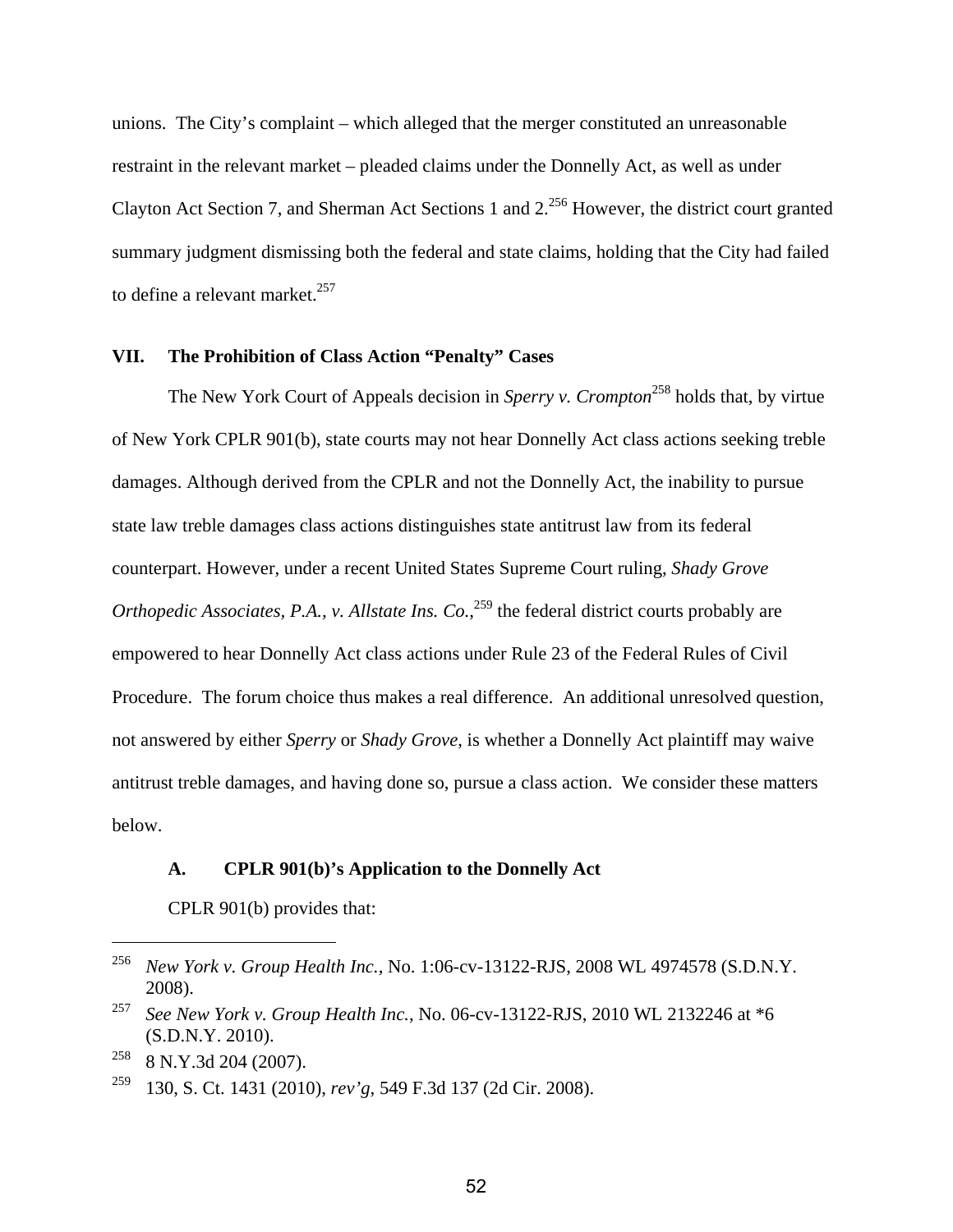Unless a statute creating or imposing a penalty, or a minimum measure of recovery specifically authorizes the recovery thereof in a class action, an action to recover a penalty, or minimum measure of recovery created or imposed by statute may not be maintained as a class action.<sup>260</sup>

The Donnelly Act's damages provision states that "any person who shall sustain damages by reason of any violation of this section, shall recover three-fold the actual damages sustained thereby."261 In *Sperry,*<sup>262</sup> the New York Court of Appeals held that "Donnelly Act threefold damages should be regarded as a penalty insofar as class actions are concerned."<sup>263</sup> Because nothing in the Donnelly Act provision expressly authorizes class actions, § 901(b) prohibits such actions.264 Accordingly, New York state courts and federal courts across the country have barred Donnelly Act class action claims.

<sup>&</sup>lt;sup>260</sup> N.Y. C.P.L.R. § 901(b) (McKinney 2005).

<sup>&</sup>lt;sup>261</sup> N.Y. Gen. Bus. Law § 340(5) (McKinney 2004).

 $262$  8 N.Y.3d 204.

<sup>263 8</sup> N.Y.3d at 214. The lower court rulings leading up to *Sperry* were to the same effect. *See*, *e.g*., *Paltre v. Gen. Motors Corp.,* 26 A.D.3d 481, 483 (2d Dep't 2006) ("The treble damages provision is a penalty within the meaning of CPLR 901(b)."); *Asher v. Abbott Labs.,* 290 A.D.2d 208, 208 (1st Dep't 2002) ("the treble damages remedy provided in [Gen. Bus. Law.] § 340(5) is a 'penalty' within the meaning of CPLR 901(b), the recovery of which in a class action is not specifically authorized") (citations omitted); *Cox v. Microsoft Corp.,* 290 A.D.2d 206, 206 (1st Dep't 2002) ("Private persons are precluded from bringing a class action under the Donnelly Act . . . because the treble damages remedy provided for in subdivision (5) constitutes a 'penalty' within the meaning of CPLR 901(b)"); *Lennon v. Philip Morris Cos., Inc.*, 189 Misc. 2d 577, 583 (Sup. Ct. N.Y. Co. 2001) ("Although federal courts have held that treble damages are remedial, not punitive, New York state courts have historically concluded that treble damages are punitive in nature") (citation omitted).

<sup>&</sup>lt;sup>264</sup> The *Sperry* Court noted that although "§ 342-b contemplates that the Attorney General may bring class actions on behalf of governmental entities, General Business Law § 340, in contrast, makes no reference to class actions for private litigants." 8 N.Y.3d at 216, n.7. *See also Cox v. Microsoft*, 290 A.D.2d at 206. The Attorney General – who, as amicus curiae, consistently advocated permitting Donnelly Act class actions – has argued that § 342-b does not preclude private class actions under the Donnelly Act. *See* Notice of Motion, Affidavit, Exhibits and Brief of the Attorney General of the State of New York in Support of Motion For Amicus Curiae Relief, at 53, *filed in Cox v. Microsoft Corp.,* 749 N.Y.S.2d 478 (2002).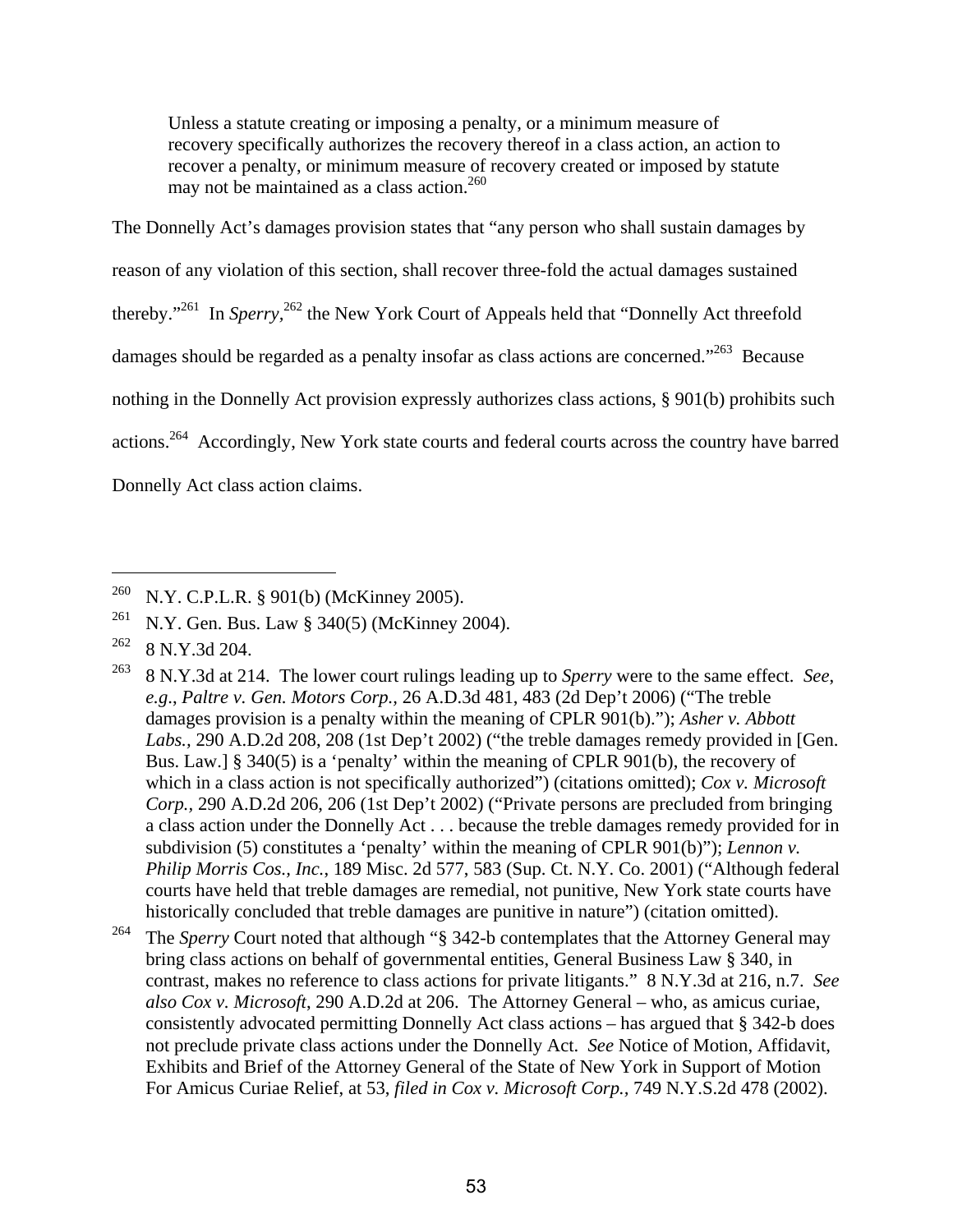The inability to proceed on a class basis has particular significance for consumers, who typically pay, individually, a relatively modest overcharge from price-fixing or other anticompetitive misconduct. Consumers, however, generally do not purchase directly from a price-fixer, and, as a result, are unable to sue for damages under federal antitrust law under *Illinois Brick Co. v. Illinois*. 265 By contrast, New York has enacted an "*Illinois Brick* repealer" statute to allow consumers to sue under the Donnelly Act, despite the absence of direct dealings with any price-fixer.<sup>266</sup> By denying consumers the opportunity to aggregate their individual damages claims using the class action mechanism, the *Sperry* court's construction of § 901(b) weakens considerably the thrust of New York's indirect purchaser statute.

## **1. Exporting the Prohibition to Federal Cases**

Rule 23 of the Federal Rules of Civil Procedure authorizes class actions in federal court. Because there is no federal counterpart to CPLR 901(b), the question has arisen whether the New York statute also bars Donnelly Act class actions in cases where a federal court has diversity jurisdiction over the Donnelly Act claim.

The Class Action Fairness Act of 2005 ("CAFA")<sup>267</sup> greatly expanded federal jurisdiction over diversity actions asserting state law claims, such as state antitrust violations. Prior to CAFA, however, there were relatively few circumstances in which a federal forum was available for a Donnelly Act class action. The state claim could be asserted as supplemental where there was federal jurisdiction under another claim – not uncommon where direct purchasers sue for

1

<sup>&</sup>lt;sup>265</sup> 431 U.S. 720 (1977) (holding that only those who purchase directly from a price-fixer are entitled to sue for antitrust treble damages).

<sup>&</sup>lt;sup>266</sup> N.Y. Gen. Bus. Law, § 340(6) of the Donnelly Act.

<sup>267 28</sup> U.S.C. §§ 1332(d), 1453, and 1711-15. *See generally* Pub. L. No. 109-2, 119 Stat. 4; Jay L. Himes, *The Class Action Fairness Act: A Wolf in Wolves' Clothing*, 10 Class Action Litig. Rep. (BNA) 452 (No. 9, May 8, 2009).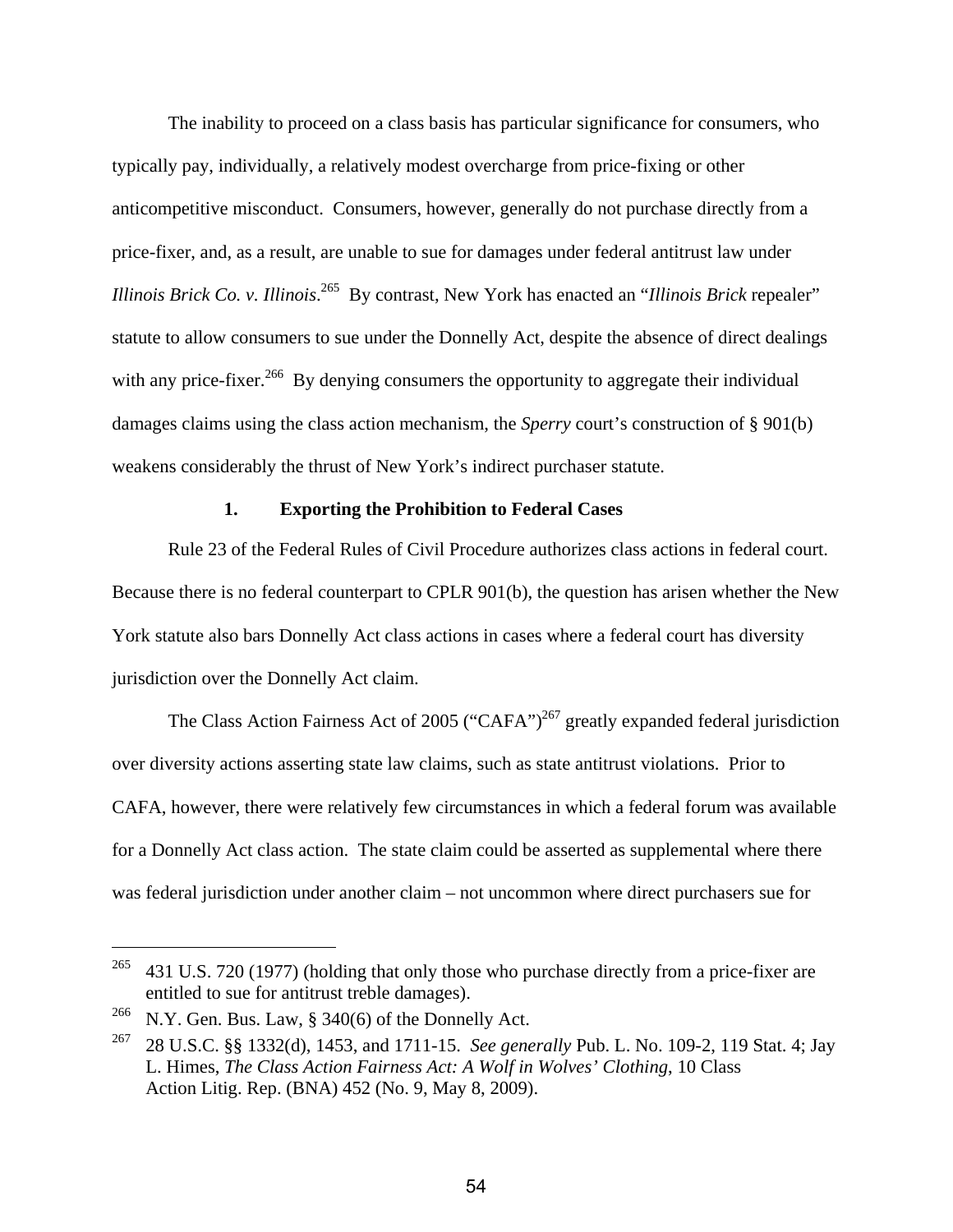federal antitrust violations. But the value of the Donnelly Act, rather than the federal antitrust claim, lies mostly for indirect-purchaser consumers who generally cannot sue under federal antitrust law to begin with.<sup>268</sup> Then, federal jurisdiction over the Donnelly Act claim would have to be based on diversity of citizenship, and with the current \$75,000 diversity amount-incontroversy requirement, few consumer class actions could be brought in federal court.<sup>269</sup> By expanding federal jurisdiction in class actions, CAFA creates opportunities to bring Donnelly Act indirect purchaser claims in federal court that could not be brought pre-CAFA.

The lower federal courts consistently held that § 901(b) applied and precluded class litigation, despite Rule 23. This body of case law typically employed a "procedure versus substantive" analysis – derived from *Erie R. Co. v. Tompkins*<sup>270</sup> – and held that CPLR 901(b) is "substantive." Under this approach, because federal courts sitting in diversity cases apply federal procedural law, while the substantive law to be applied is "the law of the state," the federal courts were constrained to follow CPLR 901(b). Then, like the New York state courts, federal courts sitting in diversity cases could not hear Donnelly Act class actions.

<sup>268</sup> *See New York v. Cedar Park Concrete Corp.,* 741 F. Supp. 494, 497 (S.D.N.Y. 1990).

<sup>269</sup> For a number of years, *Zahn v. Int'l Paper Co*., 414 U.S. 291 (1973), precluded aggregating individual class member injury to reach the diversity jurisdictional amount. Because, under *Zahn* each individual class member's claim had to exceed the amount-in-controversy requirement in order to satisfy diversity, most state law-based class actions had to be litigated in state court. In *Exxon-Mobil v. Allapattah Services, Inc.*, 545 U.S. 546 (2005), the Supreme Court held that the supplemental jurisdiction statute, 28 U.S.C. § 1367, effectively overruled *Zahn*. Thus, so long as one named plaintiff class representative satisfied the amount in controversy, the district court could exercise supplemental jurisdiction over the other class members' claims, even though they were below the jurisdictional amount. While eliminating *Zahn'*s "non-aggregation" rule, *Exxon-Mobil* has little practical effect in most consumer antitrust cases, where individual damages are likely to be far south of \$75,000.

 $270$  304 U.S. 64, 78 (1938).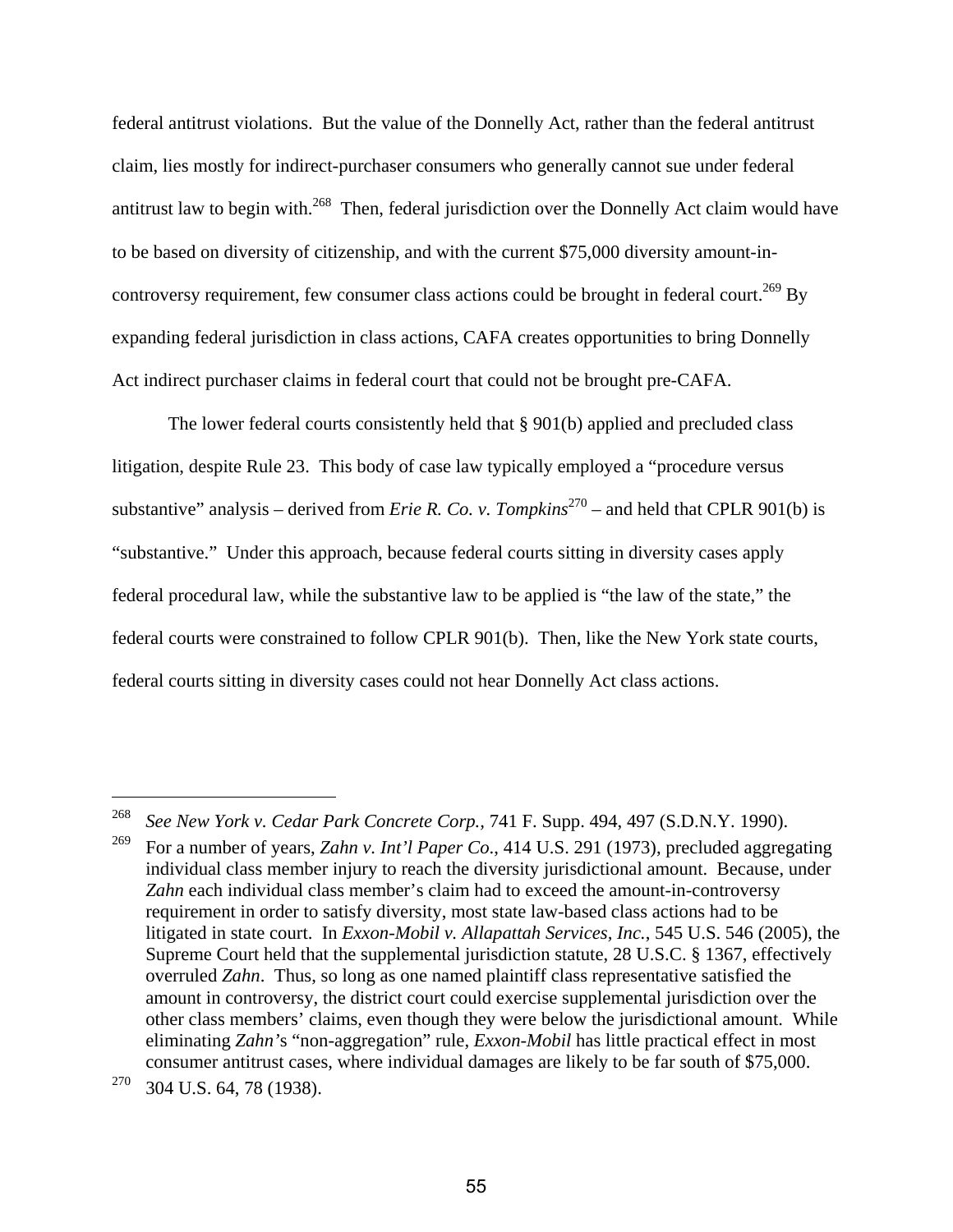These decisions were based heavily on the notion that judicial outcomes should not differ whether brought in state or federal court. In *Guaranty Trust Co. v. York*,<sup>271</sup>, the Supreme Court held that:

[I]n all cases where a federal court is exercising jurisdiction solely because of the diversity of citizenship of the parties, the outcome of the litigation in the federal court should be substantially the same, so far as legal rules determine the outcome of a litigation, as it would be if tried in a State court.<sup>272</sup>

This approach serves both to discourage forum shopping and to ensure equal administration of  $law.<sup>273</sup>$ 

*Leider v. Ralfe*<sup>274</sup> is illustrative. Applying CPLR § 901(b) is necessary, the court wrote,

because "to allow plaintiffs to recover on a class-wide basis in federal court when they are

unable to do the same in state court" would "contravene both of these mandates," articulated in

Guaranty Trust.<sup>275</sup> Thus, "the bulk of cases to address the applicability of N.Y. C.P.L.R.

§ 901(b) have decided that the statute is substantive."<sup>276</sup>

 $271$  326 U.S. 99 (1945).

<sup>272</sup> *Id.* at 109.

<sup>273</sup> *See, e.g., In re Relafen Antitrust Litig.,* 221 F.R.D. 260, 285 (D. Mass. 2004) (Donnelly Act class actions in federal court would encourage forum-shopping and "inequitably injure plaintiffs unable to demonstrate diversity of citizenship"); *In re Auto. Refinishing Paint Antitrust Litig.,* 515 F. Supp. 2d 544, 549-50 (E.D. Pa. 2007) (federal courts sitting in diversity must apply state substantive law to prevent inconsistent results).

<sup>274 387</sup> F. Supp. 2d 283 (S.D.N.Y. 2005).

<sup>275</sup> *Id.* at 291.

<sup>276</sup> *Id. See also In re Chocolate Confectionary Antitrust Litig.,* 602 F. Supp. 2d 538, 580 (M.D. Pa. 2009) (Donnelly Act's penalties "cannot be advanced on behalf of a class"); *In re Onstar Contract Litig.,* 600 F. Supp. 2d 861, 875 (E.D. Mich. 2009) (because CPLR 901(b) is a substantive law, it must be applied in federal courts); *Gordon v. Kaleida Health,* No. 08-CV-378S, 2008 WL 5114217, at \*10 (W.D.N.Y. Nov. 25, 2008) (same); *In re G-Fees Antitrust Litig.,* 584 F. Supp. 2d 26, 39 (D.D.C. 2008) (dismissing Donnelly Act claims because CPLR 901(b) prohibits Donnelly Act class actions in both federal and state court); *Gratt v. ETourAndTravel, Inc.,* No. 06-CV-1965, 2007 WL 2693903, at \*1-2 (E.D.N.Y. Sept. 10, 2007)*, aff'd,* No. 08-3511 cv, 2009 WL 3161310 (2d Cir. Oct. 2, 2009) (whether filed in *(continued . . . )*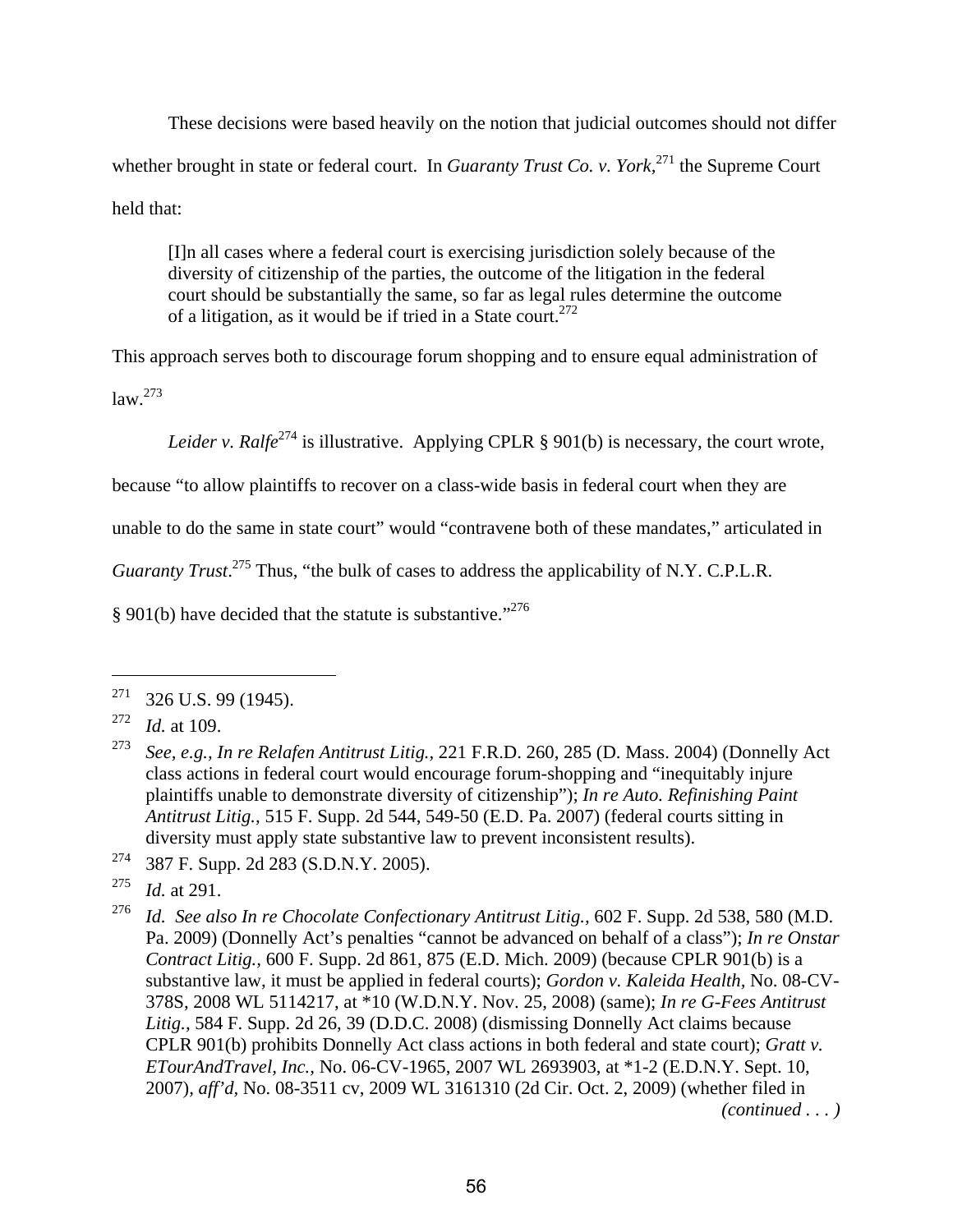The Supreme Court's *Shady Grove* decision, which considered the applicability of § 901(b) outside of the Donnelly Act context, casts significant doubt on the soundness of these prior federal rulings.

#### **2. The** *Shady Grove* **Case**

*Shady Grove* involved a penalty provision found in the New York Insurance Law. The district court refused to permit a class action to proceed, and the Second Circuit affirmed*.* 277 The Court of Appeals held that Rule 23 is *procedural* -- it sets forth the prerequisites to maintain a class action in federal court – while CPLR § 901(b) is a *substantive* rule that specifically provides which remedies class plaintiffs may seek under New York law, thereby restricting the types of cases that may be brought as a class action.<sup>278</sup> Accordingly, failure to apply CPLR  $\S$ 901(b) in federal court would "clearly encourage forum-shopping, with plaintiffs and their attorneys migrating toward federal court to obtain the 'substantial advantages' of class

*<sup>( . . .</sup> continued)* 

state or federal court, CPLR 901(b) bars plaintiffs from maintaining a class action because it is substantive and does not conflict with procedural Rule 23); *In re Intel Corp. Microprocessor Antitrust Litig.,* 496 F. Supp. 2d 404, 415 (D. Del. 2007) ("application of CPLR § 901(b) is appropriate" because it does not conflict with Rule 23); *Holster v. Gatco, Inc.,* 485 F. Supp. 2d 179, 185, & n.3 (E.D.N.Y. 2007) (applying CPLR 901(b) to claims for statutory penalties brought under the Telephone Consumer Protection Act because "the majority of courts have concluded that § 901(b) is a substantive law which must be applied in the federal forum"), *aff'd*, No. 07-2191-cv, 2008 U.S. App. LEXIS 23203 (2d Cir. Oct. 31, 2008) (summary order), *vacated and remanded*, \_\_\_ U.S. \_\_\_, No. 08-1307, 2010 WL 1525998 (U.S. Apr. 19, 2010); *Bonime v. Avaya, Inc.,* No. 06-CV-1630, 2006 WL 3751219, at \*3 n.2 (E.D.N.Y. Dec. 20, 2006), *aff'd*, 547 F.3d 497 (2d Cir. 2008) (Rule 23 and CPLR 901(b) do not conflict); *United States v. Dentsply Int'l, Inc.,* No. Civ. A. 99-005, 2001 WL 624807, at \*15-16 (D. Del. Mar. 30, 2001), *aff'd sub nom, Howard Hess Dental Labs Inc. v. Dentsply Int'l, Inc.*, 424 F.3d 363 (3d Cir. 2005) (same); *Dornberger v. Metro. Life Ins. Co.,*  182 F.R.D 72, 84 (S.D.N.Y. 1998) (applying CPLR 901(b), and thus barring a class action brought under N.Y. Ins. L. § 4226,*"*which provides for the recovery of a specific penalty" for insurer misrepresentation, and "does not expressly permit class actions").

<sup>277</sup> *Shady Grove Orthopedic Assocs., P.A. v. Allstate Ins. Co.*, 466 F. Supp. 2d 467 (S.D.N.Y. 2006), *aff'd*, 549 F.3d 137 (2d Cir. 2008) *overruled by* 130 S.Ct. 1431 (2010).

<sup>278</sup> *Shady Grove Orthopedic Assocs., P.A.,* 549 F.3d*.* at 143.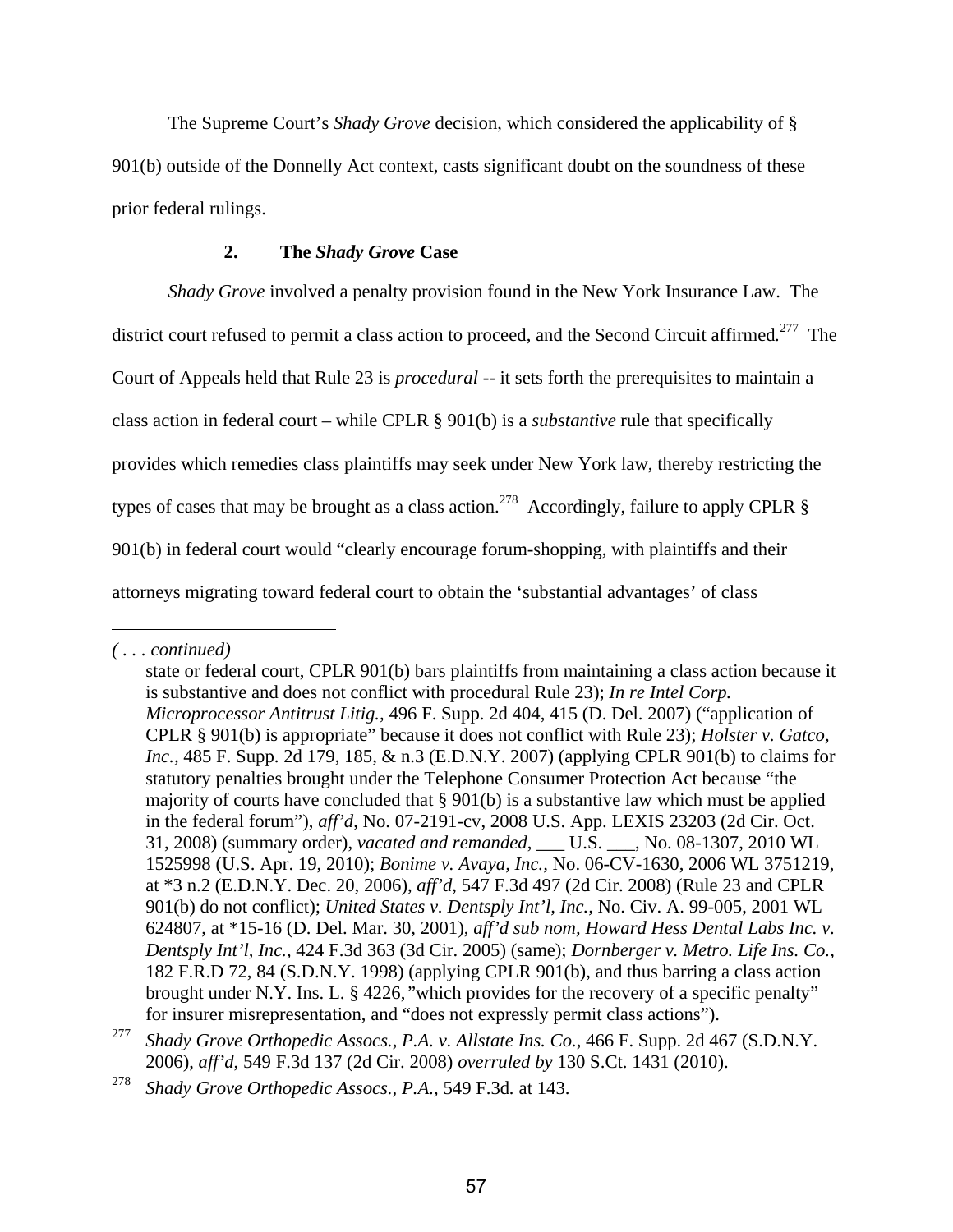actions."<sup>279</sup> The Supreme Court granted certiorari, despite the absence of any split in the courts of appeal.

Before the Supreme Court, Shady Grove argued that *Hanna v. Plumer,*280 rather than *Erie*, governed disposition of the case.<sup>281</sup> *Hanna* holds that a federal court in a diversity action must apply a valid rule of civil procedure, regardless of contrary state law, so long as the federal rule does not abridge, expand or modify substantive state-created rights.<sup>282</sup> Shady Grove further argued that § 901(b) "governs only the mode of enforcing substantive rights, which is a matter properly considered procedural under *Erie*."<sup>283</sup> Moreover, according to Shady Grove, § 901(b) conflicted with Rule 23 because the New York law addressed "precisely the same issue as Rule 23: Whether claims for various forms of relief may be pursued through class actions."<sup>284</sup> Thus, as a valid procedural provision under *Hanna*, Rule 23 should prevail over CPLR 901(b).<sup>285</sup>

Allstate, on the other hand, argued that CPLR § 901(b) was "substantive" because it reflected a New York policy to limit the state statutory penalty imposed in a lawsuit. Thus, under *Erie*, the federal courts must give effect to such substantive state policy choices in cases arising under state law.286 Allstate further argued that no conflict existed between Rule 23 and

<sup>279</sup> *Id.* at 145 (quoting *In re Relafen Antitrust Litig.,* 221 F.R.D. 260, 285 (D. Mass. 2004)).

 $280$  380 U.S. 460, 471 (1965).

<sup>281</sup> Brief for Petitioner, *Shady Grove Orthopedic Assocs., P.A. v. Allstate Ins. Co.,* No. 08-1008, 2009 WL 2040421, at \*9-10, 12-15, 31-32 (U.S. July 10, 2009) ("Shady Grove's Opening Brief").

<sup>282</sup> *See* the Rules Enabling Act, 28 U.S.C. § 2072(b).

<sup>&</sup>lt;sup>283</sup> Shady Grove's Opening Brief, 2009 WL 2040421, at  $*11$ .

<sup>284</sup> Petitioner's Reply Brief, *Shady Grove Orthopedic Assocs., P.A. v. Allstate Ins. Co.,* No. 08- 1008, 2009 WL 3143700, at \*2 (U.S. Sept. 28, 2009). *See also* Shady Grove's Opening Brief, 2009 WL 2040421, at \*23-24.

<sup>&</sup>lt;sup>285</sup> Shady Grove's Opening Brief, 2009 WL 2040421, at \*25-27.

<sup>286</sup> Brief for Respondent, *Shady Grove Orthopedic Assocs., P.A. v. Allstate Ins. Co.,* No. 08- 1008, 2009 WL 2777648, at \*43-44 (U.S. Aug. 28, 2009).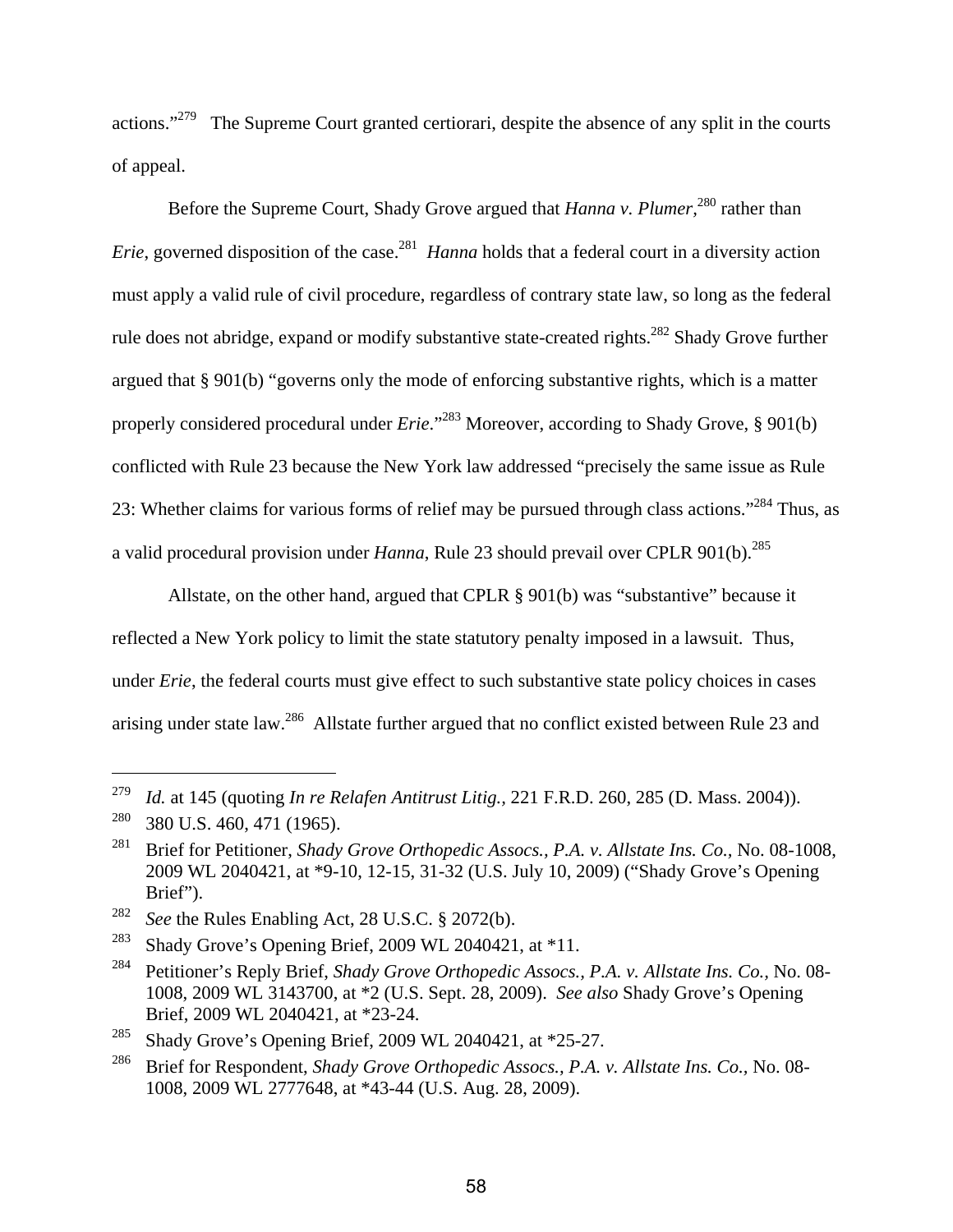CPLR 901(b) – § 901(b) simply categorized certain claims as ineligible for class certification, regardless of whether they met Rule 23's requirements. In consequence, CPLR 901(b) must apply in federal court in order to prevent inequitable administration of the laws and forumshopping. $287$ 

As thus framed for the Supreme Court, the central issue was whether § 901(b) was

procedural, and thus trumped by Rule 23 in federal court, or, instead, substantive in nature such

that New York's state law trumps Rule 23. A fractured Supreme Court agreed with Shady Grove

and reversed the Second Circuit.

**Justice Scalia' Opinion**: Justice Scalia, writing for himself, Chief Justice Roberts, and

Justices Thomas and Sotomayor, adopted a two-part analysis:

"We must first determine whether Rule 23 answers the question in dispute . . . [:] whether Shady Grove's suit may proceed as a class action."<sup>288</sup>

"If it does, it governs – New York's law notwithstanding – unless it exceeds statutory authorization or Congress's rulemaking power."<sup>289</sup>

Rejecting the Second Circuit's conclusion that Rule 23 and § 901(b) did not conflict, Justice

Scalia wrote:

Rule 23 provides a one-size-fits-all formula for deciding the class-action question. Because  $§901(b)$  attempts to answer the same question – i.e., it states that Shady Grove's suit "may *not* be maintained as a class action" . . . because of the relief it seeks – it cannot apply in diversity suits unless Rule 23 is ultra vires.<sup>290</sup>

Justice Scalia therefore considered whether Rule 23 is authorized by the Rules Enabling

Act, by which Congress empowered the Supreme Court to promulgate rules of procedure,

<sup>287</sup> *Id.* at \*46-47.

<sup>&</sup>lt;sup>288</sup> *Shady Grove*, 559 U.S. at , No. 08-1008, 2010 WL 1222272, at \*4.

<sup>289</sup>*Id*. 290 *Id*. (emphasis in original).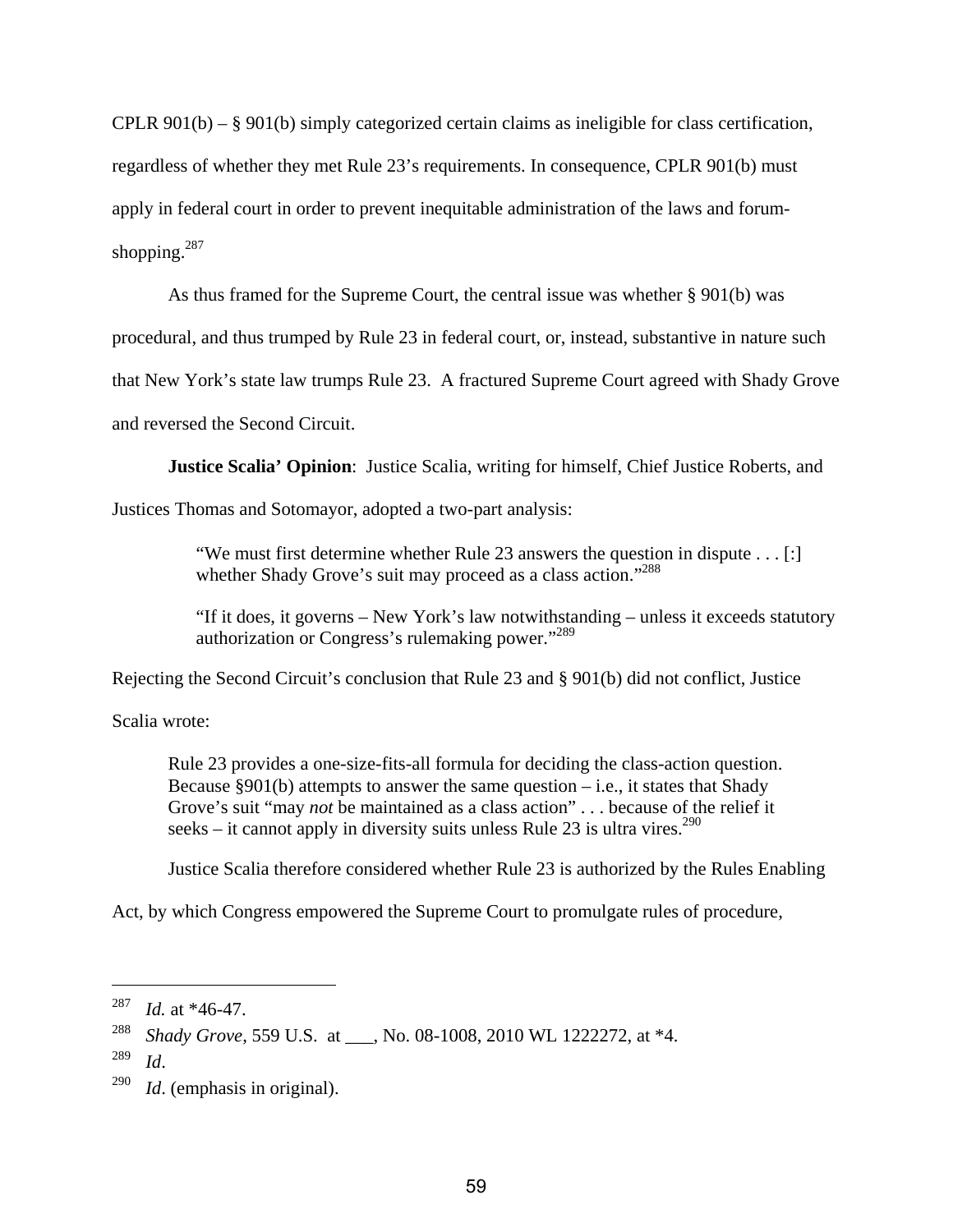provided that the rules "shall not abridge, enlarge or modify any substantive right."<sup>291</sup> This limitation, Justice Scalia said, "means that the Rule must 'really regulat [e] procedure – the judicial process for enforcing rights and duties recognized by substantive law and for justly administering remedy and redress for disregard or infraction of them.<sup>'"292</sup> On this score, the Federal Rules of Civil Procedure bat 1.000, as the Supreme Court has rejected every Rules Enabling Act challenge presented since the Rules were promulgated. As Justice Scalia explained, "[e]ach of these rules had some practical effect on the parties' rights, but each undeniably regulated only the process for enforcing these rights; none altered the rights themselves, the available remedies, or the rules of decision by which the court adjudicated either."<sup>293</sup>

Applying this test, Justice Scalia 23 kept the batting average perfect. The class action device, recognized by Rule 23, was simply "a species" of joinder that "enables a federal court to adjudicate claims of multiple parties at once, instead of in separate suits. And like traditional joinder, it leaves the parties legal rights and duties intact and the rules of decision unchanged."<sup>294</sup> Thus, Justice Scalia reasoned that § 901(b) had to give way, even though "open[ing] the door to [federal court] class actions that cannot proceed in state court will produce forum shopping."<sup>295</sup> According to Justice Scalia, "a Federal Rule governing procedure is valid whether or not it alters the outcome of the case in a way that induces forum shopping."<sup>296</sup>

 $\overline{a}$ 

296 *Id*.

 $291$  28 U.S.C. § 2072(b).

<sup>292</sup> *Shady Grove*, 559 U.S. at \_\_\_, 2010 WL 1222272, at \*8 (*quoting Sibbach v. Wilson & Co*., 312 U.S. 1, 14 (1941)).

<sup>293</sup> *Id*. at \*8.

<sup>294</sup> *Id*. 295 *Id*. at 12.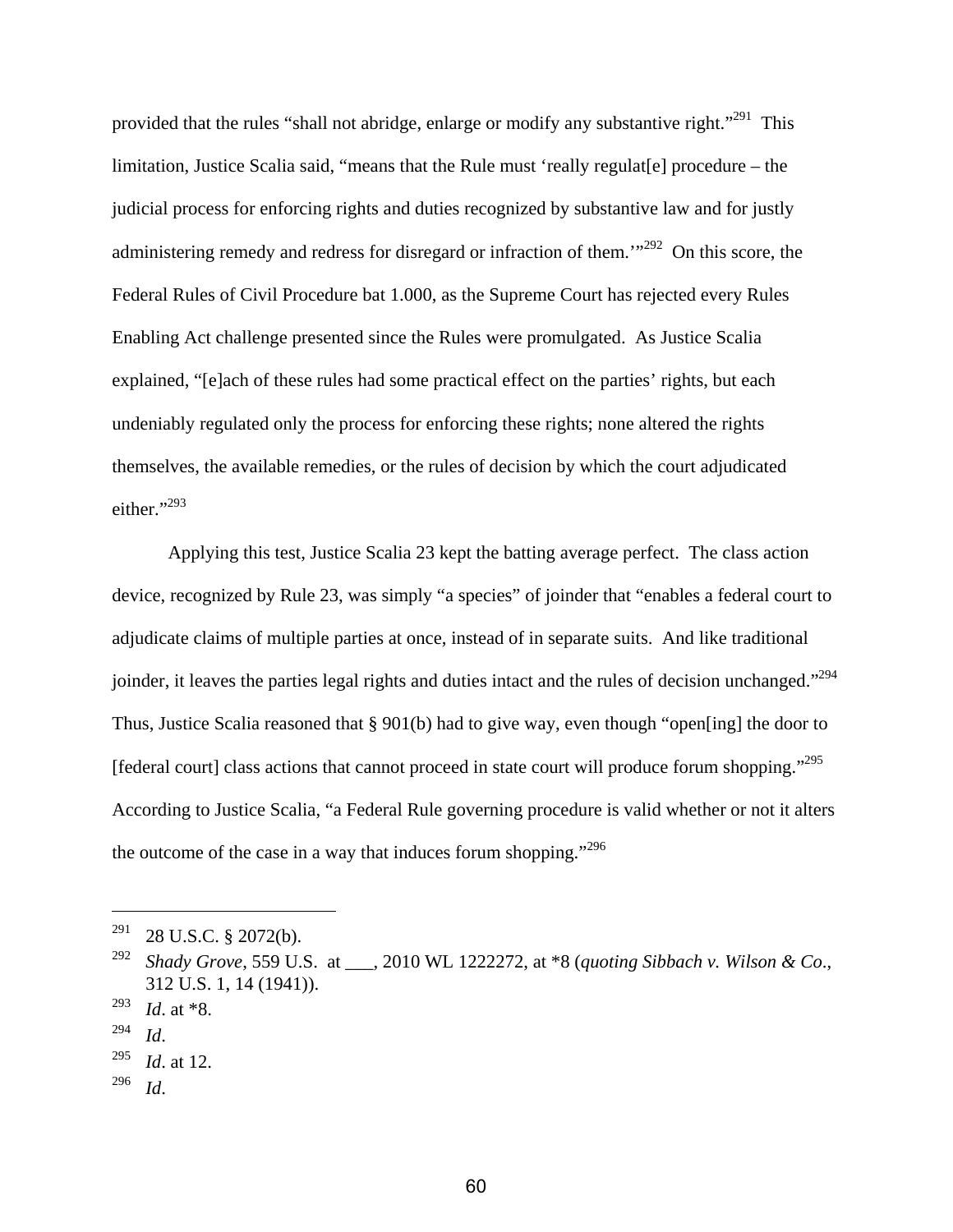**Justice Ginsberg's Dissenting Opinion**: Justice Ginsberg dissented in an opinion that Justices Kennedy, Breyer and Alito joined. Justice Ginsberg agreed that if a federal rule controls an issue, and conflicts directly with state law, then the federal rule must be applied in diversity cases so long as it does not violate the Rules Enabling Act prohibition against "abridg[ing], enlarg[ing] or modify[ing]" a state-created substantive right. On the other hand, if no Federal Rule controls, then state law must be applied in diversity cases under the Rules of Decision Act.<sup>297</sup> This approach was necessary to ensure that the Federal Rules are construed "with" sensitivity to important state interests."<sup>298</sup> Justice Ginsberg then undertook to demonstrate why, in her view, Rule 23 did not conflict with § 901(b).

As Justice Ginsberg explained, § 901(b) was designed "[t]o prevent excessive damages" by controlling "the penalty to which a defendant may be exposed in a single suit."<sup>299</sup> Thus, unlike Federal Rule 23, the New York provision "was not designed with the fair conduct or efficiency of litigation in mind."<sup>300</sup> Because § 901(b) controlled the remedy available in class actions, while Rule 23 addressed matters of procedure, there was no conflict between the two:

Sensibly read, Rule 23 governs procedural aspects of class litigation, but allows state law to control the size of a monetary award a class plaintiff may pursue.

In other words, Rule 23 describes a method of enforcing a claim for relief, while § 901(b) defines the dimensions of the claim itself.

\* \* \*

<sup>297</sup> *Shady Grove*, 559 U.S. \_\_\_, No. 08-1008, 2010 WL 1222272, at \*11 (Ginsberg, J, dissenting op.).

<sup>298</sup> *Id*. at \*16 (*quoting Gasperini v. Center for Humanities, Inc*., 518 U.S. 415, 427 n. 7 (1996)). *See also id*. at \*25 (criticizing Justice Scalia's opinion as reflecting "a mechanical reading of the Federal Rules, insensitive to state interests and productive of discord").

<sup>299</sup> *Id*. at \*26.

<sup>300</sup> *Id*. at \*27.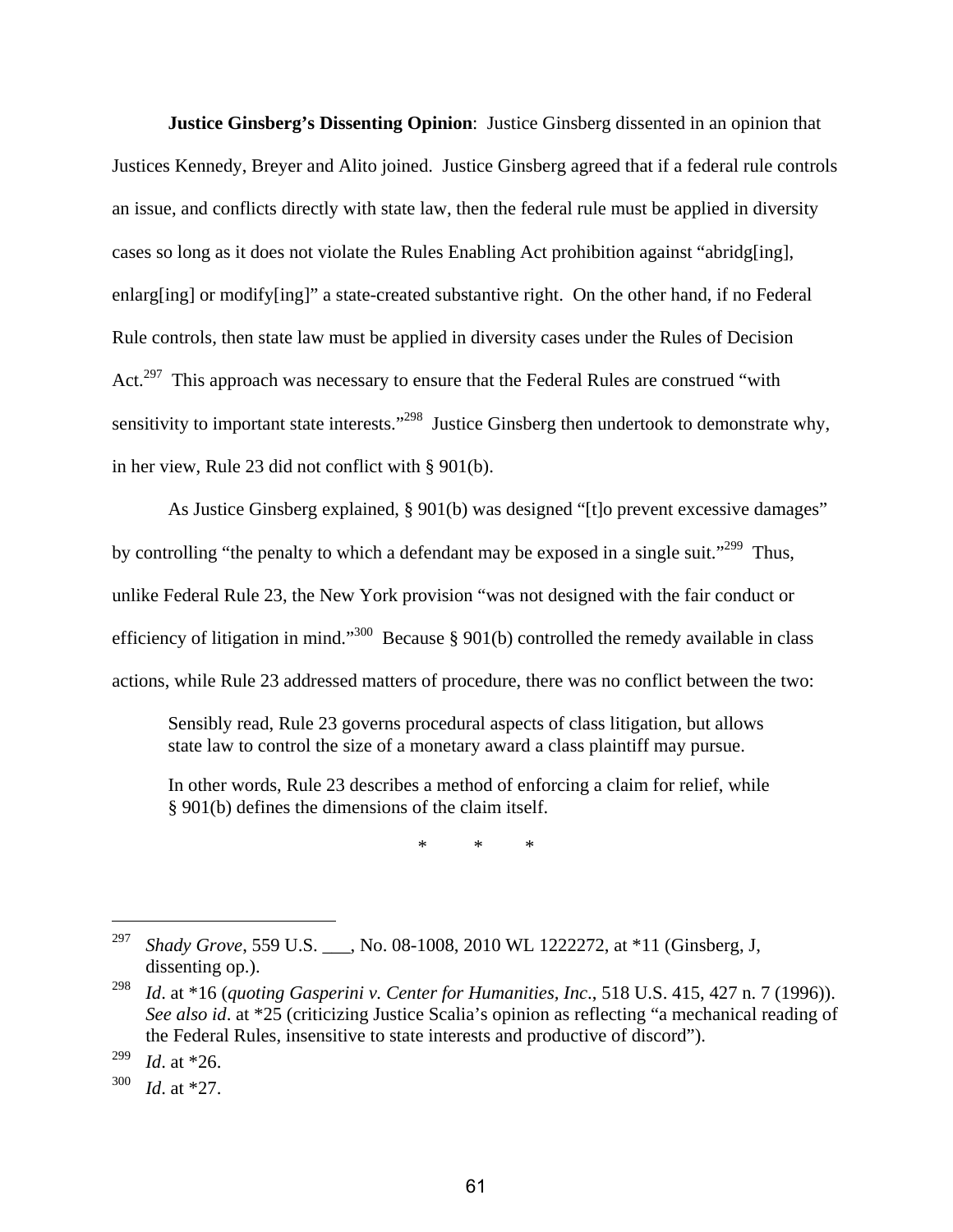The fair and efficient *conduct* of class litigation is the legitimate concern of Rule 23; the *remedy* for an infraction of state law, however, is the legitimate concern of the State's lawmakers and not of the federal rulemakers.<sup>301</sup>

Viewed in this way, there was no inevitable conflict between Rule 23 and § 901(b). Any plaintiff seeking to proceed under Rule 23 could, according to Justice Ginsberg, "forgo statutory damages and instead seek actual damages or injunctive or declaratory relief; any putative class member who objects can opt out and pursue actual damages, if available, and the statutory penalty in an individual action."<sup>302</sup>

Finding no unavoidable conflict, the question became "whether application of the [state] rule would have so important an effect upon the fortunes of one or both of the litigants that failure to [apply] it would be likely to cause a plaintiff to choose the federal court."<sup>303</sup> Here, there could be no genuine doubt. The relief sought by Shady Grove was estimated to be "ten thousand times greater than the individual remedy available to it in state court . . . . [F]orum shopping will undoubtedly result if a plaintiff need only file in federal court instead of state court to seek a massive monetary award explicitly barred by state law."304 As *Erie* teaches, the fortuity of diversity jurisdiction "should not subject a defendant to such augmented liability."<sup>305</sup>

**Justice Stevens' Concurring Opinion**: Justice Stevens provided the key vote for reversal. Justice Stevens concurred in parts of Justice Scalia's opinion, and in the result because

1

<sup>301</sup> *Id*. at \*28 (emphasis in original).

<sup>302</sup> *Id*. *See also id*. at \*28, n.9 (noting that "New York Courts routinely authorize class actions when the class waives its right to receive statutory penalties") (citing authorities). Justice Scalia, however, was less confident that waiver was available. *See id*. at \*6, n. 5.

<sup>303</sup> *Id*. at \*30 (*quoting Hanna v. Plumer*, 380 U.S. 460, 468 n. 9 (1968)).

<sup>304</sup> *Id*. at \*32.

<sup>305</sup> *Id*.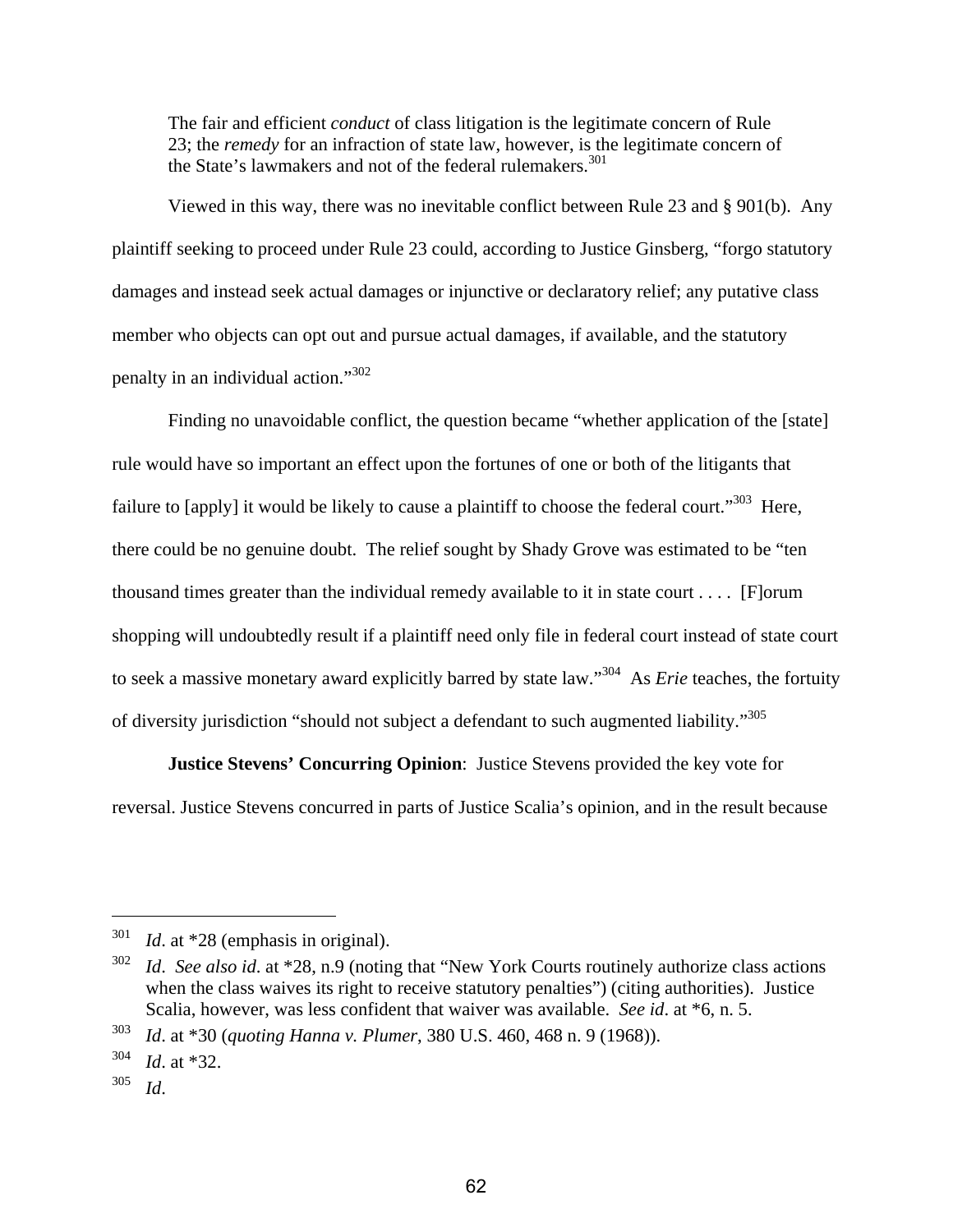he agreed that § 901(b) "is a procedural rule that is not part of New York's substantive law."<sup>306</sup> For Justice Stevens, however, the fact that a state rule may be characterized as "procedural" was not in itself determinative. Indeed, "the line between procedural and substantive law is hazy."<sup>307</sup> In his view, if a state rule denominated as "procedural" operated as "part of the State's definition of substantive rights and remedies," then the federal courts must apply it in diversity cases, regardless of the law's label.<sup>308</sup>

Accordingly, Justice Stevens maintained that, in each case, the nature of the state law sought to be displaced by the federal rule had to be analyzed to determine whether "the state law actually is part of a state's framework of substantive rights or remedies."<sup>309</sup> Under this approach, the federal rule would have to give way in any case where "the rule would displace a state law that is procedural in the ordinary use of the term but is so intertwined with a state right or remedy that it functions to define the scope of the state-created right."310 This approach was necessary to preserve the balance "that Congress struck between uniform rules of federal procedure and respect for a State's construction of its own rights and remedies."<sup>311</sup> As Justice Stevens saw it, §901(b) was not sufficiently "intertwined" with a New York right or remedy and, therefore, did

<sup>306</sup> *Shady Grove*, 559 U.S. \_\_\_, No. 08-1008, 2010 WL 1222272, at \*2 (Stevens, J., concurring op.).

<sup>307</sup> *Id*. at \*14, (*quoting Erie R. Co. v. Tompkins*, 304 U.S. 64, 92 (1938) (Reed, J., concurring)).

<sup>308</sup> *Id*. at \*13. *See also id*. at \*10 (noting that a state procedural law "may in some instances become so bound up with the state-created right or remedy that it defines the scope of that substantive right or remedy").

<sup>309</sup> *Id*. at \*14.

<sup>310</sup> *Id*. at \*16.

 $^{311}$  *Id.* at \*17.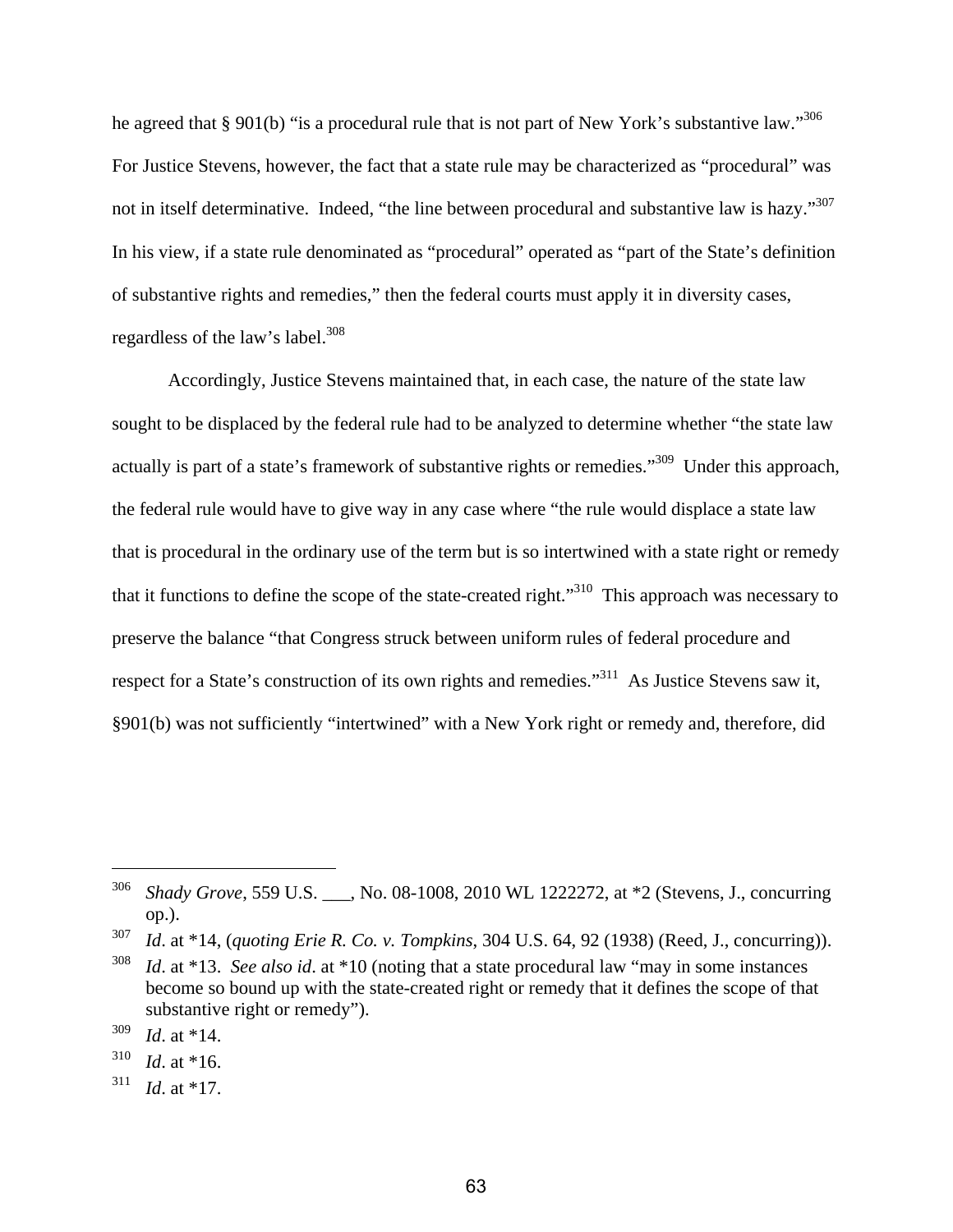not trigger a need for this further stage of review.<sup>312</sup> Justice Stevens thus provided the fifth vote for reversing the Second Circuit.

**The Ruling's Impact on the Donnelly Act:** The 4-4 split in the Supreme Court on the Insurance Law provision makes the application of *Shady Grove* to the Donnelly Act uncertain. A lower federal court could perhaps consider it an open question as to whether the relationship between § 901(b) and the Donnelly Act is sufficiently different from that presented by the Insurance Law provision in *Shady Grove*. If it is, then a court might inquire whether the individualized analysis that Justice Stevens envisioned leads to applying § 901(b) in Donnelly Act cases heard in federal court under diversity jurisdiction.<sup>313</sup>

Although this issue may, strictly speaking, be regarded as "open," the argument for treating the Donnelly Act differently seems strained. Justice Stevens was satisfied that § 901(b), which applies to penalty actions generally, was procedural. He did not see the provision as implicating rights or remedies under the state's Insurance Law. That being so, changing the penalty statute to which § 901(b) itself is applied – here, from the Insurance Law to the Donnelly Act – does not appear likely to change the assessment, in Justice Stevens' mind, that § 901(b) is

<sup>312</sup> Shortly after the decision in *Shady Grove*, the Supreme Court vacated a ruling by the Second Circuit, which held that § 901(b) barred class actions brought under the private right of action provision of the Telephone Consumer Protection Act ("TCPA") of 1991, 47 U.S.C. § 227. *Holster v. Gatco, Inc.,* \_\_\_ U.S. \_\_\_, No. 08-1307, 2010 WL 1525998 (U.S. Apr. 19, 2010), *vacating and remanding*, No. 07-2191-cv, 2008 U.S. App. LEXIS 23203 (2d Cir. Oct. 31, 2008) (summary order), *aff'g*, 485 F. Supp. 2d 179 (E.D.N.Y. 2007). The TCPA is a peculiar piece of legislation, as it creates a private right of action to recover a specified penalty "if otherwise permitted by the laws or rules of court of a State . . . . " 47 U.S.C. §  $227(b)(3)$ . The Court's disposition, which included a remand to the Court of Appeals, will

give the Second Circuit an opportunity to revisit its earlier ruling in light of *Shady Grove*.<br><sup>313</sup> To be sure, this approach may seem dubious given Justice Stevens' retirement. However, with the Supreme Court otherwise equally divided in *Shady Grove*, it is hard to see how the lower federal courts could resolve subsequent § 901(b) issues other than by at least taking account of Justice Stevens' approach.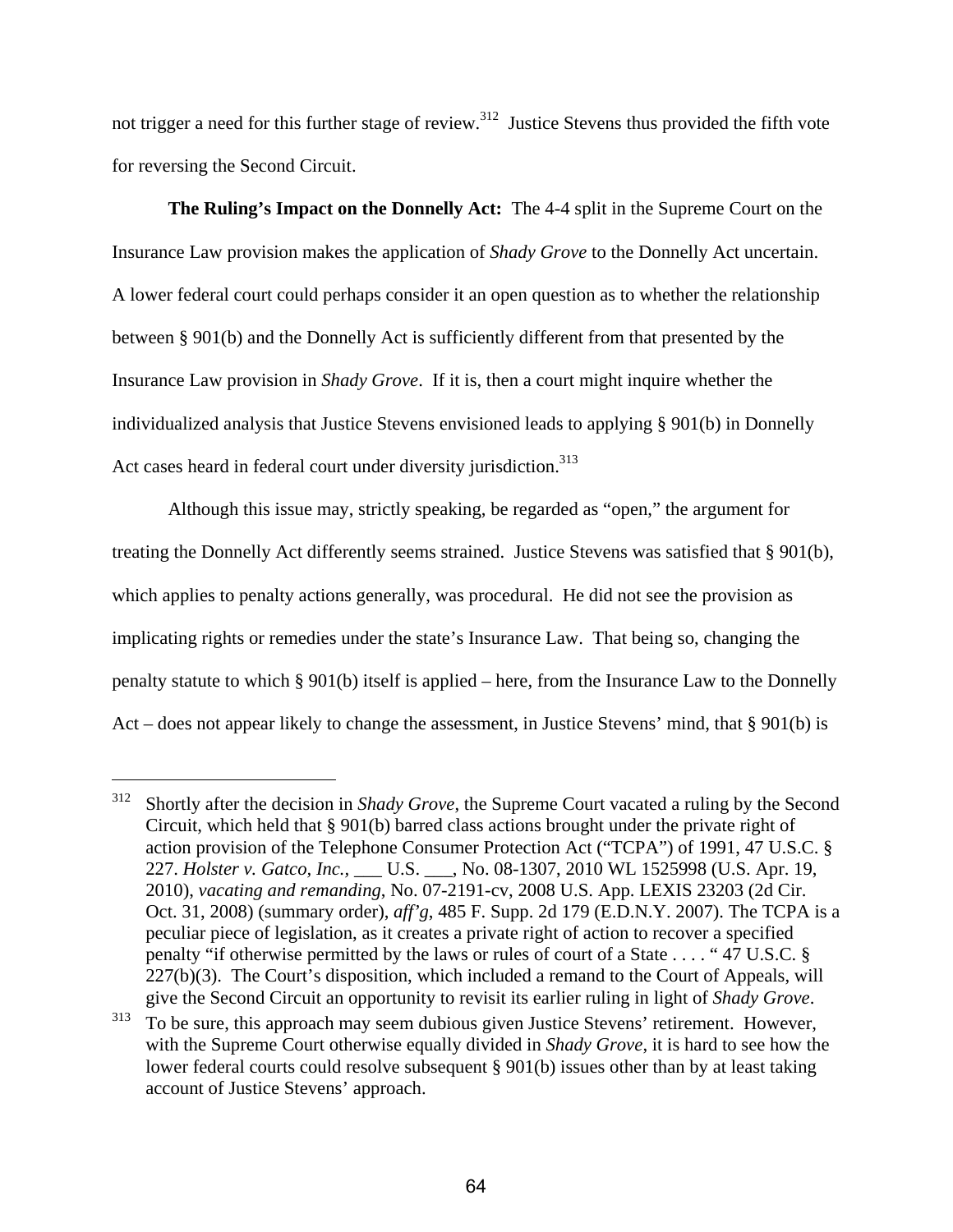not "intertwined" with state-created rights and remedies. More likely, before Justice Stevens would reconsider his conclusion, the state law would have to be different in kind from CPLR 901(b). If this assessment is correct, then *Shady Grove* should permit Donnelly Act class actions to proceed in federal district court.

Nevertheless, one might argue that § 901(b) restricts the Donnelly Act's menu of remedies, in the sense that it tempers the impact of the State's "Illinois Brick repealer," Gen. Bus. L. § 340(6). While the repealer authorizes a damages claim that federal law itself rejects, § 901(b) limits the state antitrust claim to individual treble damages actions. In this way, § 901(b), arguably, is linked to Donnelly Act rights and remedies differently than the Insurance Law provision was considered in *Shady Grove*.

Although § 901(b) has the effect of limiting the impact of § 340(6), that clearly was not its intent. When § 901(b) was enacted in 1975, New York's Donnelly Act did not even have a treble damages provision, much less an Illinois Brick repealer, the latter of which was first adopted in 1998.<sup>314</sup> Accordingly, it seems unsound to argue a § 901(b) connection to § 340(6) is sufficient to satisfy Justice Stevens' particular analysis.

#### **B. Waiver of Treble Damages**

1

In her *Shady Grove* dissent, Justice Ginsberg wrote that "New York Courts routinely authorize" class actions where the plaintiffs waives the right to recover an available statutory penalty.315 However, this assertion seems overstated. The case law is split on whether a waiver

 $314$  Section 901(b) was added by L.1975, ch. 207. Later in that same legislative session, the Donnelly Act's treble damages provision was enacted by L.1975, ch. 333. There is no evidence in either law's legislative history of a connection between the two. The Legislature added the Illinois Brick repealer by L.1998, ch. 653, § 1.

<sup>315</sup> *Shady Grove*, 559 U.S. \_\_\_, No. 08-1008, 2010 WL 1222272, at \*28, n.9 (Ginsberg, J, dissenting op.) (citing authorities).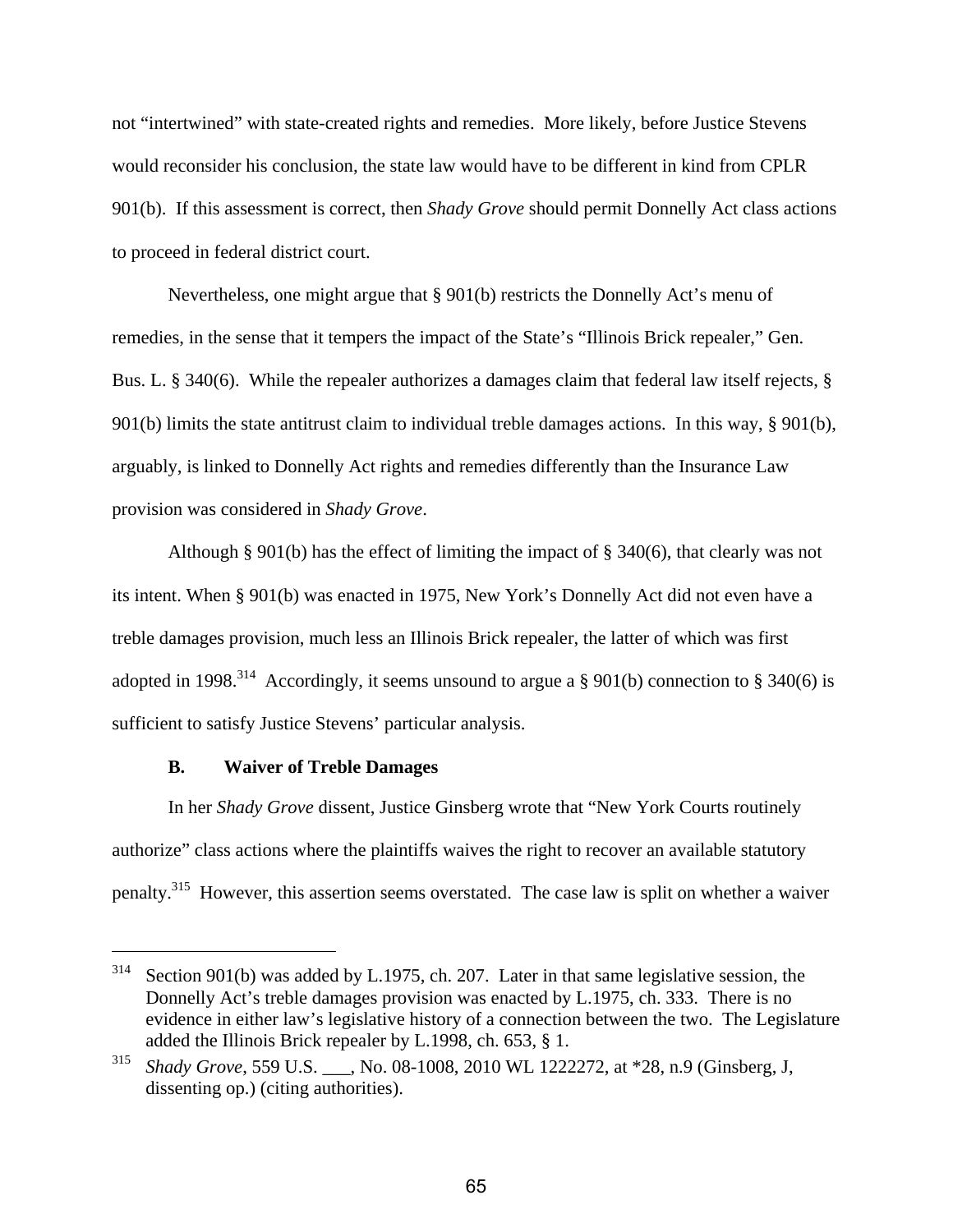of penalties will permit class claims to proceed, despite § 901(b). More specifically, with respect to the Donnelly Act, limited case law rejects approving a waiver of treble damages in order to pursue class litigation. The New York Court of Appeals has not thus far weighed in, either generally or as to the Donnelly Act.

### **1. Penalty Waivers Under the Donnelly Act and Other Statutes**

New York law has long-recognized that a party may, if it chooses, "stipulate away statutory, and even constitutional rights."<sup>316</sup> This principle suggests that a Donnelly Act plaintiff should be permitted to waive part of the non-compensatory part of the recovery available under the treble damages provision. When that is done, the case would proceed only for single damages, and there would be no "penalty" for purposes of CPLR 901(b). This construction of § 901(b) comports with the legislative history of CPLR Article 9, which demonstrates that the legislature intended to increase the availability of the class action device. $317$ 

Some courts, however, have precluded waiver of Donnelly Act treble damages because the treble damages provision is stated in mandatory language. In *Rubin v. Nine West Group,*  Inc.,<sup>318</sup> the court held that because the Donnelly Act expressly provides that antitrust victims "*shall* recover three-fold the actual damages," treble damages cannot be waived.<sup>319</sup> Similarly, in *Asher v. Abbott Labs.,*320 the First Department cited *Nine West*, among other authorities*,* for the notion that the Donnelly Act treble damages remedy is not only a "penalty," by also one "the

318 No. 0763/99, 1999 WL 1425364 (Sup. Ct. N.Y. County Nov. 3, 1999).

1

<sup>316</sup> *In re New York, Lackawanna & W. R. R. Co.,* 98 N.Y. 447, 453 (1885); *Trump v. Trump*, 179 A.D.2d 201, 203 (1st Dep't 1992).

<sup>317</sup> *See* Brief for Appellant at \*10, *Sperry v. Crompton Corp.,* No. 2004-06517, 2006 WL 4389252 (1st Dep't Dec. 1, 2006) (quoting Memorandum of Governor Carey, *McKinney's Session of Laws of New York* 1748 (1975) ("This bill provides the people of New York with the type of strong class action statute which I have repeatedly requested")).

<sup>319</sup> *Id.* at \*4-5 (*citing* GBL 340(5)) (emphasis added).

<sup>320 290</sup> A.D.2d 208.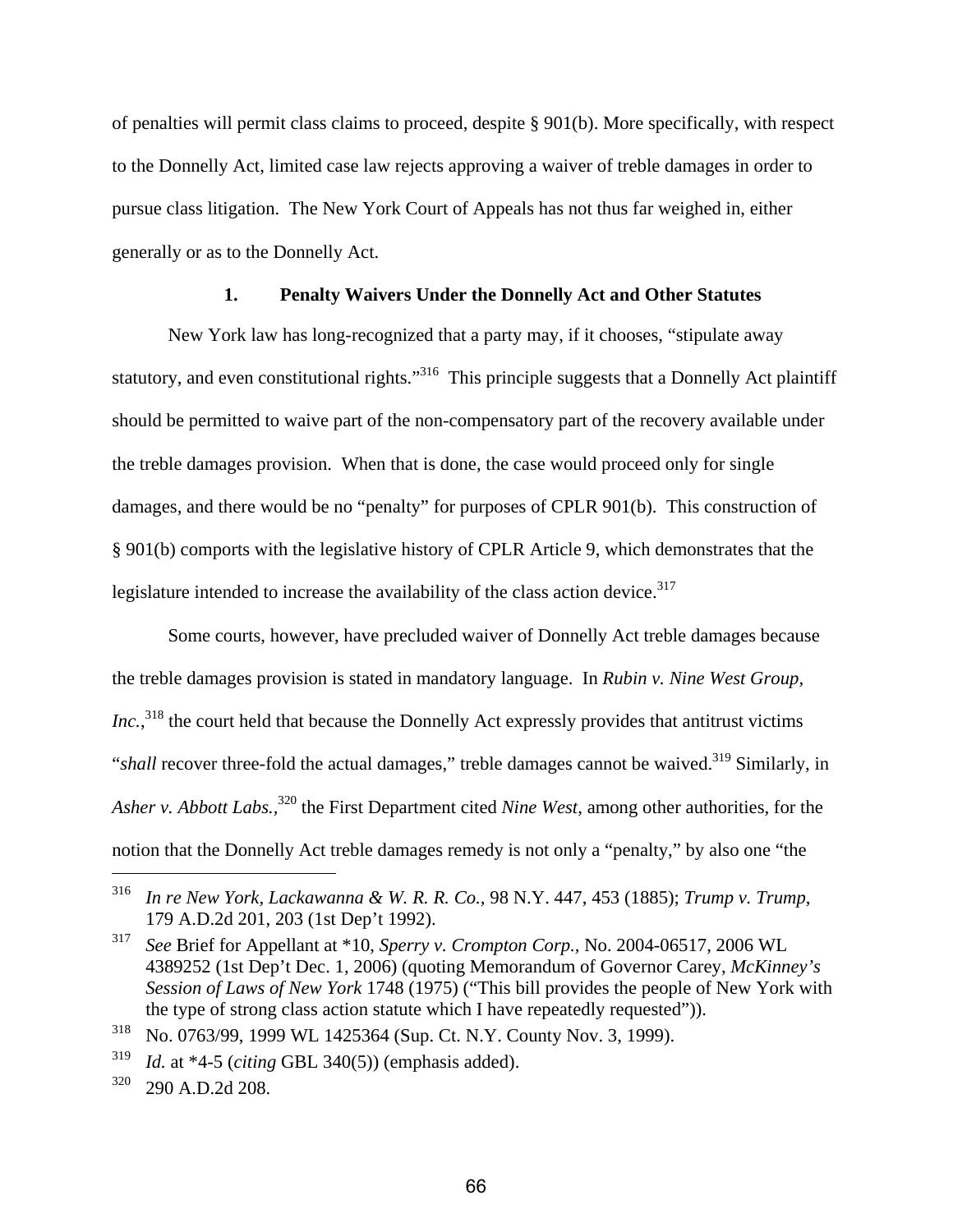imposition of which cannot be waived."<sup>321</sup> Under this view, a class representative's willingness to waive treble damages is simply immaterial.

By contrast, the *Nine West* court *allowed* the class plaintiff to waive the New York's Deceptive Acts and Practices statutory penalty. Section 349 of the New York General Business law declares deceptive acts and practices in the conduct of business unlawful.<sup>322</sup> A plaintiff suing under the statute may seek either actual damages or a statutory minimum for violations, which the court may then increase:

[A]ny person who has been injured by reason of any violation of this section may bring . . . an action to recover his actual damages or fifty dollars, whichever is greater . . . . The court *may, in its discretion,* increase the award of damages to an amount not to exceed three times the actual damages.<sup>323</sup>

Thus, § 349's provision makes the damage multiple discretionary, whereas the Donnelly

Act calls for what the *Nine West* court held were mandatory treble damages. Several other state

and federal courts have relied on the language difference between § 349(h) and the Donnelly Act

treble damages provision to permit waiver under  $\S$  349, thus permitting class litigation.<sup>324</sup>

<sup>321 290</sup> A.D.2d at 208. Justice Scalia cited *Asher* in *Shady Grove*, suggesting that Justice Ginsberg's comment should not be uncritically accepted. 559 U.S. at \_\_\_, Slip Op. at 7, n. 5.

<sup>322</sup> N.Y. Gen. Bus. Law § 349(a).

 $323$  N.Y. Gen. Bus. Law § 349(h) (emphasis added).

<sup>&</sup>lt;sup>324</sup> *See Cox v. Microsoft Corp.*, 8 A.D.3d 39, 40-41 (1st Dep't 2004) (permitting the plaintiffs to pursue a class action under § 349 after they had waived the right to minimum damages); *Ho v. Visa U.S.A. Inc.*, No. 112316/00, 2004 WL 1118534, at \*3 (Sup. Ct. N.Y. County Apr. 21, 2004), *aff'd*, 16 A.D.3d 256 (1st Dep't 2005) (after dismissing Donnelly Act claims, the court permitted the plaintiffs to waive treble damages and proceed as a class asserting § 349 claims); *Leider,* 387 F. Supp. 2d at 293 (noting that §901(b) does not bar class certification where the plaintiff waives treble damages, and allowing the plaintiffs to waive the penalty and proceed as a class asserting § 349 claims). *Cf. Ridge Meadows Homeowners' Ass'n, Inc. v. Tara Dev. Co., Inc.,* 242 A.D.2d 947 (4th Dep't 1997) (while § 901(b) bars the plaintiffs from maintaining a class action for treble damages under § 349(h), the court allowed a class action to proceed if the class limited their demand to actual damages); *Super Glue Corp. v. Avis Rent A Car Sys., Inc.,* 132 A.D.2d 604 (2d Dep't 1987) (sustaining a class *(continued . . . )*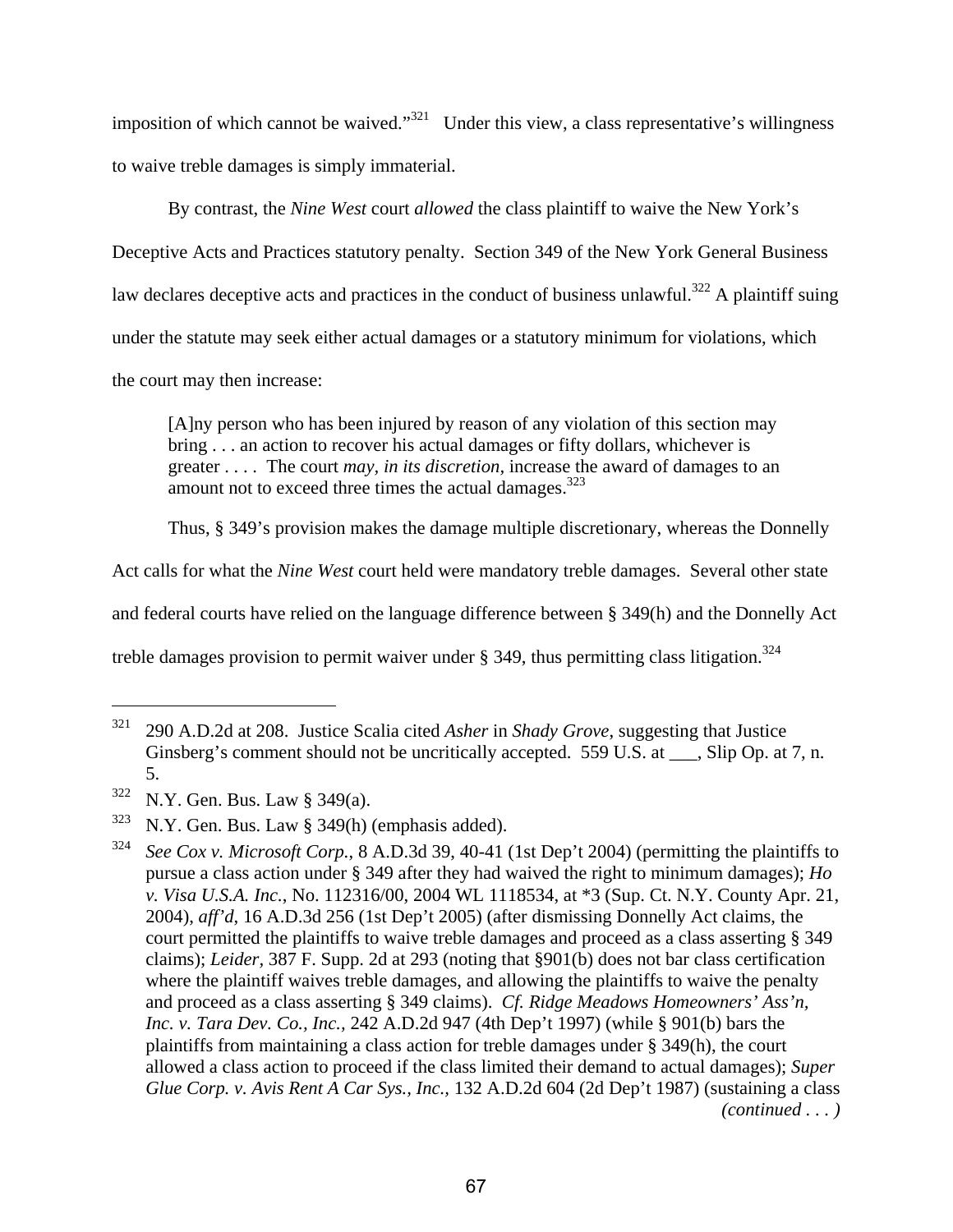At the same time, however, New York courts have attached no significance to mandatory "shall" language in other penalty damages provisions, and have permitted a waiver that avoided § 901(b). For example, prior to a recent amendment, New York Labor Law § 198(1-a) provided that:

[T]he court shall allow such employee reasonable attorney's fees and, upon a finding that the employer's failure to pay the wage required by this article was wilful, an additional amount as liquidated damages equal to twenty-five percent of the total amount of the wages found to be due.

Like the Donnelly Act, § 198(1-a) instructs that courts "*shall*" award liquidated damages if willfulness is proven. However, in *Pesantez v. Boyle Environmental Services, Inc.*, 325 the First Department permitted waiver of liquidated damages and allowed a class action to proceed – a result contrary to that reached by the Donnelly Act rulings. $^{326}$ 

A 2009 amendment shifted to the employer the burden to show grounds to deny liquidated damages, whereas previously the employee had to prove the facts required to trigger the award. But the amended statute still contains mandatory language – directing that the court "shall allow . . . an additional amount as liquidated damages" – where the employer fails to discharge its burden. $327$ 

The case law under the Donnelly Act thus suggests that no waiver of treble damages will be permitted to avoid the class action barrier that CPLR 901(b) erects. However, the Labor Law

*<sup>( . . .</sup> continued)* 

action under § 349, where the plaintiffs agreed to waive treble damages); *Beckler v. Visa U.S.A. Inc.,* No. 09-04-C-00030, 2004 WL 2115144 (N.D. Dist. Aug. 23, 2004) (noting that the availability of treble damages does not preclude the plaintiffs' class claims under § 349, so long as they agree to waive treble damages and so long as class members could opt out of the class and pursue their treble damages claims individually).

<sup>325 251</sup> A.D.2d 11 (1st Dep't 1998).

<sup>326 251</sup> A.D.2d at 12. *See also Ansoumana v. Gristede's Operating Corp*, 201 F.R.D. 81 (S.D.N.Y. 2001) (permitting waiver of the penalty and allowing the class action to proceed).

<sup>327</sup> L.2009, c. 372, § 1.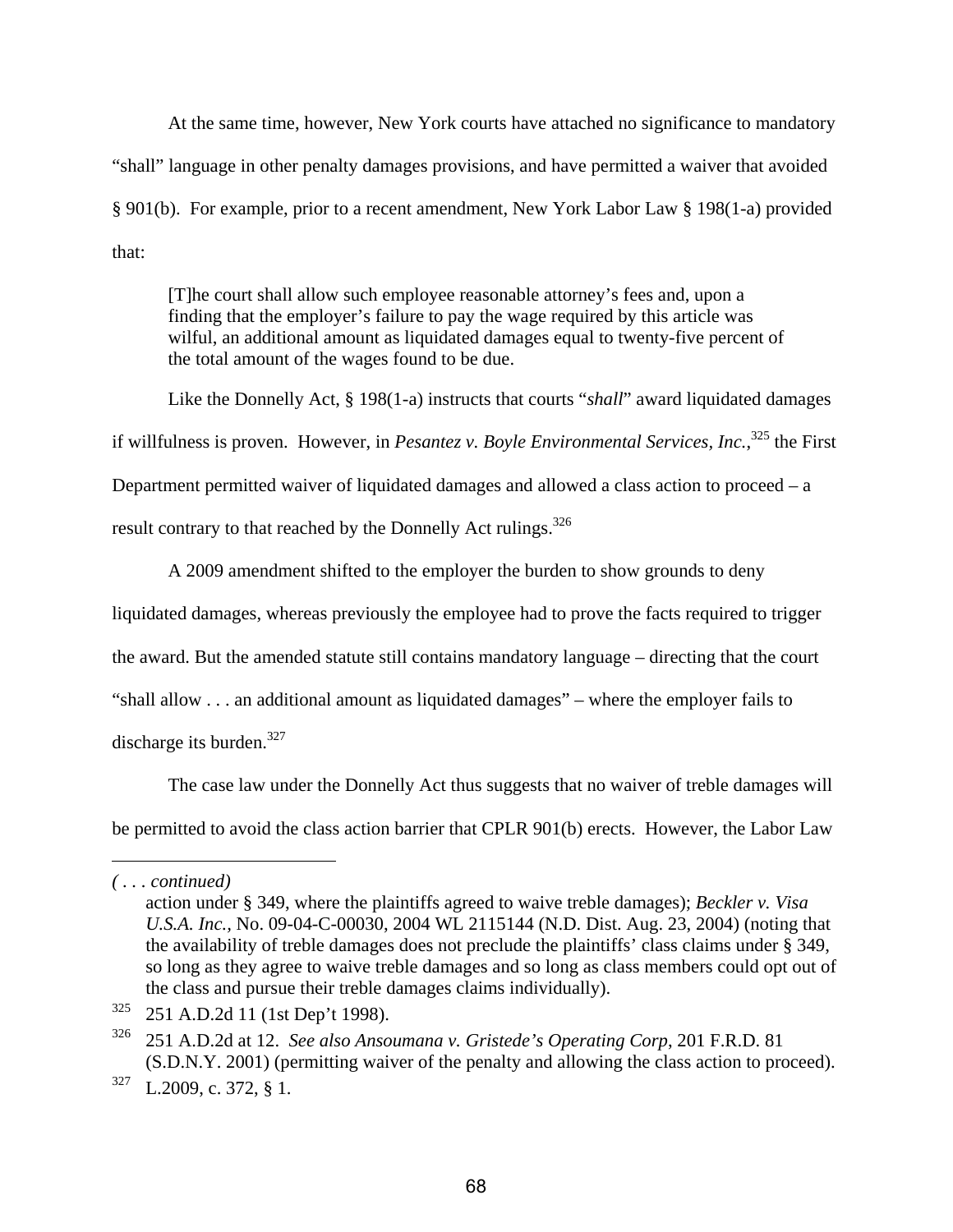rulings leave open the opportunity to argue to the New York Court of Appeals, should the issue be presented, that the Donnelly Act's mandatory language should not necessarily preclude waiving treble damages.

### **2. Adequacy of a Class Representative Willing to Forego Penalties**

Courts also are divided on whether a class representative who is willing to waive treble damages in order to proceed as on behalf of a class adequately represents the interests of the class. In *Pesantez*, the First Department held that the class representative was adequate, despite having waived the available penalty to avoid § 901(b) because class members could opt out of the class if they objected to the waiver and preferred to independently prosecute their claims and seek punitive damages.<sup>328</sup> In *Ansoumana v. Gristede's Operating Corp.*,<sup>329</sup> the Southern District of New York similarly permitted plaintiffs to waive their right to recover liquidated damages as a condition of proceeding as a class because "any who object may opt out of the class."<sup>330</sup>

Where a class would have no viable means of recovery were it not for the waiver of the penalty – because proceeding on individuals claims would be cost prohibitive, even with the penalty recovery – courts have recognized a waiver of penalties in order to support the class mechanism. As the Second Department said in permitting waiver in *Super Glue*: "there can be little doubt that a class action is the only feasible mechanism of addressing the claims of the individual members of the proposed class. The small amount of damages sustained by the

<sup>328 251</sup> A.D.2d at 12.

 $329$  201 F.R.D. 81.

<sup>330</sup> *Id.* at 95. *See also* Vincent C. Alexander, *McKinney's Statutes Practice Commentaries*, N.Y. C.P.L.R. C901.11 (McKinney 2005) ("the class representative's surrender of a penalty or minimum recovery arguably calls into question the adequacy of representation [], but courts have overcome this hurdle by giving class members the opportunity to opt out of the class").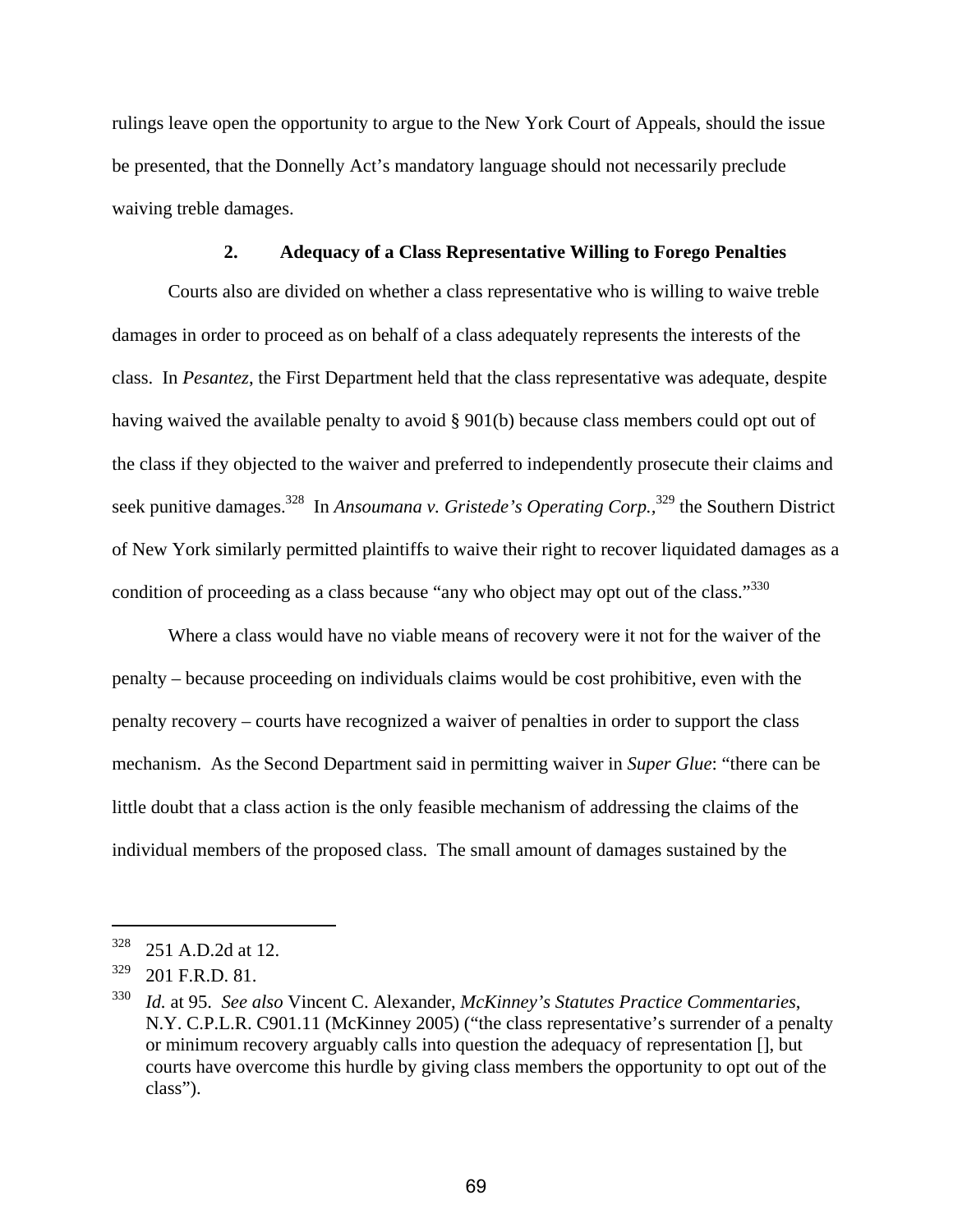individual class members would discourage many of them from pursuing their claims individually."<sup>331</sup>

However, other courts have also reached a contrary conclusion. Prior to *Pesantez*, the Supreme Court in *Hauptman v. Helena Rubinstein, Inc*. 332 held that a plaintiff willing to waive punitive damages was an inadequate representative because waiver amounted to impermissible claim-splitting. Although no New York appellate court has expressly rejected *Hauptman*, the *Ansoumana* court stated that *Pesantez* effectively did so because *Hauptman* prohibited waiver without addressing the class members' right to opt out and individually to seek punitive damages.333 Yet, since *Ansoumana,* at least one court has deemed the plaintiffs inadequate class representatives where they were willing to waive treble damages.  $334$ 

If these issues do percolate up to the Court of Appeals, the Donnelly Act non-waiver rulings do not seem defensible. The *Super Glue* court got it right. If the choice is between an effective single damages remedy and no remedy at all – as is typically the case in Donnelly Act consumer class actions – there is no significant interest to be served by prohibiting waiver. That would simply permit price-fixers and other antitrust miscreants to inflict widespread, but diffused, injury on victims without ever being held accountable to make the victims whole. Moreover, elementary algebra teaches that one times something is always greater than three times nothing. The waiver decision shows rationality – not representational inadequacy or

 $\overline{a}$ 

<sup>331 132</sup> A.D.2d at 607-08.

<sup>332 114</sup> Misc. 2d 935 (Sup. Ct. N.Y. County 1981).

<sup>333</sup> *Ansoumana,* 201 F.R.D. at 95.

<sup>334</sup> *See Relafen,* 221 F.R.D. at 286 (a class representative's willingness to waive claims for treble damages "casts doubt on the named plaintiffs' fitness to represent class members who might prefer to pursue statutory or punitive remedies individually"). *See also Arch v. Am. Tobacco Co.,* 175 F.R.D. 469, 480 (E.D. Pa. 1997) ("named plaintiffs who would intentionally waive or abandon potential claims of absentee plaintiffs have interests antagonistic to those of the class") (pre-*Pesantez*).